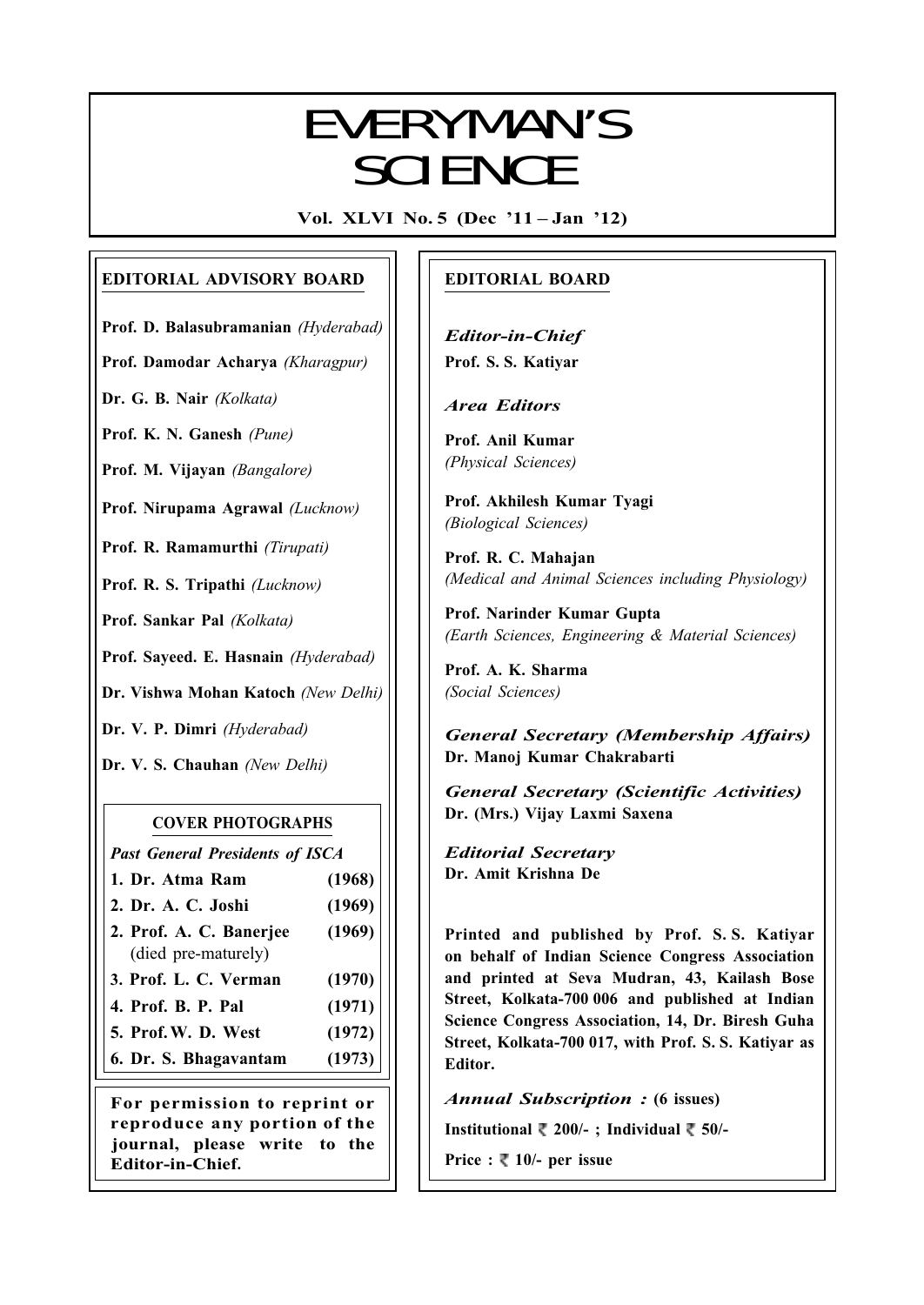| <b>CONTENTS</b>                                                               |     |
|-------------------------------------------------------------------------------|-----|
| <b>EDITORIAL:</b>                                                             |     |
| Great Discoveries in Science - Eureka Moments and Serendipity<br>N. K. Gupta  | 259 |
| <b>ARTICLES:</b>                                                              |     |
| Presidential Address: Geology in the Service of India                         |     |
| W. D. West                                                                    | 262 |
| Ludwig Prandtl's Boundary Layer Theory and the Fluid Mechanics<br>B. B. Singh | 271 |
| <b>Indian Legislations for Protecting and Restoring Environment:</b>          |     |
| A Bird's Eye View                                                             |     |
| Shreerup Goswami                                                              | 277 |
| <b>Statistics in Service of Society</b>                                       |     |
| B. K. Kale                                                                    | 293 |
| 99th Indian Science Congress (ISCA Best Poster Awards for 2011-2012)          | 297 |
| <b>SHORT COMMUNICATION:</b>                                                   |     |
| <b>Fugu Fish : An Overview</b>                                                |     |
| Jyoti D. Vora and Shweta M. Gokhale                                           | 301 |
| <b>KNOW THY INSTITUTIONS</b>                                                  | 304 |
| <b>CONFERENCES / MEETINGS / SYMPOSIA / SEMINARS</b>                           | 306 |
| <b>S &amp; T ACROSS THE WORLD</b>                                             | 308 |
|                                                                               |     |

Everyman's Science Vol. XLVI No. 5, Dec '11 — Jan '12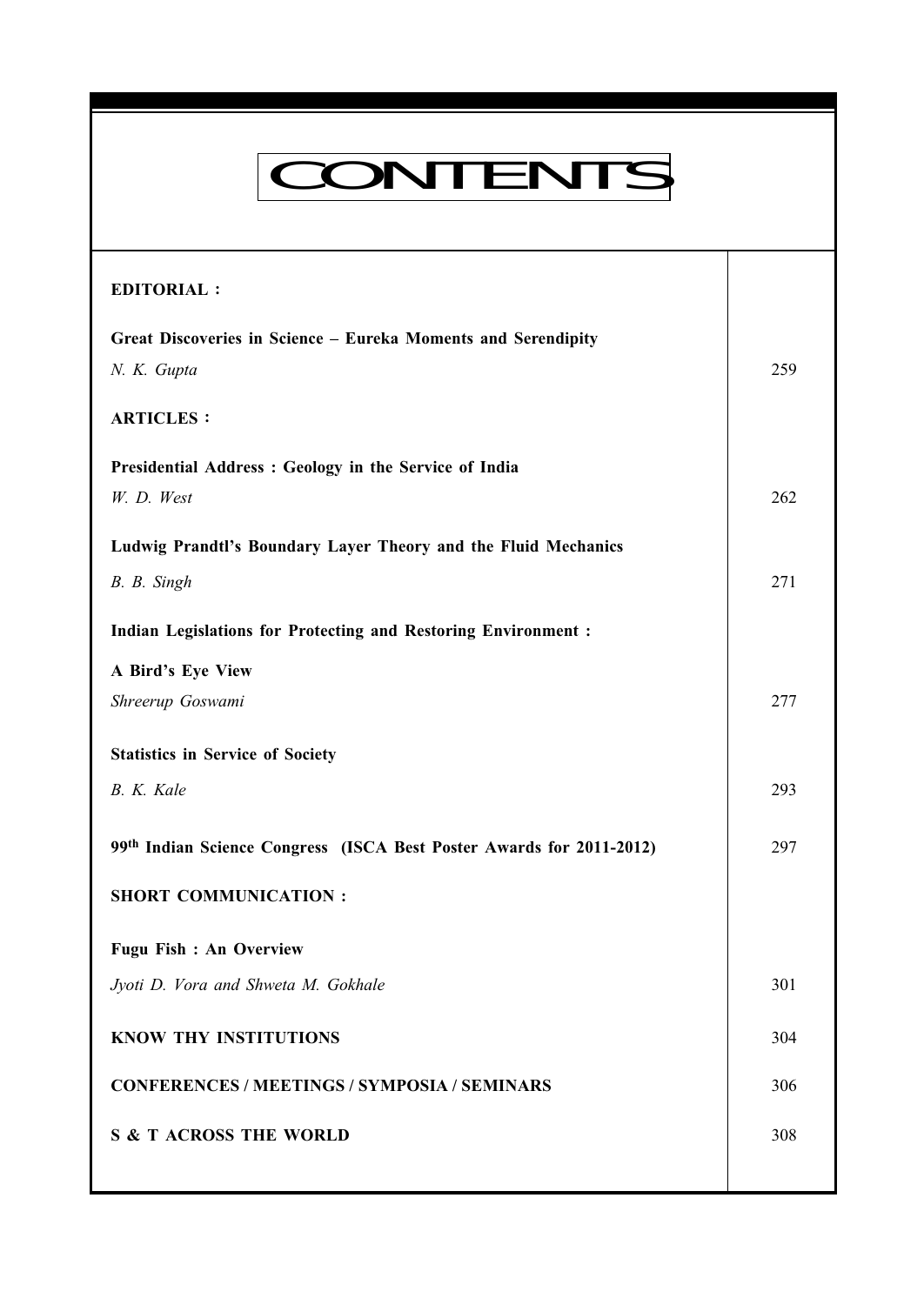# EDITORIAL

#### GREAT DISCOVERIES IN SCIENCE – EUREKA MOMENTS AND SERENDIPITY

In UMIST (now University of Manchester), UK, there is a famous life size statue of Archimedes in his bath tub, sculpted in stone by Thompson Dagnall. In almost all other paintings, sketches or sculptures he is shown with beard and scholarly look, but interestingly, here he is shown cleanshaven in a bath tub as if about to jump out of it without clothes, and an expression suggesting that he is supposed to be shouting "EUREKA" (Greek-I have found it).



Statue of Archimedes in UMIST—EUREKA (Wiki)

Archimedes, (287 – 212 BC) was a Greek mathematician, physicist, engineer, inventor, and astronomer. He is known as greatest mathematician of his time. Archimedes'principle of floating bodies is his most known contribution in fluid mechanics, which has found several important applications. It states that a body when immersed in a fluid is buoyed up by a force equal to the weight of the fluid it displaces. Amongst several applications of the principle, I find the Ship Lift at Henrichenburg in Germany, and Falkrik rotating wheel in Scotland, for transferring a ship from one canal to the other when there is appreciable level difference between the two, quite interesting. In the Ship Lift at

Henrichenburg, the trough load (containing water or water and ship) was supported by the buoyancy of some cylindrical floats each immersed in deep water-filled wells. Since the lift from the floats was the same as the load of the water filled trough, only a small electric motor sufficient to overcome friction and viscous resistance was needed to set the trough in motion in either direction. Falkrik rotating wheel consists of two opposing arms which take the shape of a Celtic-inspired, double - headed axe at their ends. Two diametrically opposed waterfilled caissons (also known as gondolas), are fitted between the two heads of both arms. The wheel is kept balanced as the two gondolas always weigh the same, as the boat when it enters gondola displaces water equal to its weight and needs little power to rotate it. This rotation carries the gondola with or without ship upwards or downwards.

I have been to Manchester several times after the statue was installed in 1990, but am intrigued by the stories relating the event of Archimedes' sitting in the tub. It is said that the king wanted him to find out if in making of a crown goldsmith had used pure gold or was there any cheating. The water displaced by his sitting in tub is said to have given him the idea of the method to measure the volume of bodies of non regular shapes, and thus he could find the density of the crown and compare it with that of gold. Another version is that he got an idea that he could use a balance with pure gold and crown on two sides, dip them in water, and compare the buoyancy. According to another story, Archimedes is supposed to have made the discovery of the behaviour of floating bodies while stepping into his bath, causing him to exclaim "Eureka!"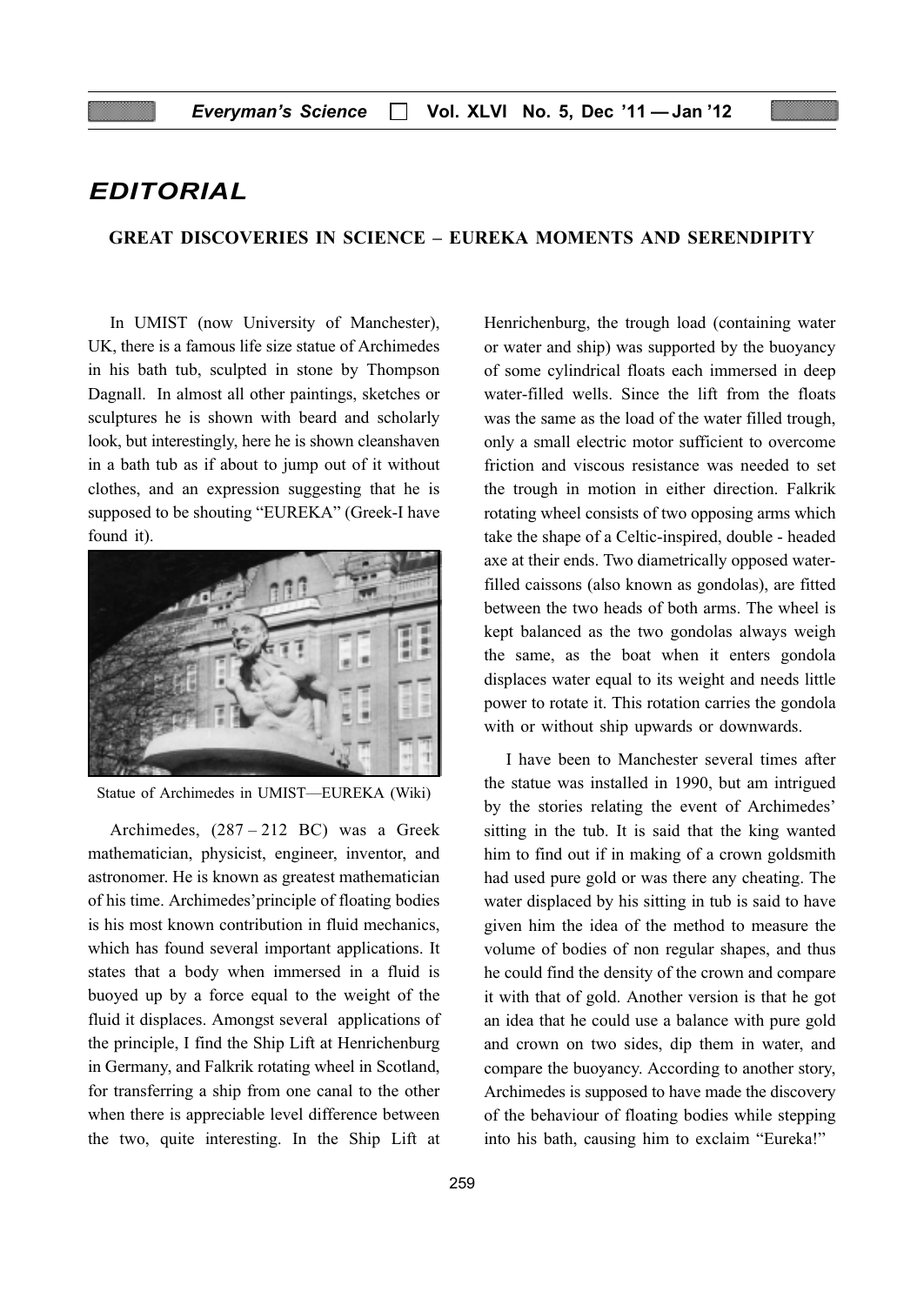Archimedes was a genius, regarded as polymath (expert in many areas) and is most known scientist from antiquity for his scientific contributions. We all know that ships were built even before the laws of floating bodies were enunciated, and I have no doubt that the knowledge of buoyancy in some form must have existed at that time. It must be the genius of Archimedes to have given precise laws for the physical phenomenon associated with the behaviour of the floating bodies. The famous stories of "Eureka" attributed to Archimedes are perhaps exaggerated to make the discovery more interesting. However, the genius of the scientist, his devotion to his work, his familiarity with the knowledge that existed at the given time and his passion to discover the phenomenon, remain the basic factors responsible for the eventual eureka moments.

Importance of the existing researches conducted by the earlier scientists and the existing knowledge is reflected in the famous quote of Sir Isaac Newton in a letter written to Robert Hooke in February 1676 :

"If I have seen further it is by standing on the shoulders of giants"

Sir Isaac Newton  $(1643 - 1727)$  is perhaps most known and considered as one of the greatest scientists of all times, who made several fundamental contributions in physics, mathematics, astronomy, natural philosophy and theology. His monograph Philosophiæ Naturalis Principia Mathematica, published in 1687, is considered to be one of the most important scientific books ever written. In this book, he laid the foundations of most of the classical mechanics, described universal gravitation and the three laws of motion, which dominated the scientific view of the physical universe for over three centuries. Newton showed that the motions of objects on Earth and of celestial bodies are governed by the same set of natural laws, by demonstrating the consistency between Kepler's laws of planetary motion and his theory of gravitation.

Despite being such a great and highly influential scientist, Newton's humility and quest for knowledge is reflected in his famous lines :

"I do not know what I may appear to the world, but to myself I seem to have been only like a boy playing on the sea-shore, and diverting myself in now and then finding a smoother pebble or a prettier shell than ordinary, whilst the great ocean of truth lay all undiscovered before me."

A popular story attributed to Sir Isaac Newton says that an apple once fell on the head of Newton, and that is what led him to discover the laws of gravitation. Over the years, several pictorial representations including some famous cartoons have come up to illustrate this event. There seem to be other versions as well, which say that falling of an apple from a particular tree would make him ponder over the issues of gravity. Perhaps this was also a myth, or exaggeration like "Eureka" story of Archimedes, however, various trees are claimed to exist even today, which are the apple tree (or its descendants) described in these stories.

The stories of Archimedes in the tub and falling of apple on Newton's head seem to exemplify that there are moments of Eureka, which bring sudden ideas to the prepared minds seriously engaged in pursuits of knowledge and keen to understand and discover the physical phenomenon.

Abundant examples can also be found in literature with stories of some important and useful discoveries or inventions like penicillin and microwave-oven, that were made accidently or by chance. These are attributed to quite unexpected observations made by the investigators in the experiments, which they were rigorously pursuing, though for some other very different purpose and the phenomenon they discovered was totally unrelated to their main quest. That is what makes the observations accidental, and the serendipity at times has lead to such discoveries or inventions, which had lasting impact on our living.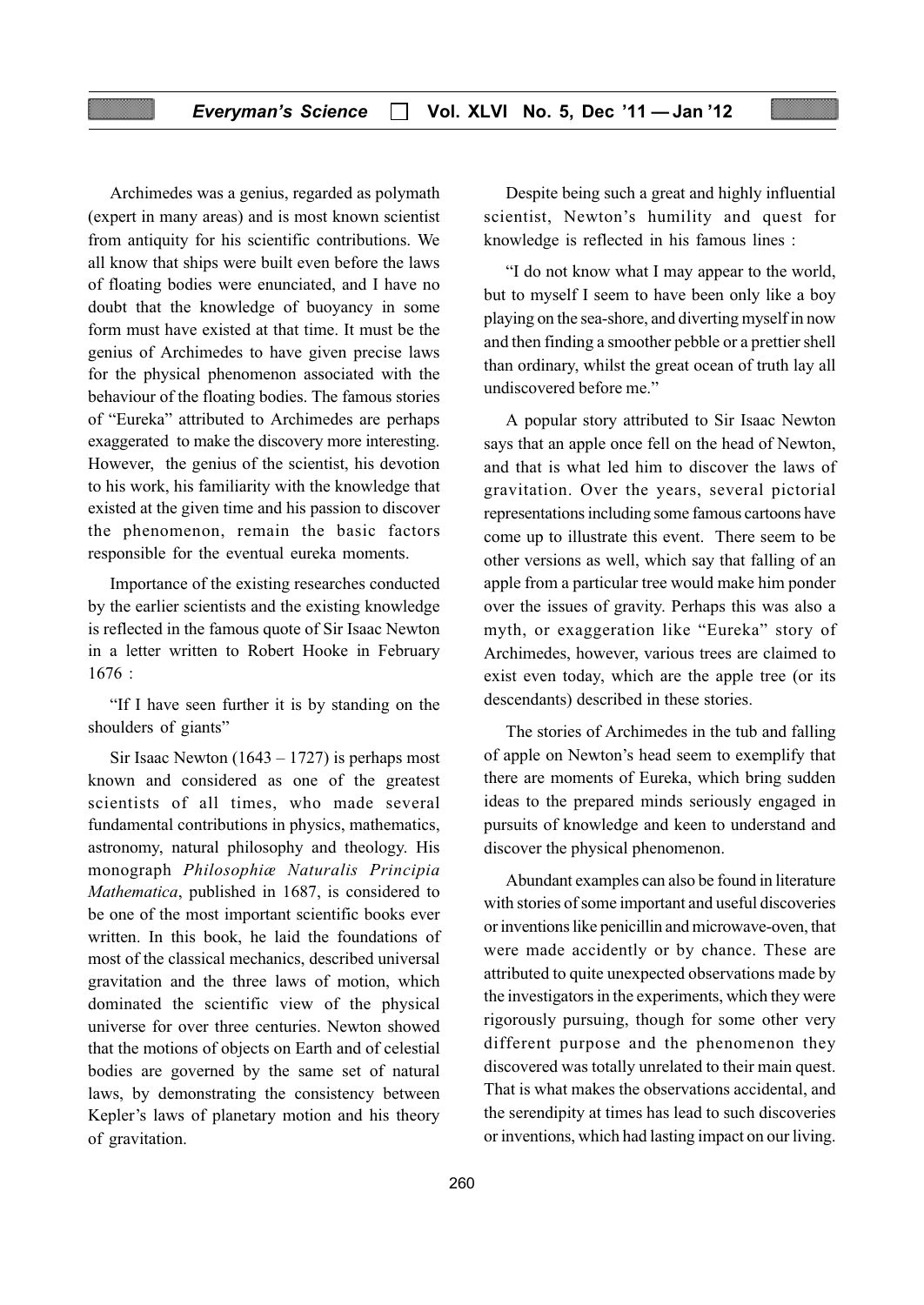Sir Alexander Fleming, Scottish biologist and pharmacologist (1881 – 1955), discovered Penicillin in 1928, when by chance he found that culture he was wanting to grow was contaminated by a fungus, which stopped the bacteria from growing. This observation led to one of the most important discoveries in medicine - an antibiotic.

Percy LeBaron Spencer (1894 – 1970) an American Engineer was responsible for efficient manufacture of magnetrons, which were used to generate the microwave radio signals. In 1945 while standing near an operating magnetron, he noticed melting of a chocolate bar that was in his pocket.

He then placed some popcorn in front of the magnetron and found that it began to popup quickly. This observation led to design of microwave oven two years later.

The examples highlight the accidental or chance element in a discovery – some times exaggerated but these serendipitous events speak highly of the preparedness of the mind of the investigator and his genius in recognizing the importance of the chance observation and eventually following this up with further researches which help in such observation becoming discovery or invention of great importance.

> N. K. Gupta Indian Institute of Technology, Delhi

A new scientific truth does not triumph by convincing its opponents and making them see the light, but rather because its opponents eventually die, and a new generation grows up that is familiar with it.

— Max Planck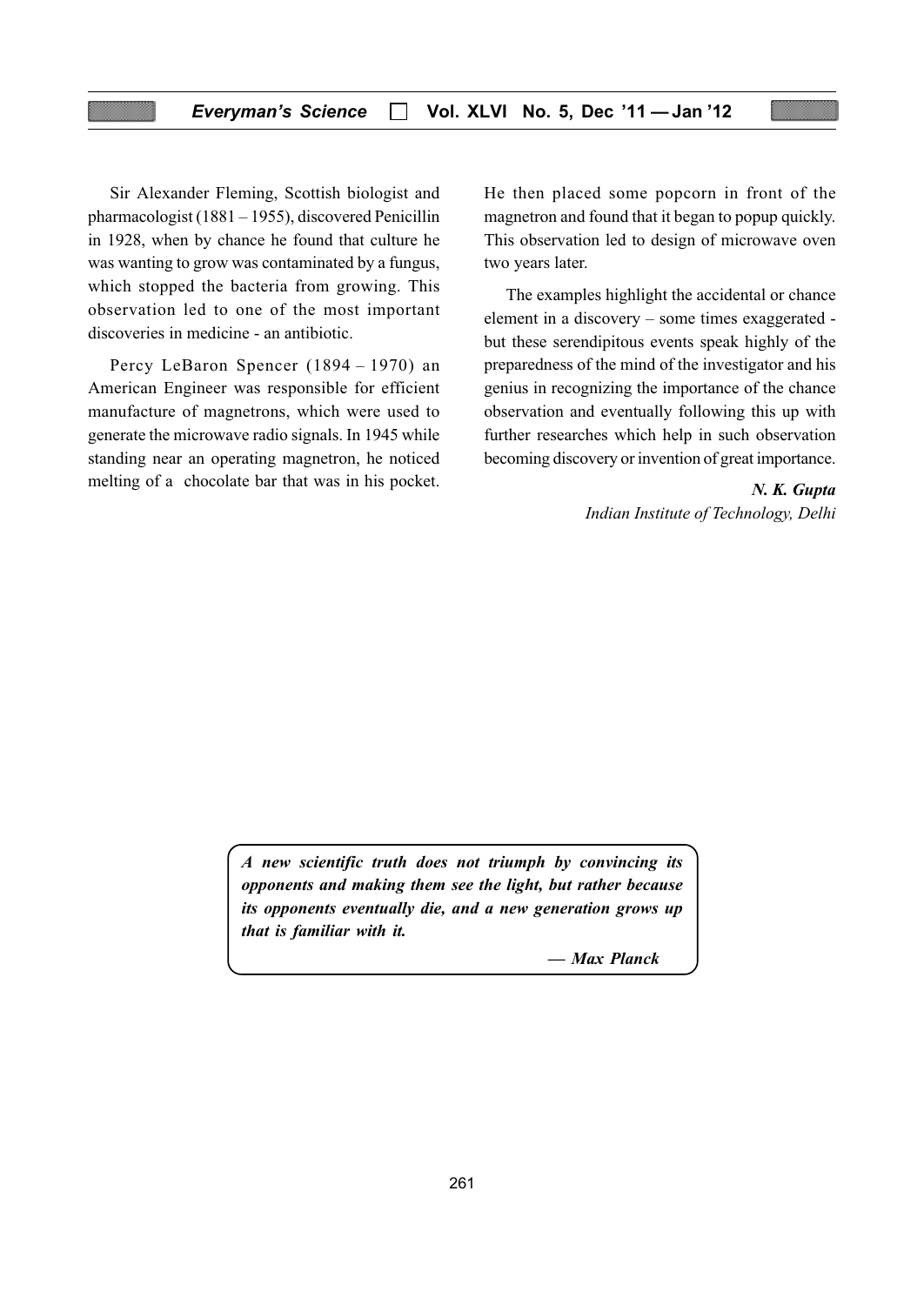## PRESIDENTIAL ADDRESS

# GEOLOGY IN THE SERVICE OF INDIA

PROF. W. D. WEST, C.I.E., SC.D., F.N.A., F.G.S

am deeply grateful to the Council of the Indian Science Congress Association for having elected me their General President for this year. I have been associated with the Science Congress since 1933, when I became one of your General Secretaries, and for five years I had the privilege of working along with the late Prof. S. P. Agharkar and with Prof. J. N. Mukherjee. It was during this period that the Association celebrated its Silver Jubilee by inviting the British Association to send a delegation to attend the meeting held in Calcutta. I mention this, because next year the Association will be celebrating its Diamond Jubilee, and I have no doubt it will be celebrated in a fitting manner.

This year we had been expecting to meet under the auspices of Aligarh Muslim University. But the national emergency forced us to postpone the meeting and as it was not possible for this University to host the session except during the winter vacation, we had to give up the idea of holding the meeting at Aligarh. We are however grateful to them for all the trouble they had already taken. We then received an invitation from the University of Calcutta and we are most grateful to you Mr. Vice-Chancellor, for inviting us to hold the session in Calcutta at such short notice.

The importance of the Geological Sciences in national planning and development is recognized in all the advanced countries, but in India this recognition has come rather slowly. Since the middle of the last century the organisation mainly responsible for investigating the mineral resources of the country was the Geological Survey of India. In its early days the most important mineral was coal, and the first work of the Survey was to demarcate the various coal-bearing areas, thus paving the way for the development of the coalmining industry, which is still the most important mineral industry of the country, accounting for 58% of the total value of the minerals produced. Subsequently, the work of the Survey became diversified, and other minerals such as iron-ore, manganese-ore, mica, gold and salt received special attention. But the Survey, although the third oldest in the world (the British and Canadian Surveys were started earlier) remained a small Department until the temporary loss of the mineral wealth of Burma and Malaya during the second world war emphasized the need for a more thorough search for minerals in India, and the value of the work of geologists at last became appreciated. It was then that the expansion of the Department began and with the coming of independence the expansion was accelerated both in the number of its personnel and in the variety of its work. When I first joined the Survey there were less than 30 gazetted officers, who were responsible for geological work in India, Burma and what is now Pakistan and there were only a handful of technical personnel and clerks. At that time the annual budget of the Department

<sup>\*</sup> General President, Fifty-Eight Indian Science Congress held during January, 1972 at Calcutta.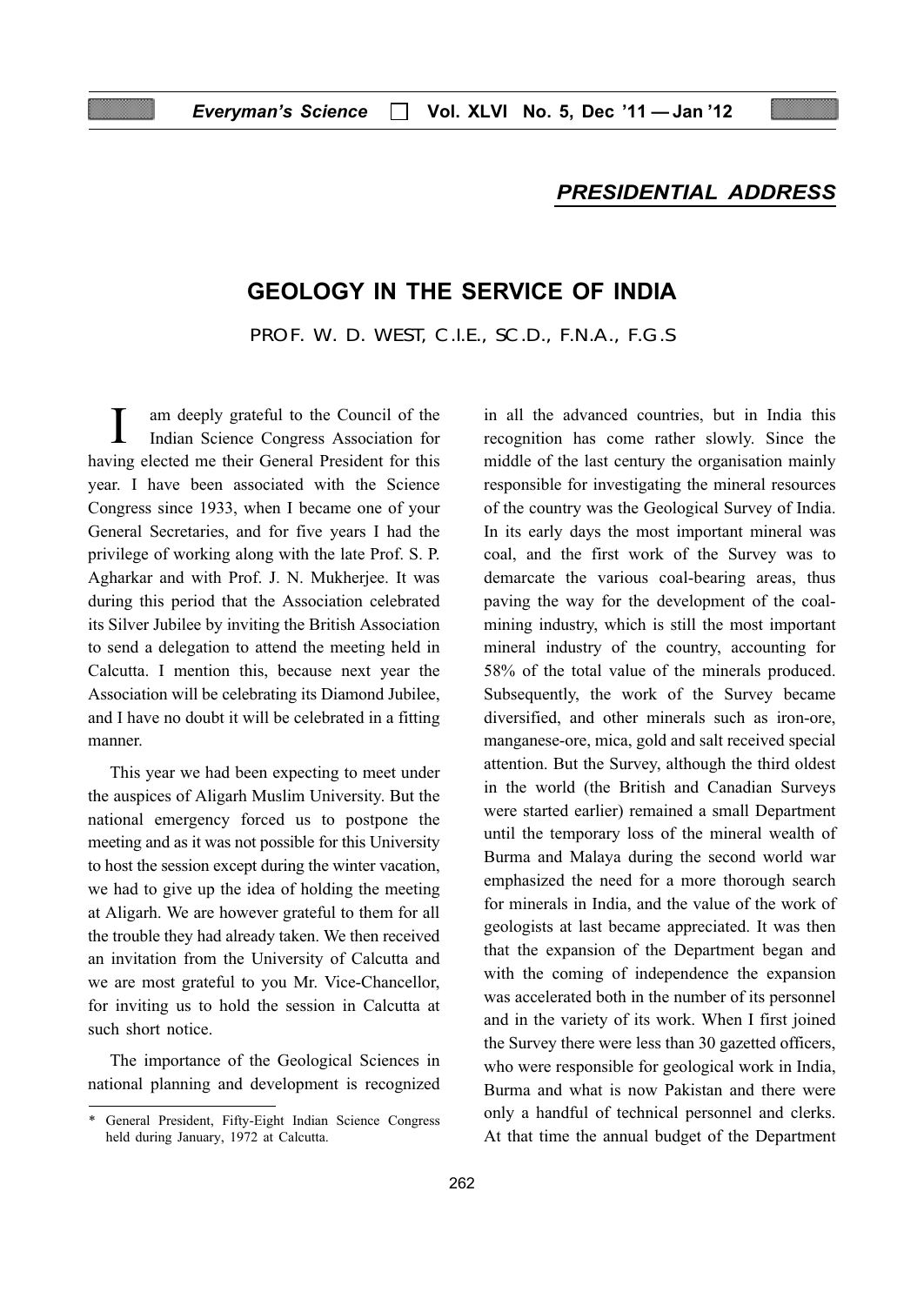was about Rs. 3 lakhs. Today the number of gazetted officers is nearing 1500, and the annual budget amounts to about Rs. 8 crores, a truly remarkable transformation, the greater part of which has taken place since 1947; and I must pay tribute to my successors who have brought this about and to the Government of India who have had the wisdom to sanction it. But this is not the whole story. For whereas previously the Geological Survey was responsible for practically all the geological investigations undertaken in the country, during the past 30 years a number of independent sister organizations have come into being, such as the Indian Bureau of Mines, the Oil and Natural Gas Commission, the National Coal Development Corporation, and the State Geological Departments, all of which are employing earth scientists.

With such a great expansion in the Departments of the earth sciences, it may well be asked; what has the country gained from it? In a single sentence I can point to the fact that the national income from the mining sector at current prices has increased by 170% in ten years, from Rs. 1308 million in 1960 to Rs. 3617 million in 1969.

But in spite of the small number of geologists working in the Survey during its first century, their work was outstanding, and it influenced the course of Geological Science in more than one direction. In particular I may refer to the recognition of the Upper Carboniferous ice age in India and in the continents of the southern hemisphere, which gave rise to the conception of the ancient southern continent of Gondwanaland, leading later to the theory of continental drift; to the discovery of the three main types of earthquake waves following a study of the great Assam earthquake of 1897, which has thrown light on the internal structure of the earth and provided a powerful tool for the geologists exploring for oil; to the theory of mountain compensation leading to the doctrine of isostasy and to the theories of the evolution of the mammals arising from studies on the rich fossil mammalian fauna of the Siwalik hills. On the economic side it gave much attention to coal, mica, manganese ore, petroleum, bauxite, iron ore and refractory materials. And let us not forget that all this was done before the ubiquitous jeep had been thought of, and when reliance had to be placed on the bullock cart, the camel and the elephant.

Minerals do not occur in a haphazard manner. Their distribution is closely related to the geological history of the country. Thus such a mineral as coal, formed in the main from the past accumulation of plant remains is found in India mostly along the lines of old river valleys such as the Damodar valley. Oil is generally found in the younger formations where the rocks have been folded in such a way as to trap the oil underground and so the chief oil occurrences of India are in the young folded rocks of the foothills of Assam and the Punjab, and at the head of the Gulf of Cambay. On the other hand, many metallic minerals and others such as mica, have been formed when the molten material of the earth's interior has been intruded into the outer crust where it has slowly cooled and crystallized. Such minerals, therefore are mainly found where the superficial crust of the earth has been eroded away exposing deeper portions, as in peninsular India, but are found hardly at all in the young Himalayan mountains where erosion has not proceeded far enough to expose them.

In understanding India's mineral position it is convenient to group the minerals into three categories according as to whether they are three

- 1. is excess of her requirements,
- 2. adequate for her present and foreseeable requirements and
- 3. inadequate for her requirements.

In the following table the more important minerals are grouped according to those categories.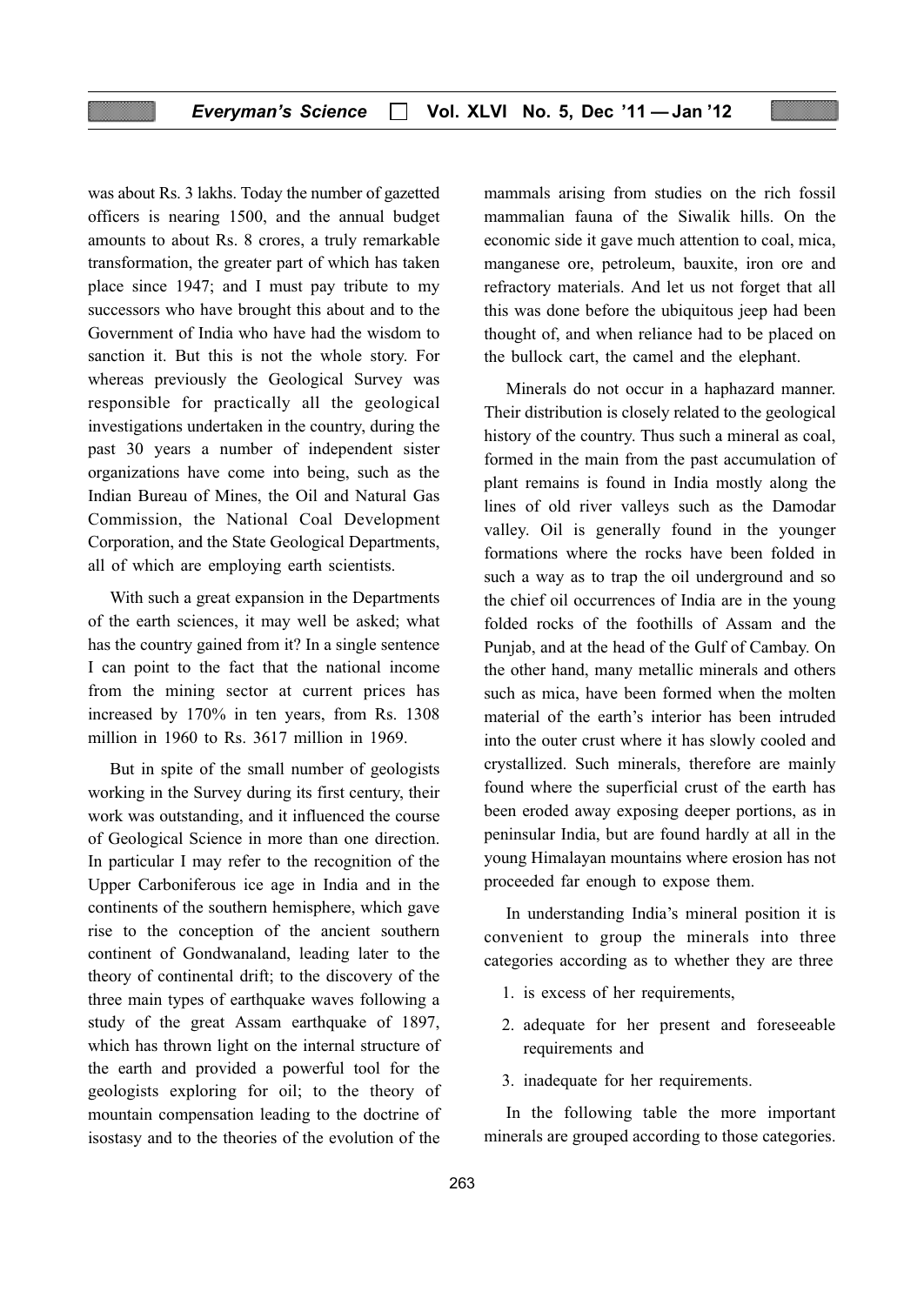I. Minerals which are in excess of India's requirements

| Coal     | Kyanite         |
|----------|-----------------|
| Felspar  | Magnesite       |
| Ilmenite | Manganese ore   |
| Iron ore | Mica            |
|          | <b>Steatite</b> |

II. Minerals which are adequate for India's requirements

| Aluminum ore   | Gypsum     |
|----------------|------------|
| <b>Barytes</b> | Salt       |
| Chromite       | Salt peter |
| Gold           |            |

III. Minerals which are inadequate for India's requirements :

| Asbestos   | Lead ore   | Silver ore |
|------------|------------|------------|
| Copper ore | Nickel ore | Sulphur    |
| Diamond    | Petroleum  | Tin ore    |
| Graphite   | Phosphate  | Zinc ore   |

No country in the world can claim self-sufficiency in its minerals resources. But the picture shown in the tables given above may be regarded as fairy satisfactory. It may be explained that in the case of some minerals for example bauxite (aluminum ore), though the reserves of the mineral are adequate; the present production of the metal is at present insufficient for the country's requirements.

The total value of the minerals produced in India during 1968 was over Rs. 3,700 million and about 44% of these minerals were exported, iron ore accounting for about one-half of the total. On the other hand, the value of minerals imported into India in 1968 totaled Rs. 1213 million. Thus the value of minerals imported is nearly one-third of the value of minerals produced in the country, providing an indication of the country's deficiency in its mineral production. Of all the States in India, Bihar is the richest in mineral wealth, accounting for one-third of the country's total mineral

production. It is followed by West Bengal and Madhya Pradesh.

About 95% of the net value of the country's mining activity concerns only six minerals namely coal, petroleum, iron ore, manganese ore, limestone and mica.<sup>1</sup> I would like to speak to you briefly about some of these minerals.

#### **COAL**

The output of coal in 1950-51 was about 34 million tons. Today it is about 71 million tons, used almost entirely within the country. Perhaps the most spectacular results have been obtained in the Singrauli coalfield (in the Mirzapur and Sidhi districts) through the discovery by the Geological Survey of a 134 metre thick seam, probably the second thickest seam in the world, estimated to contain 190 million tonnes of coal valued at over Rs. 5,000 million. This discovery will provide the opportunity to industrialize this rather backward area through the establishment of thermal power plants. Other thermal power plants are being or have recently been set up in the Pench and KanhanValley coalfield, at Pathakhera as a result of detailed exploration by the Indian Bureau of Mines; in the Korba coalfield; and in the Talcher coalfield, where it will be used partly for a coalbased fertilizer plant.

The largest consumers of coal are the railways but on account of progressive dieselisation and electrification the consumption has decreased from 18.80 million tonnes in 1963-34 to 16.20 million tones during 1969-70. The use of coking coal by the Railways has fortunately been considered reduced. Very little coal is now being exported, since it is mainly coking and superior quality coals that are required abroad, and the country cannot afford to export such coals, the reserves of which are limited. Nevertheless an increased production of non-coking and other inferior quality coals will be necessary if the coal-based industries are to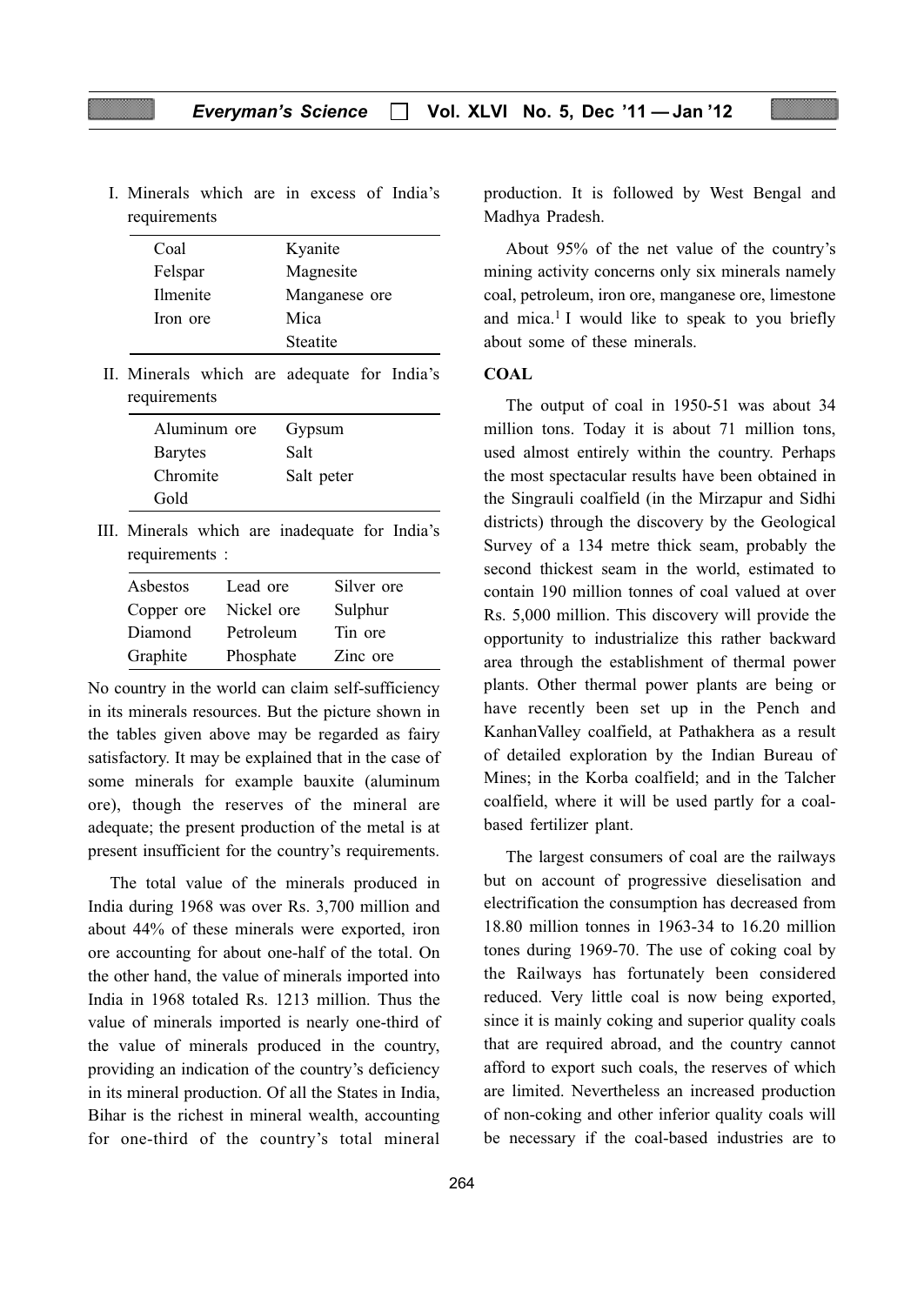grow as planned. The position will be improved if this inferior coal is beneficiated by washing and already 11 coal washeries have been established.

#### IRON ORE

The necessity to construct railways in the middle of the last century led to the search for iron ore and it is interesting to recall that the first iron works were established in Kumaon in 1867, using local iron ore with wood as fuel though the Geological Survey had considered Raniganje to be a more promising place. In this connection let us not forget the pioneering work of P. N. Bose, who reported on the iron ore deposits of Bailadila and Rajhara in Madhya Pradesh, and who after his retirement from the Geological Survey in 1903, discovered the rich iron ores in Mayurbhanj on which the prosperity of the house of Tata is founded, the first blast furnace coming into operation at Jamshedpur in 1911.

During the Second and Third Plan periods investigations carried out by the Indian Bureau of Mines and the Geological Survey, following on the work of P.N. Bose, revealed large reserves of high grade iron ore in the Rajhara and Bailadila areas. The ores of the former are supplied to the Bhilai steel plant, while the ores of Bailadila are exported to Japan, and will later be used in the proposed steel plant at Visakhapatnam. Today the iron ore industry in India is the third most important foreign exchange earner and with the enormous resources of high grade iron ore that could become one of the major world producers of iron and steel.

#### MANGANESE ORE

Though the occurrence of manganese ore in India was first recorded in the Nagpur district in 1829, it was first mined in the Visakhapatnam district in 1891 after it had been noticed that railway contractors were making up blocks of manganese ore for railway ballast and found them to be rather heavy!

The history of the manganese ore industry in India is an example of the industry which, because it exports the greater part of its production is effected, adversely or otherwise, by a variety of external factors. By 1867 India had become the world's largest producer of manganese ore and continued to be so up to 1912. Thereafter, each of the two world wars adversely affected her position, though there was a remarkable recovery after the second world war when in 1953 a record 1,900,000 tons of ore were produced, largely due to stockpiling in the U.S.A. Two-thirds of the Indian production comes from the belt of country extending from the Chhindwara district in the west, through the Nagpur and Bhandara districts, to the Balaghat district in the east. It is unfortunate that these deposits are so far from the main ports, that this adversely affects the final price at which the ore has to compete in the world markets. But even more important than this is the recent rapid growth of manganese ore mining in South Africa, Brasil, Gabon and Australia, which has displaced India from its leading position. It is indeed tragic to find that a large mine like Shivrajpur in the Panch Mahals district of Gujarat State, which only a few years ago was producing around 1 lakh tons of manganese ore a year, is now virtually derelict. Thus the position of manganese ore is not very bright. I am informed by the Geological Survey that the present requirement for internal consumption and export is of the order of 2.7 million tonnes, while the total requirement by 1980-81 is expected to be about 4 million tonnes to meet the needs of the steel industry and export. At this rate the known reserves are adequate for a period of only twenty-five years.

The remedy (as in the case of other minerals which at present are largely exported such as mica) appears to be to use more of them in the production of finished or semifinished products such as ferromanganese for the iron and steel industry, and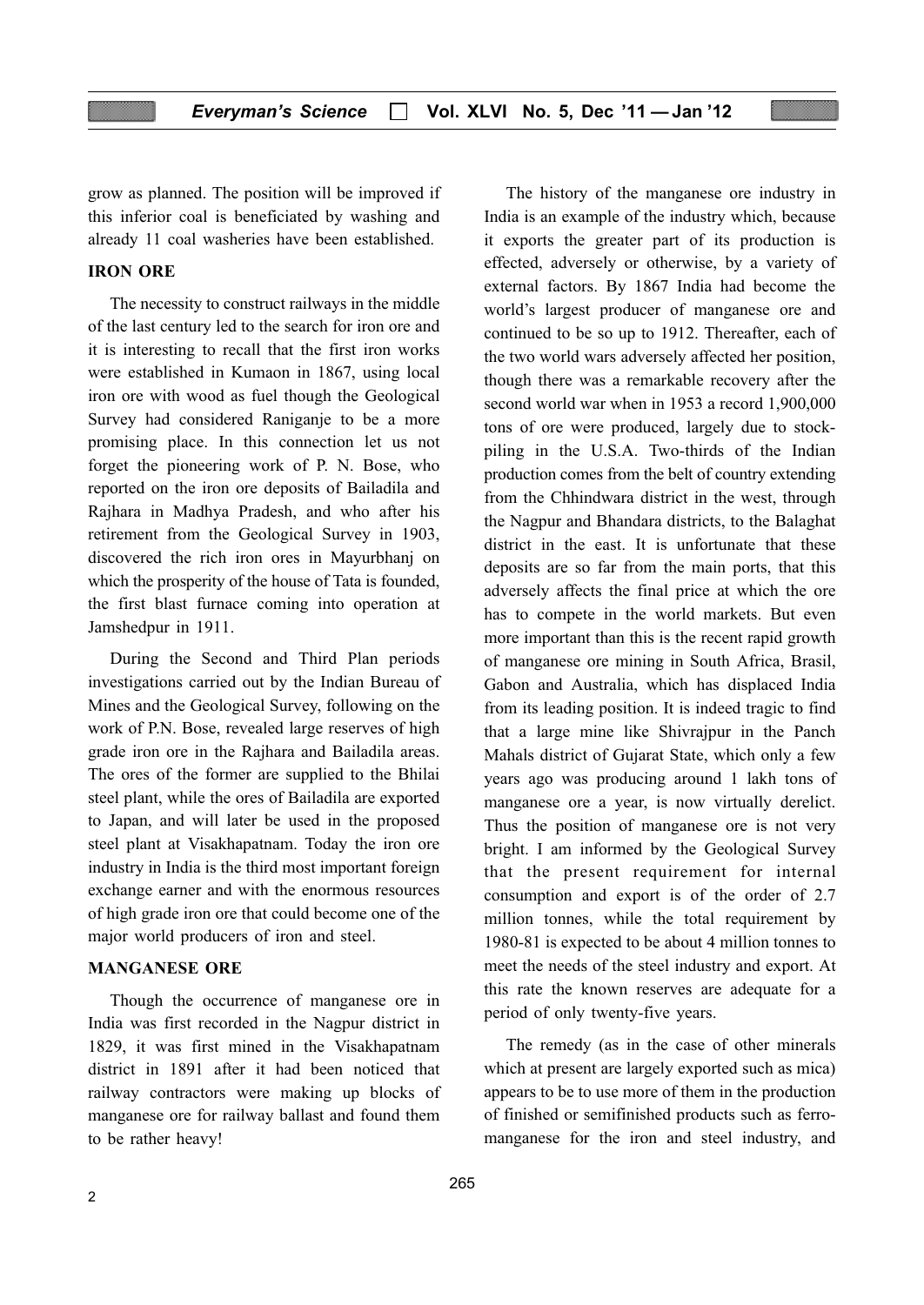battery and chemical grade ore; and the Indian producers appear to be moving in this direction. There are now seven ferro-manganese plants in operation.2

#### **OIL**

Oil today provides much of the energy used in industrialised countries. In some countries, as a result of the widespread replacement of steam by diesel traction on the railways, one ton of diesel oil, which is equivalent in its value to about 1.5 tonnes of coal, can save up to 7 tons of coal. As pointed out by W. B. Metre, even in the U.S.A., which has plentiful resources of coal, petroleum products and natural gas provide about 73% of the country's energy requirements.3

As in the case of many minerals, the Geological Survey pioneered the search for oil in India when on its advice the first six wells in Assam were completed in 1897. Not much oil was found, but it was at least a beginning. After 1914, geological investigations for oil in this area were carried out by the Assam Oil Company, and recognition should be given to the fine work done by the Company's senior geologists.

For long the hill tracts of Assam provided the sole source of oil in India (including Pakistan) centered around Digboi, a field which is still in production. But the oil produced could satisfy only a very small part of the country's requirements. Then came the introduction of geophysical methods of exploration, which enabled alluvium covered tracts where no hard rocks are visible to be investigated, and in the alluvial Brahmaputra valley two hidden oil fields were discovered at Nahorkatiya and Moran. The success of the new methods led to oil exploration in other alluvium covered tracts in West Bengal and Gujarat. And though the results obtained in West Bengal were disappointing, in Gujarat they were eminently successful.

Reconnaissance geophysical surveys carried out by the Geological Survey in Gujarat in 1948–49

indicated the presence of structures suitable for the accumulation of oil. In the meantime the Oil and Natural Gas Commission was set up in 1955 and the first well was drilled by them in the Cambay area in 1958, yielding both oil and gas. Another larger oil field was discovered in Ankleswar, on the south side of the Narmada valley in 1969. Thus the oil industry in Gujarat was bom as a consequence of geophysical surveys conducted by the Geological Survey, and developed by the Oil and Natural Gas Commission. The achievements of this organization have been recorded by W. B. Metre when he reminded us that when it began the various exploration activities it had about 50 geologists, 80 geophysicists and a few drillers. Now (i.e. up to 1967) the number of geologists, geophysicists, chemists, drillers, production engineers and other specialists number up to a total of 2,000 with 50 drilling rigs. During these twelve years more than 500 wells have been drilled all over the country, and over 80% of the exploration and development wells drilled have been successful in finding oil or gas. The remarkable achievements of the Commission in a period of less than 12 years, include the discoveries of several oil and gas fields in Gujarat and two oil fields in Assam.4

In other sedimentary basins where exploration has been undertaken, for example in the extensive Gangetic basin, the results so far have been disappointing and it seems that there is a complete absence of marine Tertiary sediments in this region. Exploratory work in other possible oil producing areas such as western Rajasthan, in the Cauvery basin and off the west coast have not yet advanced sufficiently far to warrant any conclusion being drawn.

Before the separation of Burma in 1937 and of Pakistan, ten years later, the production of oil in the three countries catered for about half the requirements. But with the loss of the oil fields of Burma and Pakistan, the Digboi oil field in India could provide only about 8% of India's requirements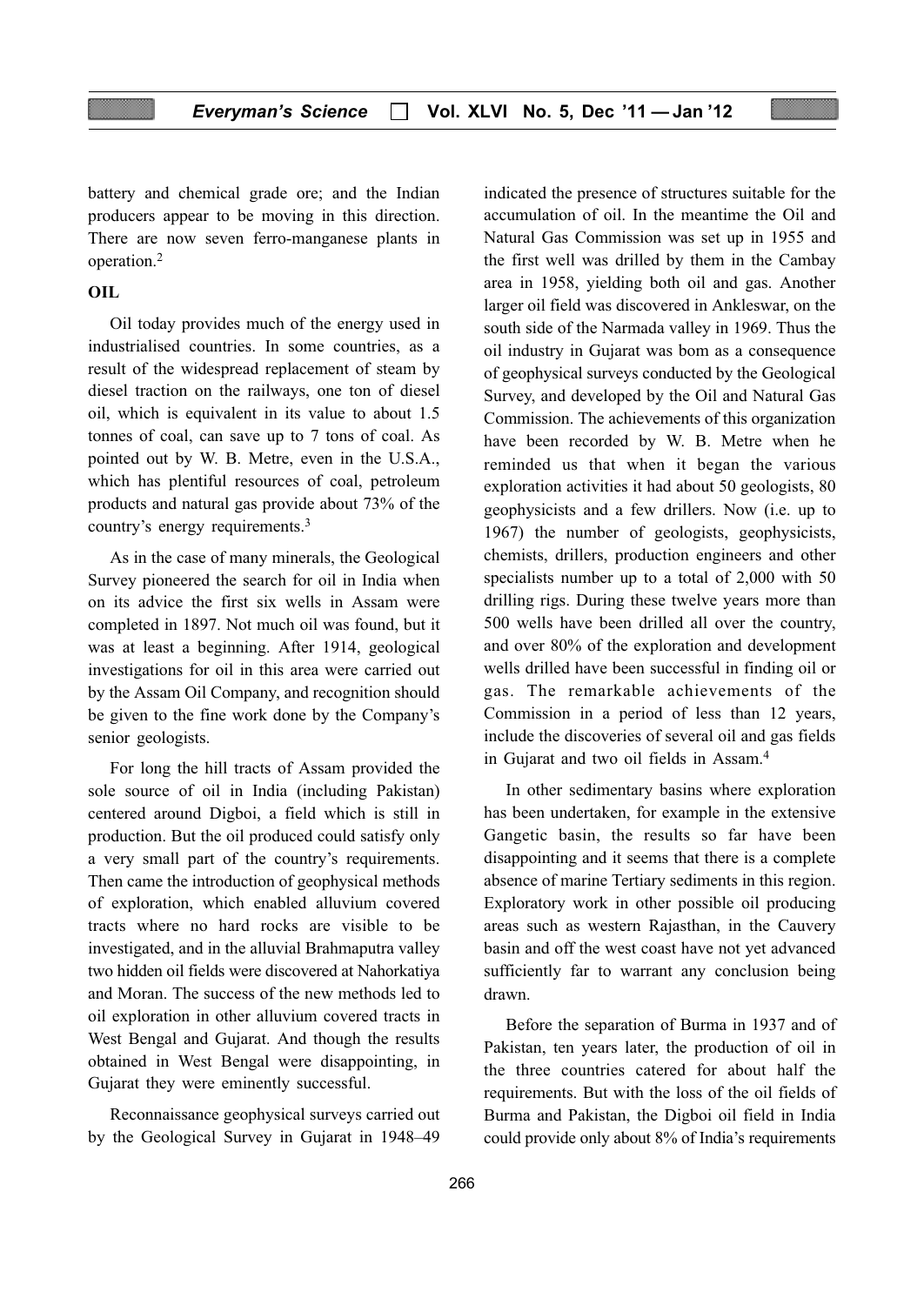of crude oil. With the discovery of oil in the Brahamaputra valley and in Gujarat, however, the position greatly improved and the production of crude petroleum in 1969 was about 15 times what it was in 1960, while the production of natural gas increased by five times in the same period, a remarkable achievement. Unfortunately the consumption of petroleum and its products is also rapidly increasing, by about 10% annually and if India is to attain self-sufficiency in oil several more oilfields must be discovered for at present the country is spending over Rs. 950 million in importing over 10,000 tons of crude oil per year, accounting for nearly 50% of the total cost of imports.

I have devoted some time to oil, because of the vital part it plays in the Indian economy, and because, if for any reason the supplies of crude oil from abroad should be cut off, the country would be placed in considerable difficulty.

#### GROUNDWATER

Water is perhaps the most important mineral asset that we have. And since water is one of the prime necessities of life, for human and animal consumption, for crop production and for industry, and keeping in mind the rapid increase in the size of the population, it is obvious that the study of our groundwater resources is of the greatest importance.

A few years ago Dr. K. L. Rao the Union Minister for Irrigation and Power, estimated that an annual rainfall of 45 inches average over the whole country represents something of the order of 3,000 million acre feet of water. Of this amount about one-third is lost immediately due to evaporation about one-fifth seeps into the soil, while a little less than one-half flow in the river systems. Of this one-half, about one-third can be harnessed for irrigation through the use of reservoirs and canals.

Regarding the one-fifth that seeps down in the soil, according to Dr. Rao about one-half gets absorbed in the top layers, contributing to the soil moisture which is essential for the growth of vegetation. The other half percolates down into the porous strata below. Dr. Rao also estimated that the total underground storage of water in India is about 30,000 million acre feet down to a depth of 1,000 feet that is ten times the annual rainfall in the country. It will be realized that the utilization of even a fraction of such a large reservoir of water will help greatly in developing irrigation, especially in areas where flow irrigation by rivers is not possible. But at present only about one per cent of this underground water is being tapped.

In times of drought the rivers and canals may dry up, or in times of rainfall flooding or waterlogging may occur. But those hazards do not apply to groundwater, which is like a bank on which one can always encash, which never closes its doors, and the sources of which are being continuously replenished.

As far as industry is concerned groundwaters are as important as surface waters. For example it is stated that nearly 60,000 gallons of water are required to produce one ton of steel, and 85,000 gallons to produce the same weight of paper. The role of groundwater was in fact fully appreciated by the Planning commission, which sought to have an assessment made of the groundwater potentialities of the country. It was with this objective in view that a large groundwater exploration project was launched in 1954 under the Indo-U.S Technical Cooperation Agreement. Under this 15 areas were selected for exploratory study and the results achieved included the discovery of a large reservoir of fresh water in the deserts of the Jaisalmer plateau and considerable reserves of groundwater in the thick alluvial deposits of the Narmada valley.

Useful groundwater studies can well be undertaken by the Geology Departments of our universities. In my own University of Saugar, some teachers and research scholars of the Applied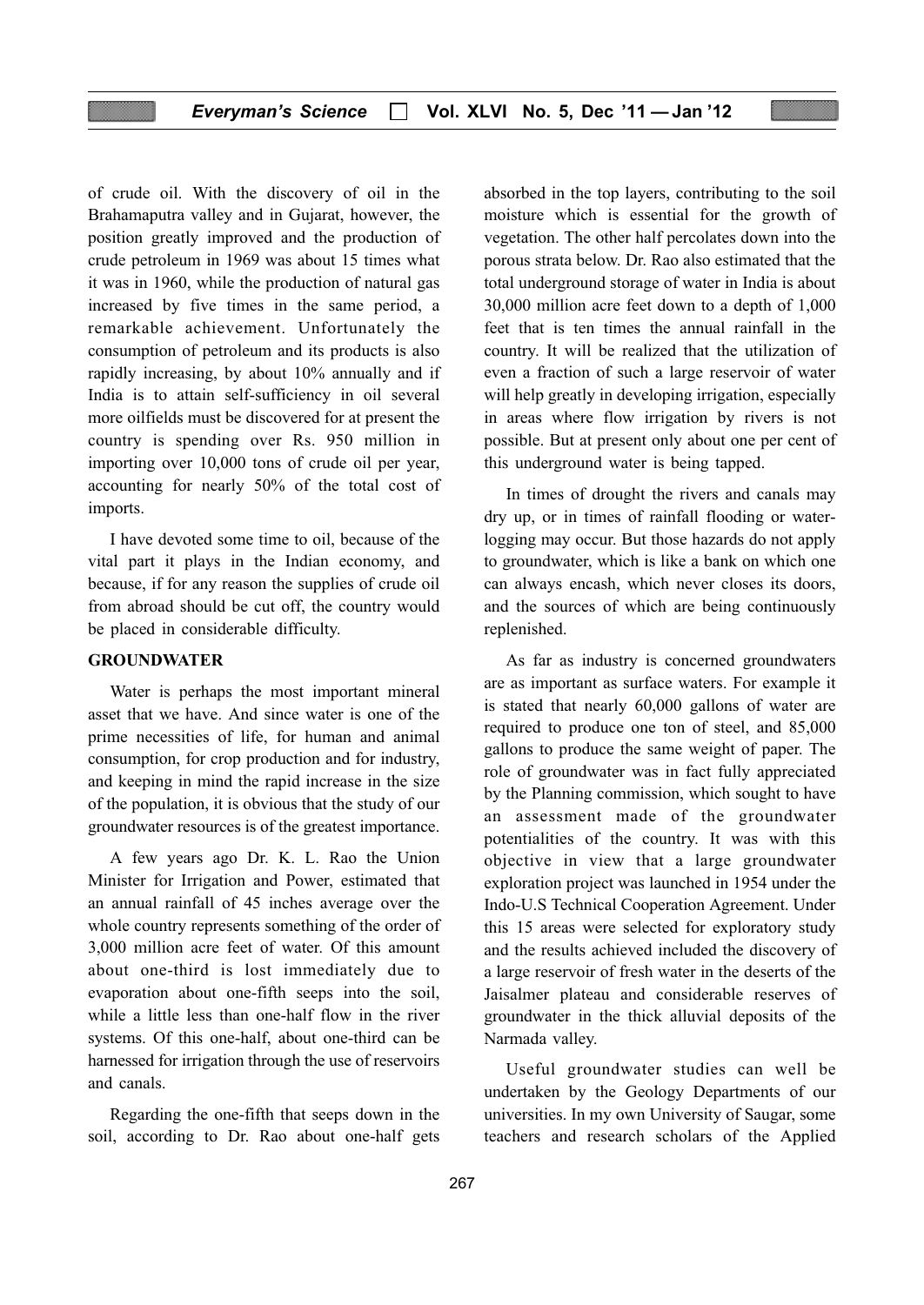Geology Department are helping the State Government and thereby the farming community, in all districts of the State, locating the sites of new wells after preparing the groundwater table maps. We no longer live in an ivory tower.

In a recent address. Shri. G..C. Chaterji has emphasized the need for a optimal development of the country's groundwater resources, which must be based on a scientific evaluation of the various factors involved, on a complete appreciation of the interrelation of surface water and ground waters, and on the necessity of coordinating work that is being done in the various disciplines concerned.<sup>5</sup>

#### AIRBORNE SURVEYS FOR BASE METALS

As will be seen from the table given at the beginning of this address, India appears to be deficient in the important ores of copper, lead and zinc and large amounts of foreign exchange have to be spent in importing these metals.

To speed up the exploration for these minerals, U.S.A.I.D agreed to finance a scheme of airborne geophysical surveys, to be followed by intensive ground exploration. This type of rapid air reconnaissance, using magnetic and electromagnetic and radiometric sensors, offers an effective means of scanning large tracts of potential ore-bearing country and of delimiting target areas before embarking a mineral exploration programme. The data so obtained are interpreted in the light of the known geological setting and premising areas are then subjected to detailed geological, geochemical, geophysical examination on the ground, and finally any promising locations are drilled. The method, of course, has its limitations since the airborne surveys only measure contrasts in the physical properties of the rocks and do not directly locate ore bodies.

A Department of Airborne Mineral Surveys and Exploration (formerly a wing of the Geological Survey) had been set up in 1965, and the project named as "Operation Hardrock", was drawn up and put into effect from July 1967, commencing with airborne geophysical flights over three select areas; the northern part of Rajasthan, the eastern margin of the Cuddaps basin and parts of the eastern Bihar and West Bengal, including the Singhbum copper belt.

The results of this work led to the selection of 20 targets for drilling and significant ore finds of copper in Bihar and Rajasthan and of lead zincsilver mineralisation in the Bhilwara district of Rajasthan have been reported. In addition, potential groundwater zones have been located in Bihar and Andhra Pradesh.

An agreement has now been reached with the Bureau do Recherts Geologiques et Minieres, Paris to carry out airborne geophysical survey in parts of Rajasthan, Gujarat, Madhya Pradesh, Maharashtra and Mysore covering a total area of 80,000 square kilometers, and the results will be looked forward to with interest  $6$ 

In this address, I have tried to bring out the important part played by the Earth Sciences in promoting the development and prosperity of the country. That Government also recognizes this is clear from the enormous expansion that they have sanctioned in the departments concerned in developing the country's mineral and water resources. In 1948, the total value of minerals produced in India was Rs. 640 million. In 1968 years later it was Rs. 3555 million, an increase of nearly six times. The value of minerals exported in 1948 was Rs. 146 million. In 1968 it was Rs. 1622 million, an increase of eleven times, earning valuable foreign exchange . But the country's mineral wealth is a heritage that should be used wisely. Unlike other natural products, such as forests and agricultural resources, minerals are an asset which once used cannot be replenished. They are like a deposit in a bank, and with every cheque drawn the reserves diminish. But they differ from such deposits in that if they are left in the ground unused no interest is earned. It will therefore be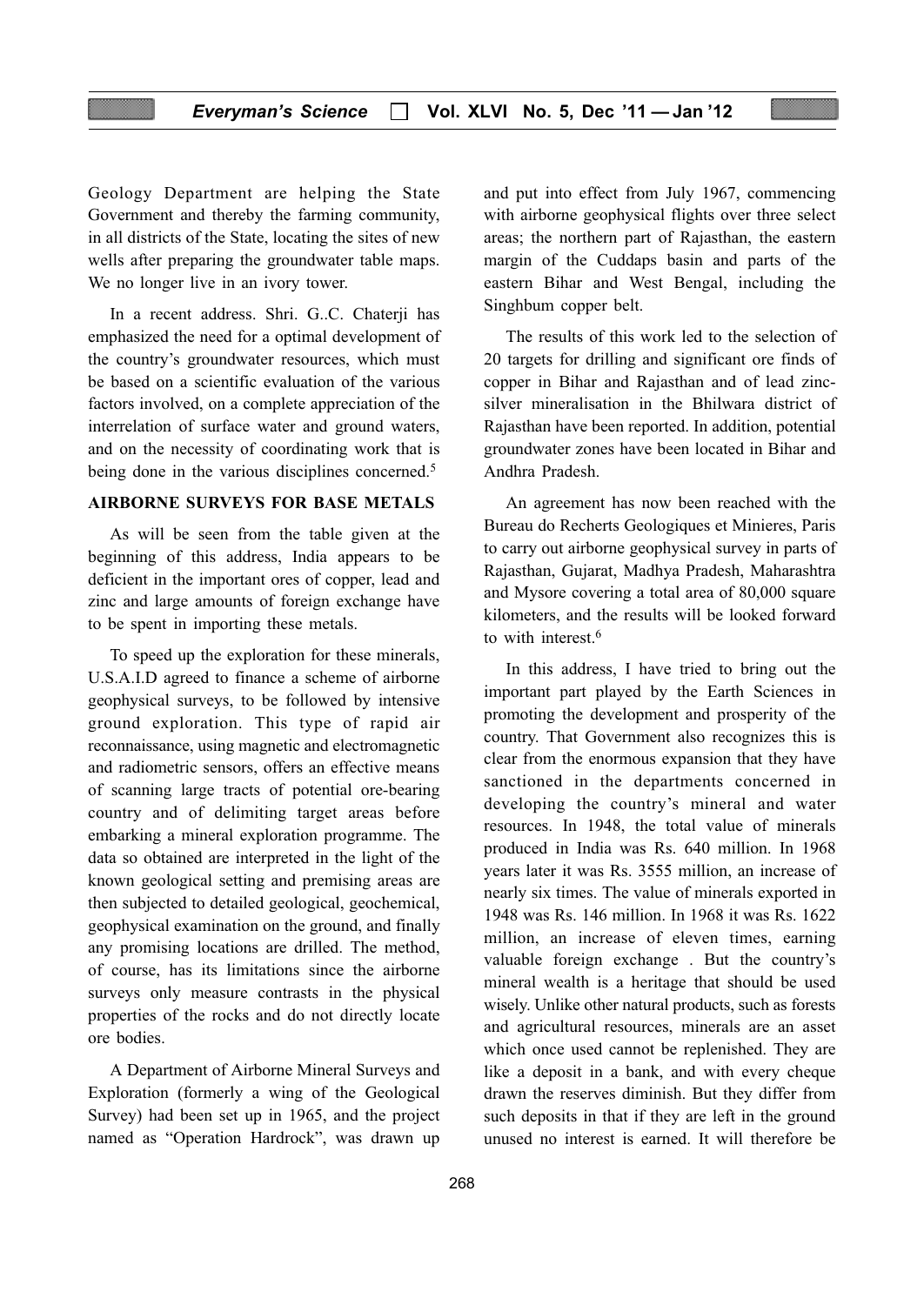appreciated that our earth scientists and mining engineers have a very responsible role to play.

The facts presented in the tables given at the beginning of this address show that the various geological and related agencies have a three-fold task to perform.

- 1. to locate additional payable deposits of those minerals which are in serious deficit ;
- 2. to estimate the reserves of those minerals the adequacy of which is uncertain ; and
- 3. to prospect in detail the deposits of those minerals which, though apparently adequate, will be required in increasing quantities (particularly high grade) for the country's expanding industries in particular for the iron and steel, non-ferrous metals, heavy chemicals fertilizer, refractory, ceramic and glass industries.

Increase in the number of scientists employed in the exploration and utilisation of the country's mineral and water resources is likely to continue and will require to be fed by a constant stream of young geologists, geophysicsts and geochemists. The institutions training these young men have to shoulder the great responsibility to see that the right type of training is given in both the pure and applied sides. Geology, though based on Physical Sciences is itself an inexact Science, requiring a display of judgement and a sense of integrity which have to be instilled in the young geologists. A former Director of the Geological Survey wrote more than once that, "There is no Science with which it is so easy to acquire a mere slight acquaintance, and to play the imposter". It is here that the teacher have a vital role to play, if the country's mineral wealth is to be utilised to the best advantage.

Perhaps I may conclude this address on a personal note. I have watched the progress in India for nearly 50 years. During this period I have seen

remarkable changes taking place in the development of Science and technology, and also in education. The great national laboratories have come into existence a memorial to the late Shanti Swarup Bhatnagar. The scientific services and allied organisations have expanded enormously. In the area of the service to which I belonged the expansion has been thirty-fold. In the field of education, when I arrived in India in 1923 the number of universities was 12; it is now about 90. Significant has been the setting up of the five Indian Institutes of Technology. Planned on modern lines they have so far escaped the stagnation that seems to have set in in our universities which have got bogged down in ill-conceived precedents and bad traditions, and from which we now find it difficult to extricate ourselves.

Dr. Kothari tells us that the total yearly expenditure on education in 1900 was about Rs. 4 crores; today it is Rs. 600 crores. In 1900 the number of students receiving higher education was no more than 16,000 today it is nearly two million. Much of this development has taken place since 1947, that annus mirabilis. As far a higher education is concerned we own a deep debt to the University Grants Commission, which under the enlightened leadership of successive dedicated chairmen, has changed the face of higher education in a remarkably short time. This Science Congress has played an increasingly prominent role in the development of Science. At the first meeting that I attended, the Calcutta meeting of 1928,40 papers were down for reading. Forty years later the number had grown to 1724. But more significant has been the change in emphasis from reading papers to holding discussions on problems of vital importance to the country. Thus in the programme of this meeting more than 40 discussions are being held, many of them interdisciplinary in content.

I mention these facts because there seems to be in the country today a feeling of dissatisfaction and an attitude of self-criticism, which hinders progress;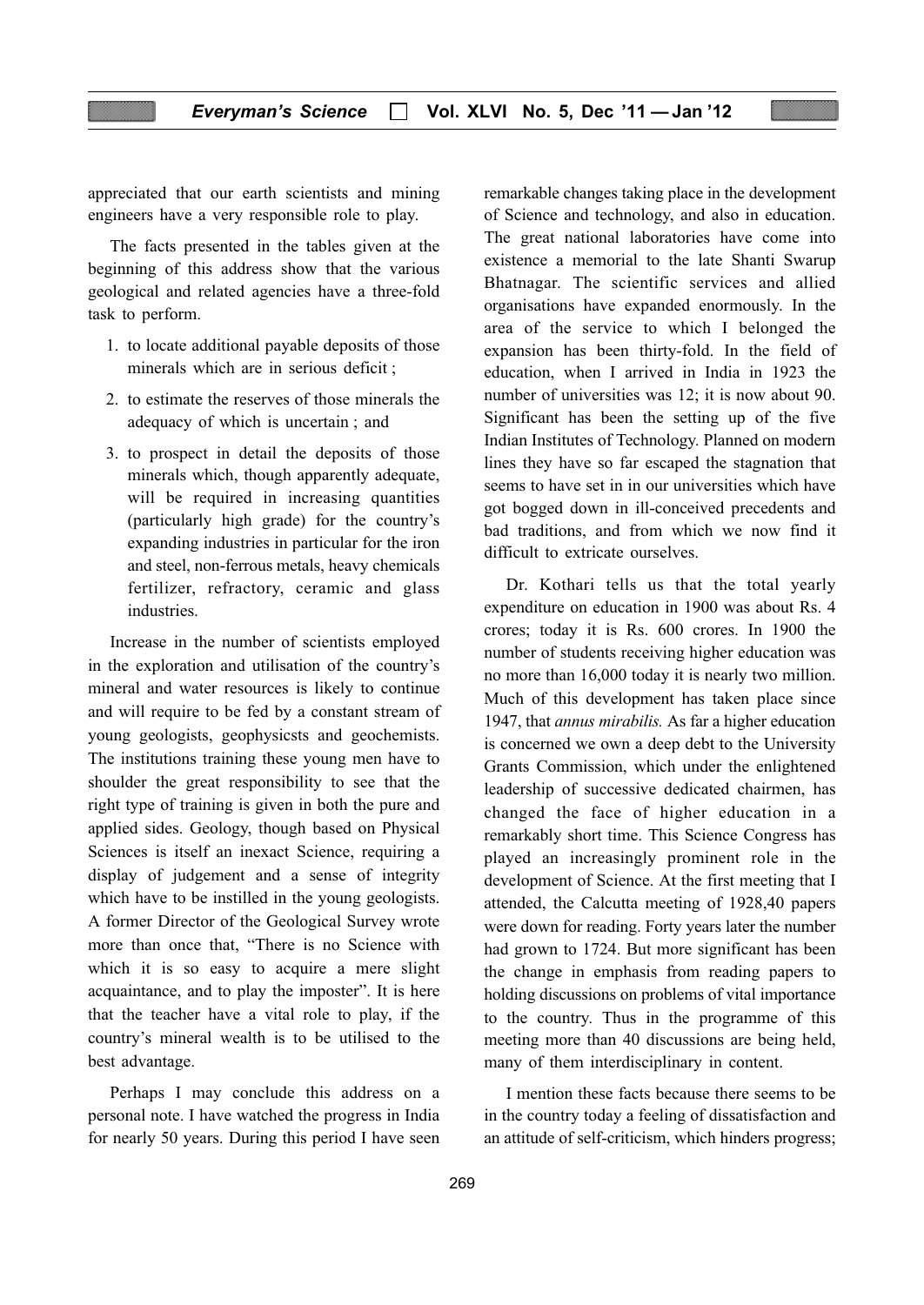instead of which there should be a feeling of pride in what has been achieved. Our scientists and technologists will see to it that the progress continues at an ever-increasing rate, for the benefit of the common man and for the security of the nation. As Dr. Kothari has so well put "The modern world is Science and technology based, and this more than anything else has made education, as never before, a most important element in the life and progress of a nation. Economic development, welfare and security are all closely dependent on the extent and quality of education. Knowledge and survival now literally go together." <sup>7</sup>

I should like to conclude with another quotation, from an address delivered to the British Association by Herbert Morrison, at that time the President of the Council.

"We have to build a partnership, cooperation and associated effort between Science, industry and government; and they must come together as free partners, and as free debaters and arguers in the spirit of cooperation and in the determination to make the partnership for the advancement not of Science alone, not of industry alone, not of government alone, but the advancement of the wellbeing of the nation, and in the end for the wellbeing of mankind." Towards this end the earth scientists of India are striving to play a significant and effective role.

#### **REFERENCES**

- 1. M. S. Balasundaram : 'The Mineral Wealth of India', Jour. Ind, & Trading, XXI No. 3, 1971.
- 2. For some of the information given in the preceding three sections I am indebted to Shri M. S. Balasundaram, the president Director-General Geological Survey, and to Shri P. K. Ghosh, the present Coal Controller in the Govt of India and Chairman, Coal Board, Calcutta.
- 3. W. B. Metre : "Quest for Oil." lnaugural address delivered at a seminar on Peninsular Geology held at Osmania University in 1964.
- 4. W. B. Metre : Petroleum Industry and Sub-Surface Geology, Holland, Inaugural Lecture, Trans, Min. Geol. Met. Inst. Ind., 1968.
- 5. G. C. Chaterji, Tans. Min. Geol. Met. Inst. Ind., 66, 1969.
- 6. For much of this information I am indebted to Dr. A. P. Subramaniam, who is in charge of this wing of the Geological Survey of India.
- 7. D. S. Kothari : 'Education, Science and National Development', Asia Publishing House, 1970.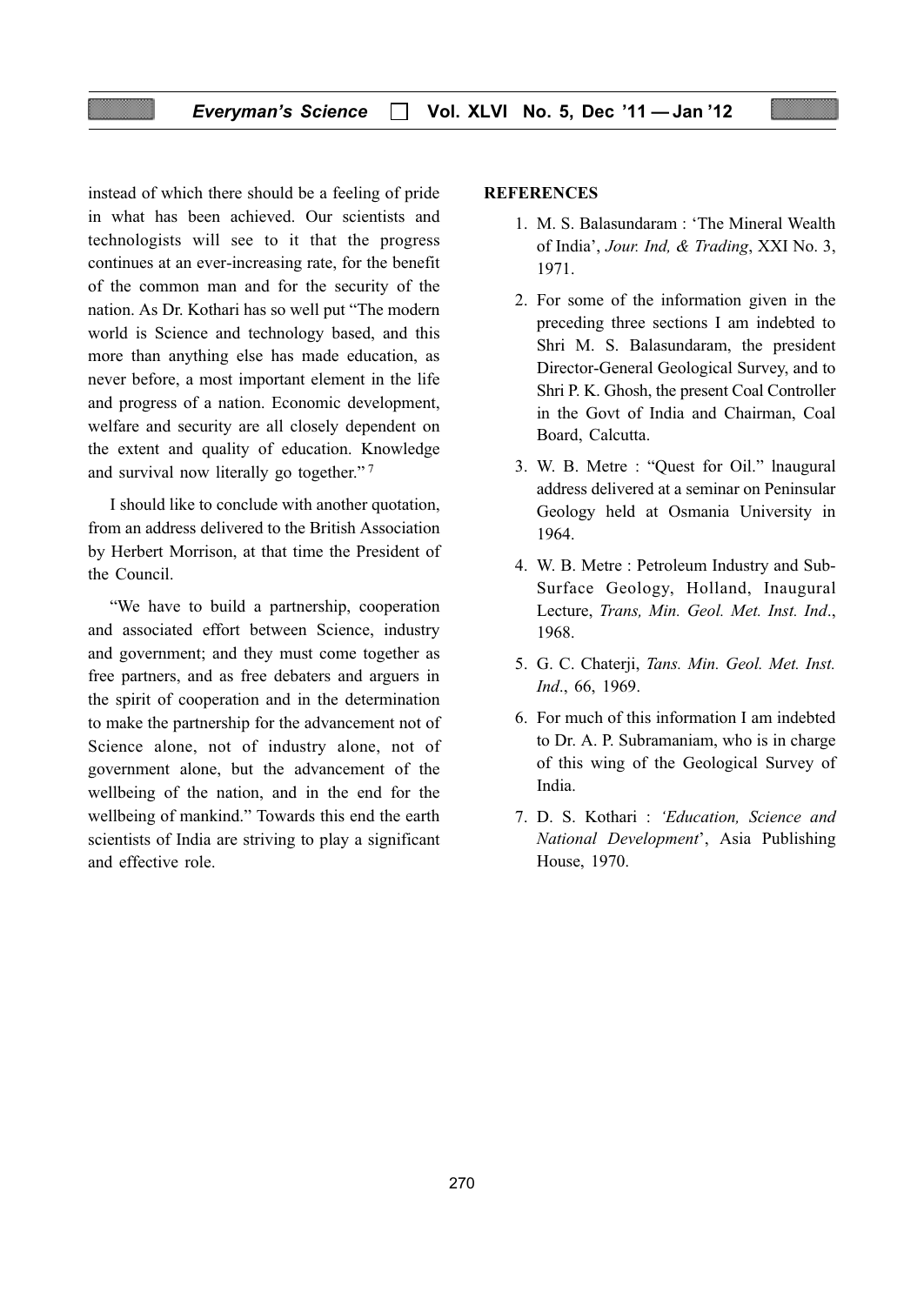# LUDWIG PRANDTL'S BOUNDARY LAYER THEORY AND THE FLUID MECHANICS

B. B. Singh

The inability to solve the Navier-Stokes equations for most practical flow problems was particularly frustrating to those investigators interested in calculating the frictional shear force on a source immersed in a flow. Prandtl's boundary layer concept solved this problem. In his concept, Prandtl theorized that an effect or friction was to cause the fluid immediately adjacent to the surface to stick to the surface so as to assume a no-slip condition on the surface. The frictional effects are experienced only in a boundary layer, a thin region near the surface. This concept is now used to solve the boundary layer equations in fluid mechanics.

#### INTRODUCTION

T owards the end of nineteenth century, researchers in fluid mechanics were divided into two broad groups; viz, those engaged in the study of hydrodynamics, which dealt with inviscid fluid flow, and those studying hydraulics. Hydrodynamics, though mathematically elegant, was not able to predict the drag experienced by bodies moving in fluids. This is known as D'Alembert's paradox. On the other hand, hydraulics offered solutions to practical problems but was based mainly on empirical data.

This situation changed radically when Ludwig Prandtl proposed his famous boundary layer theory in 1904. This theory states that due to the no-slip condition, the velocity on the surface of a stationary body is zero, but the velocity given by inviscid flow theory would be reached within a thin layer called the boundary layer. Since the layer is thin, the velocity gradients are large and the shear stresses are not negligible even when viscosity is small. The thinness of the boundary layer enables simplification like rendering the governing equations parabolic and imposing external pressure on the boundary layer. The theory further showed that the separation of the flow is decided mainly by a stream-wise pressure gradient in the external flow. Though this theory was originally developed for laminar flow, it was soon extended to turbulent flow also. This theory got acceptance after some years and helped in the better design of airplanes, engine components and many other equipment involving fluid flow. The boundary layer concept developed rapidly and is now applied in almost all branches of engineering.

The theory has also led to the development of mathematics tools like method of matched asymptotic expansions. This article touches upon some aspects of the developments in boundary layer theory.

#### THE 1904 PAPER

During the week of August 8, 1904, a small group of mathematicians and scientists gathered in Heidelberg, Germany which was the natural venue for the Third International Mathematics Congress. One of the presenters at the Congress

<sup>\*</sup> Department of Mathematics, Dr. Babasaheb Ambedkar Technological University, Lonere – 402103, Dist – Raigad (M.S.). Email : brijbhansingh@yahoo.com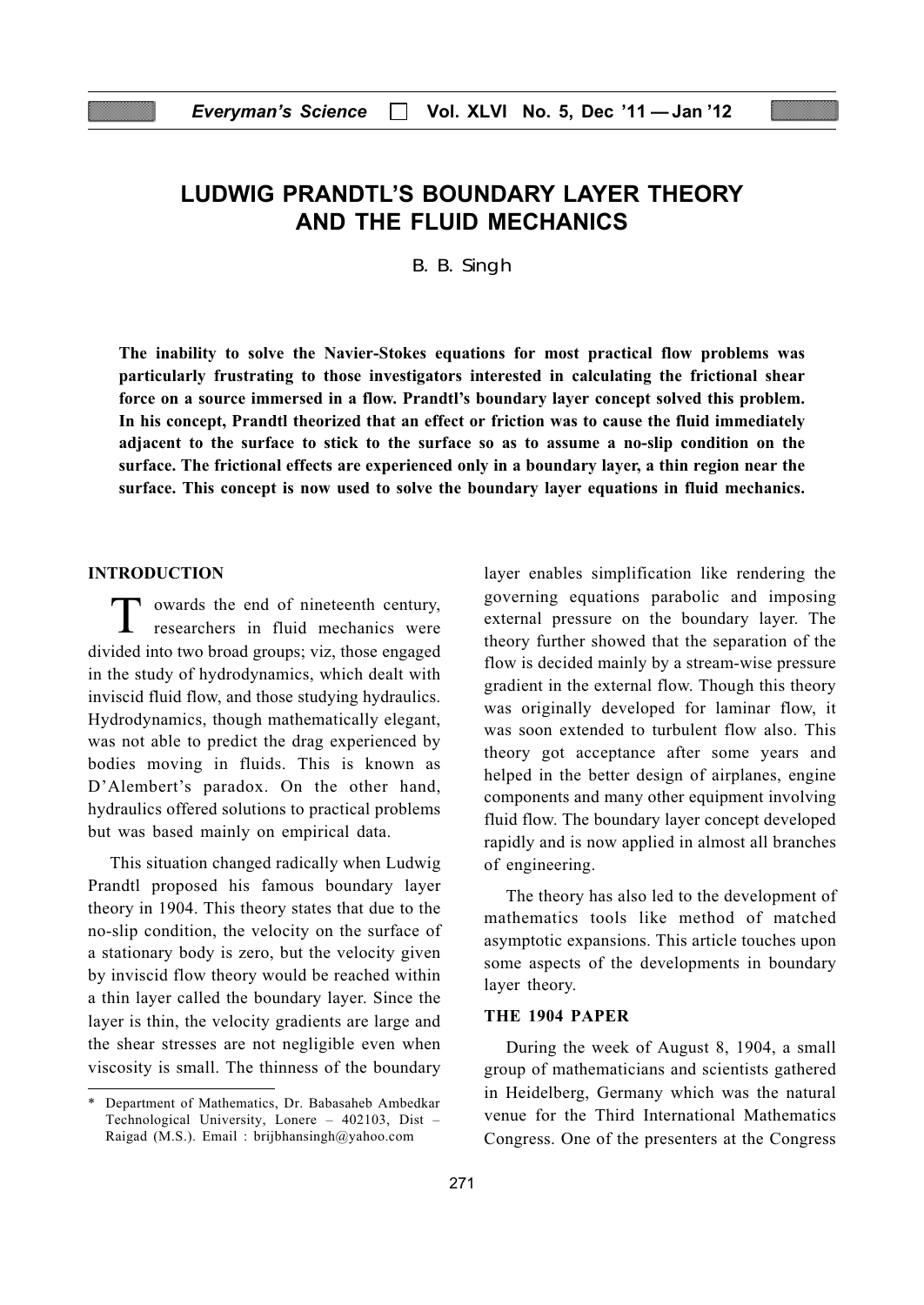was Ludwig Prandtl, a 29-year old professor at the Technische Hochschule in Hanover. Although the presentation given by Prandtl was only ten minutes long, that was all the time needed to describe a new concept that would revolutionize the understanding and analysis of fluid mechanics. His presentation, and the subsequent paper that was published in the Proceeding of the Congress one year later, introduced the concept of boundary layer in fluid flow over a surface. The modern world of aerodynamics and fluid dynamics is still dominated by Prandtl's idea.

#### THE BOUNDARY LAYER CONCEPT

It was initially Archimedes (287-212 BC) who introduced some basic ideas of fluid statics, and Leonardo da Vinci (1452-1519) observed and drew sketches of complex flows over objects in streams. But a quantitative physical and mathematical understanding of the fluid flow could be given by Newton (1642-1727) in his famous book of Principia Mathematics (1687). But the mathematical formulation of the fluid flow took shape during the century following the publication of the Principia with the contribution of Daniel Bernoulli (1700-82), D'Alembert (1717-83), and Euler (1707-83). Euler was actively involved with the conceptualization of the mathematical description of a fluid flow. Euler described the flow as a continuous collection of infinitesimally small fluid elements. He described the flow in terms of spatially varying three-dimensional pressure and velocity fields. By applying the basic principles of mass conservation and Newton's second law, Euler obtained two coupled, nonlinear partial differential equations which involved the flow fields of pressure and velocity. But Euler did not take into account the effect of friction ; i.e. viscosity on the motion of the fluid elements.

It was another hundred years before the Euler equations were modified to take into account the effect of the internal friction in the flow-field first by Navier in 1822 and then by Stokes in 1845. The resulting non-linear partial differential equations are now called Navier-Stokes equations which form the mathematical description of the fluid flow. No mathematician could find out a general analytical solution of these equations till-date. The problem of solving the Navier-Stokes equations became all the more acute at the beginning of 20th century with the invention of airplane by Orvilla and Wright and with a subsequent need to calculate the drag and lift on the airplanes.

Against this back-drop, there came the seminar presentation of the paper of Prandtl at Heidenberg in the year 1904. Prandtl's paper gave the first description of the boundary layer concept. According to this theory, the effect of the friction was to cause the fluid in the close vicinity of the surface to stick to the surface. He assumed a no-slip condition at the surface. As a result of this assumption, the frictional effects were confined to a thin layer called the boundary layer. Outside the boundary layer, the flow was essentially the inviscid flow as studied by researchers in previous two centuries.

#### MARCHING TOWARD A SOLUTION

When Prandtl was working as an engineer at Maschinenfabric Augsburg, he arranged a conical diffuser in a large air duct but failed to achieve the desired pressure recovery. The angle of the cone was too large and the flow separated from the diffuser walls. The reason for the loss of the pressure and separation of the flow occupied Prandtl's inquiring mind and after three years the concept of boundary layer provided the answers. The 1904 paper is a brief account of just eight pages and contains features of boundary layer theory, separation of boundary layer and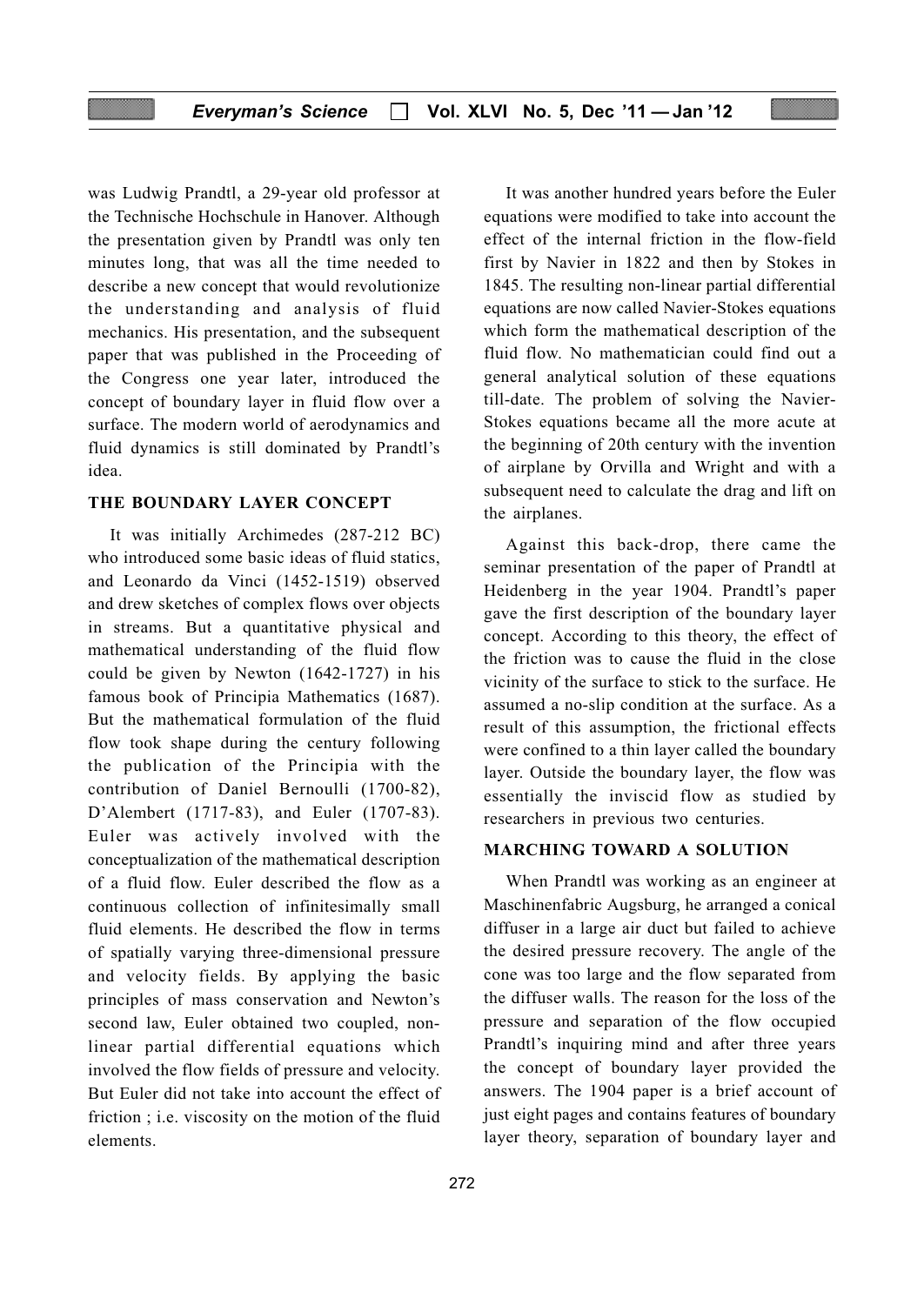delay of separation by suction. The article begins with the following continuity and N-S equations for an incompressible fluid :

$$
\nabla. \vec{V} = 0 \qquad \qquad \dots (1)
$$

$$
\frac{D\overrightarrow{V}}{Dt} + \nabla P = \mu \nabla^2 \overrightarrow{V} \qquad \qquad \dots (2)
$$

These equations is scalar, non-dimensional form for steady two-dimensional flow can be written as :

$$
\frac{\partial U^*}{\partial x^*} + \frac{\partial V^*}{\partial y^*} = 0 \qquad \qquad \dots \tag{3}
$$

$$
U^* \frac{\partial U^*}{\partial x^*} + V^* \frac{\partial U^*}{\partial x^*}
$$
  
=  $-\frac{\partial p^*}{\partial x^*} + \frac{1}{\text{Re}} \left\{ \frac{p^2 U^*}{\partial x^*^2} + \frac{\partial^2 U^*}{\partial y^*^2} \right\}$  ..... (4)

$$
U^* \frac{\partial V^*}{\partial x^*} + V^* \frac{\partial V^*}{\partial y^*}
$$
  
=  $-\frac{\partial p^*}{\partial y^*} + \frac{1}{\text{Re}} \left\{ \frac{\partial^2 V^*}{\partial x^*^2} + \frac{\partial^2 V^*}{\partial y^*^2} \right\}$  ..... (5)

All the symbols used in the above equations are in their standard forms. Prandtl provided the equations  $(1)$  and  $(2)$ . The equations  $(3)$ ,  $(4)$  and (5) have been presented for the sake of explanation.



Fig. 1 : Boundary Layer Profile

The equations (1) and (2) are non-linear partial differential equations and exact solutions can be obtained only for very slow motion, where the inertia terms can be ignored or when the viscous terms are ignored (inviscid flow). It was known that the inviscid flow equations do not predict the drag experienced by bodies. To tackle this problem, Prandtl argued that the fluid adheres to the surface of the body i.e. the velocity of the fluid is zero on a stationary body or equal to the velocity of the body when the body is moving. However, the velocity around the body which can be obtained by the potential flow theory or inviscid flow theory, would be outside a thin layer. Prandtl called this thin layer a transition layer but later the term boundary layer was accepted. Since the layer is very thin, the cross-stream velocity gradient is high and produces noticeable effects even for very small viscosities. Then Prandtl further argued that since the layer is thin, the normal component of velocity (V) is small and the external pressure gradient is impressed on the boundary layer. He stated the following boundary layer equations, which can be obtained by applying the order of magnitude analysis.<sup>4</sup>

$$
\frac{\partial U}{\partial x} + \frac{\partial V}{\partial y} = 0 \qquad \qquad \dots \tag{6}
$$

$$
U\frac{\partial U}{\partial x} + V\frac{\partial U}{\partial y} + \frac{1}{\rho}\frac{dp}{dx} = v\frac{\partial^2 U}{\partial y^2} \qquad \qquad \dots \tag{7}
$$

Prandtl mentions that  $\frac{dp}{dx}$  is to be given throughout the length of body and the profile of U should be given at an initial cross-section. Then the problem can be solved numerically. What he seems to imply is that the N-S equations of elliptic nature are now converted to equations of parabolic nature. Subsequently, the paper presents the result for the problem of flow past a flat plate without giving the proof. He also states that the equations (6) and (7) can be simplified by using similarity hypothesis i.e. U

can be expressed as  $f \frac{\partial y}{\partial x}$  $\left\{\n \begin{array}{c}\n y \\
y \\
\hline\n \sqrt{x}\n \end{array}\n \right\}$ . Again without F H K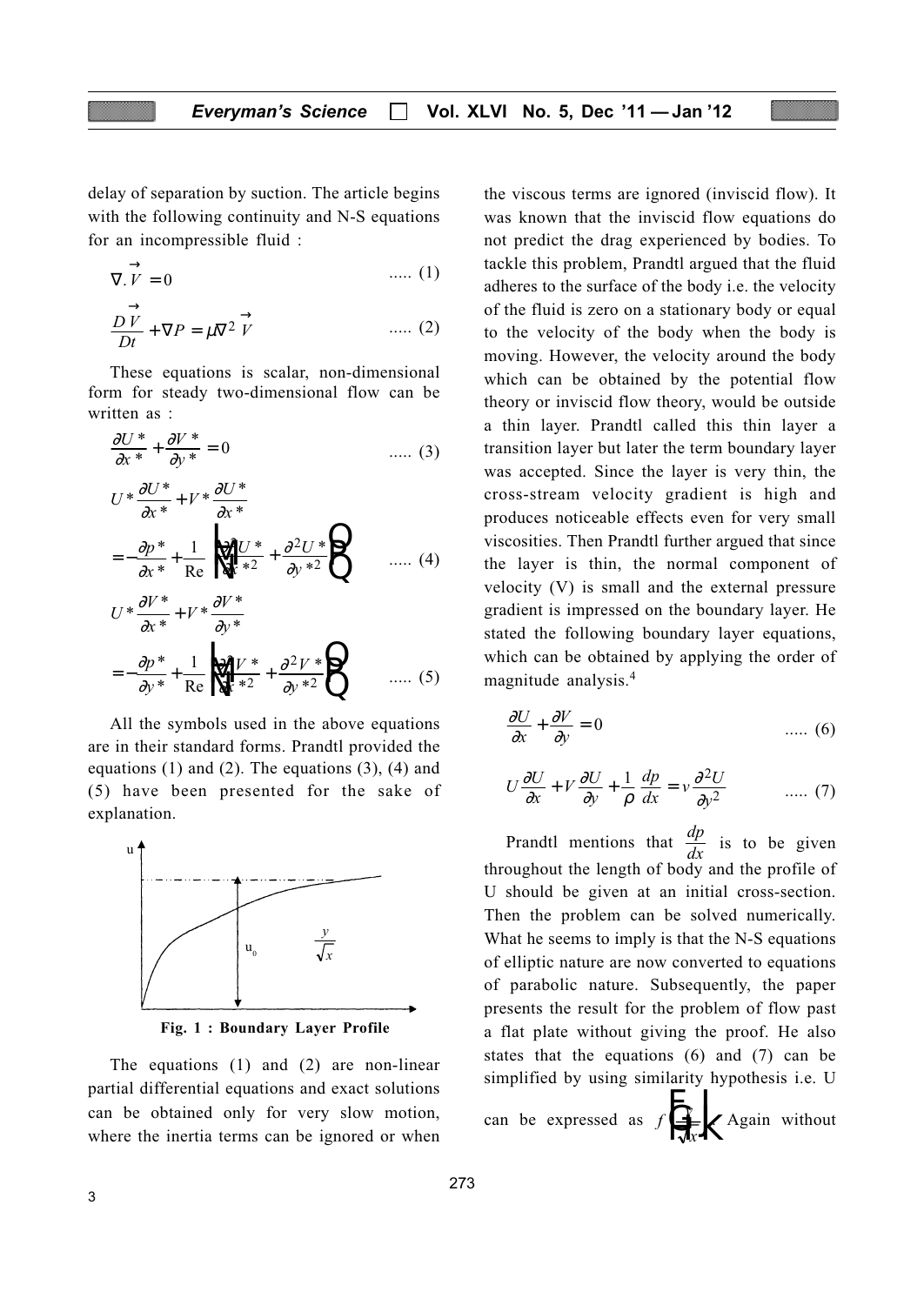giving any details, he mentions that the resistance or the skin friction drag taken together for both sides of the plate is  $R = 1$ .  $1b \left( \frac{\mu \rho}{U_0^3} \right)^{1/2}$ , where b is the width of the plate, 1 is the length of the plate and  $U_0$  is the velocity of the undisturbed flow. He obtained the velocity profile as shown in the Figure 1.

The details of the analysis were later given in a paper by Blasius published in 1908<sup>4</sup>. Blasius obtained the correct expression of  $R = 1.328b$  $\int \mu \rho l U_0^3 \mathbf{h}^{2}$ . After obtaining the boundary layer profile, he mentioned an important practical result, that in certain cases the flow separates from surface at a point entirely determined by external conditions as shown in Figure 2.



Figure 2 : Boundary Layer Separation

Further he said that on closer examination, the necessary condition for separation of flow is that there should be pressure increase along the surfaces in the direction of the flow, which is now called adverse pressure gradient.

#### EXTENSIONS OF PRANDTL'S WORK

The Third International Mathematics Congress was an obscure setting for such an important contribution, and Prandtl's idea went virtually unnoticed by anybody outside of Gottigen for several years. It surfaced again in 1908 when Prandtl's student Blasius, published in the respected journal Zeitschift  $f \ddot{u} r$  Mathematik and Physik (ZAMP), his paper "Boundary Layers in Fluids with Little Friction", which discussed 2D boundary-layer flows over a flat plate and a circular cylinder.

Blasius solved the boundary layer equations in both cases. For the flat plate, he obtained an even more accurate solution for skin-friction drag than appeared in Prandtl's original paper. Boltz (1908) reported the results on boundary layer over a sphere. Prandtl (1910) applied the boundary layer concept to heat transfer problems. Heimenz (1911) presented results for boundary layer over circular cylinders with experimental pressure distributions. Toffer (1912) presented the refined calculations of cases investigated by Blasius. Prandtl (1914) explained the reduction in drag of a sphere after a certain Reynolds number, as observed by Eiffel (1912) as due to the transition of flow in the boundary layer from laminar to turbulent. It may be added that the transition to turbulence in channels and pipes was known earlier through the experiment of Reynolds in 1883<sup>4</sup>. Orr and Sommerfiled had derived equations for stability in 1907 and 1908 $4$ .

The important developments in the period 1914 to 1924 are : (i) Vonkarman developed the following momentum integral equation, obtained by integrating (7) across the boundary layer :

$$
\frac{d\theta}{dx} + \frac{\theta}{U_e} dH + 2 \int \frac{dU_e}{dx} = \frac{C_f}{2}, \qquad \qquad \dots \tag{8}
$$

where  $\theta$ , U<sub>e</sub>, H and C<sub>f</sub> are momentum thickness, external velocity, shape parameter and skin friction coefficient respectively<sup>4</sup>. This equation permits calculation of skin-friction drag needed for optimizing airfoil shapes : (ii) Tollmien (1924) reported the results of boundary layer on a rotating cylinder ; (iii) Burger et al. (1924–25) reported the hot wire measurements in boundadry layer.

During the period 1924 to 1834, the spread of the boundary layer research was facilitated (Tani 1977) by Tollmien's (1931) article in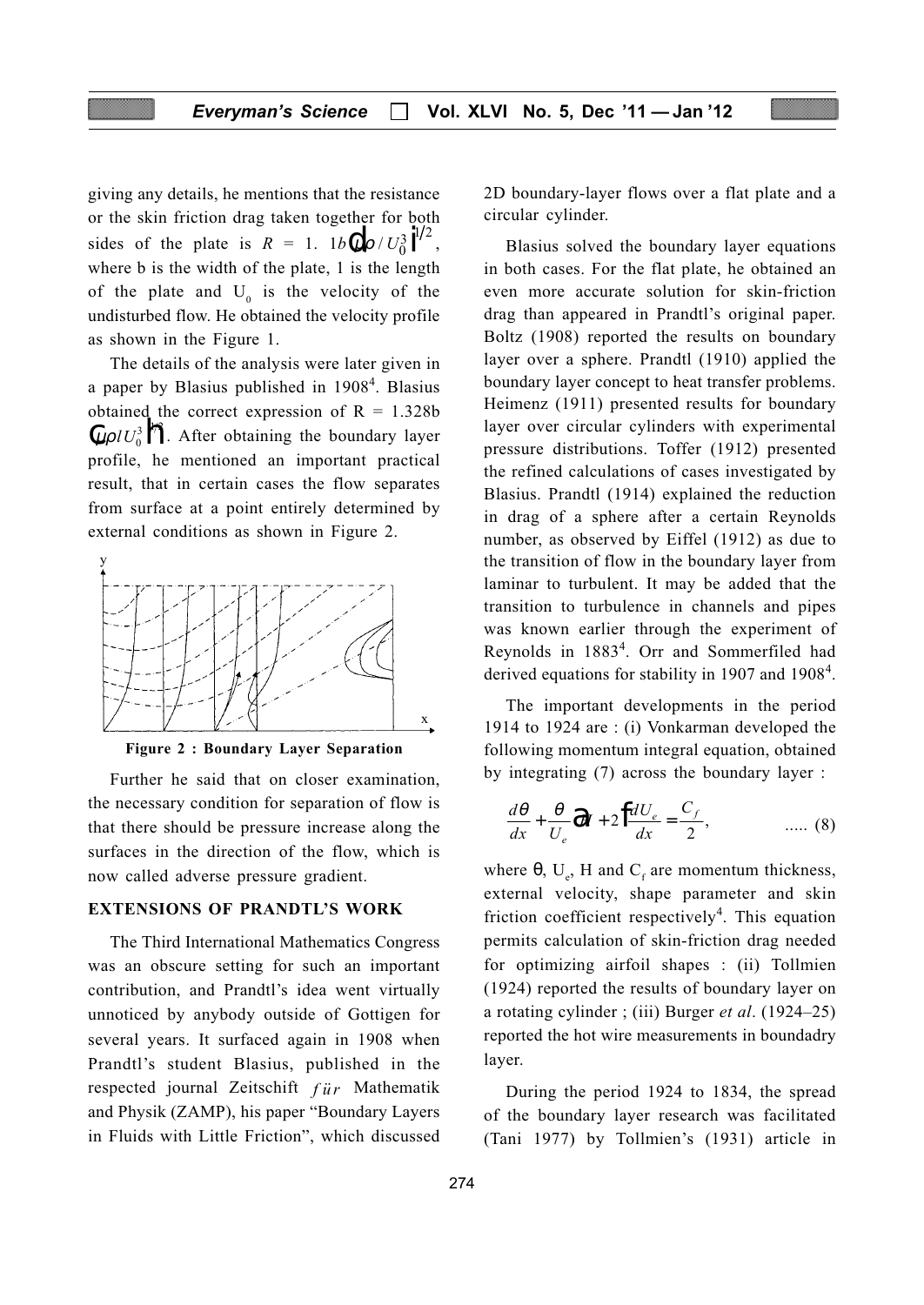handbuch der experimental Physik and Prandtl's article in Aerodynamic Theory, edited by Durand (1935). In this decade, the concept developed originally for laminar flow was extended to turbulent flow and also to free shear flows like wakes and jets.

The stability of laminar flow was also investigated as the cause for origin of turbulence.

During the period 1935 to 1944, the analysis of the compressible boundary layer was pursued in response to the need for high speed flight and to flows with real gas effects. Boundary layer studies were also used in aeronautical engineering. Due to study of heat and mass transfer in moving fluids, the applications of boundary layer theory were extended to mechanical, chemical engineering, etc. by 1950's.

Over the years, significant advances have been made in the following areas.

- (i) Prediction of transition under the influence of various parameters like pressure gradient, curvature, compressibility, roughness etc.
- (ii) Turbulent boundary layer under the influence of pressure gradient, curvature, compressibility, etc.
- (iii) Study of this shear like wakes, jets, wakeboundary layer interaction, wall jet etc. subject to effects like curvature, pressure gradient, etc.
- (iv) Three-dimensional boundary layers.
- (v) Unsteady boundary layers with application to rotating machinery and helicopters.
- (vi) Atmospheric boundary layers.
- (vii) Computation of boundary layers using
	- (a) Momentum-integral equation,
	- (b) Reynolds averaged Navier-Stokes (RANS) equations which can be derived by decomposing instantaneous velocity and other flow variables as

the sum of the time averaged part plus the fluctuating part e.g.  $U = \overline{U} + u$ 

- (c) Direct Nurmerical Simulation (DNS) of turbulent boundary layers
- (d) Large Eddy Simulation (LES). The approach is in between the RANS and DNS approaches and involved the resolution of large eddies and modelling the smaller ones.
- (viii) Models of turbulence of boundary layers : mixing length, one-equation, two-equation, half equation, Reynolds stress models and non-linear models, etc.
- (ix) Boundary layer control by blowing, suction, moving wall, etc.
- (x) Singular perturbation theory and higher order boundary layer.

#### CONCLUDING REMARKS

A single paper (Prandtl 1904) led to the developments in several branches of engineering that in itself are tribute to the genius of Ludwig Prandtl. In the present article, a few aspects of the entire spectrum of applications of the boundary layer concept have been depicted. Though several flow situations have been tackled by various authors, there are many areas in which research is still continuing. Some of these areas are : (i) transitions in hypersonic flow, (ii) transitions in three-dimensional boundary layers like those on airplane wings, (iii) computation of three-dimensional boundary layers, and (iv) thermal boundary layers on porous surfaces with suction.

#### ACKNOWLEDGEMENT

The author is highly obliged to the Librarian of Dr. Babasaheb Ambedkar Technological University, Lonere for this pains-taking assistance for producing the required literature while preparing the manuscript of this article.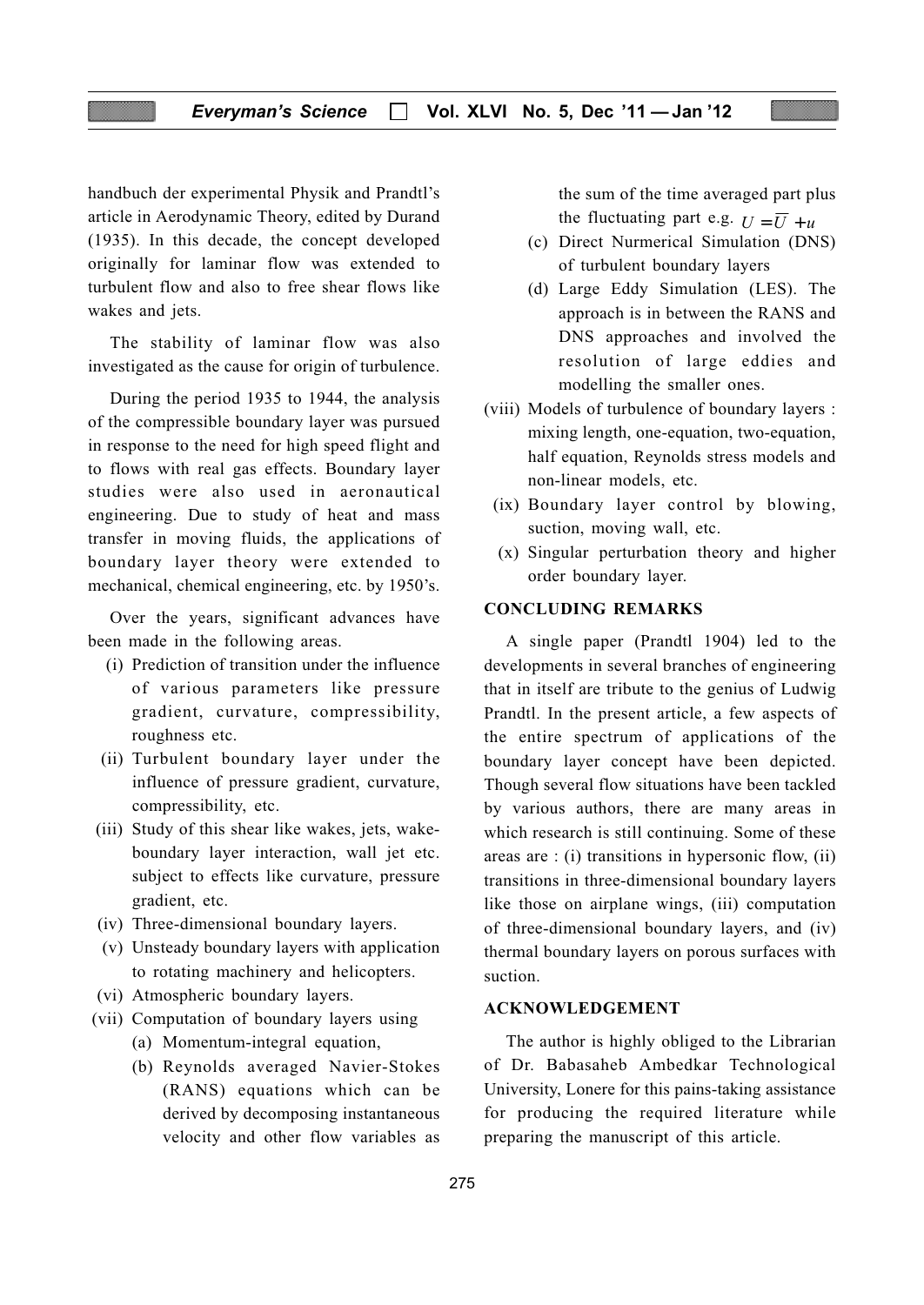#### **REFERENCES**

- 1. E. G. Tulapurkar, Sadhna, 30(4), 499-512, 2005.
- 2. D. John, J. Anderson, Physics Today, December, 42-48, 2005.
- 3. John D. Anderson, Jr, 'A history of aerodynamics', Cambridge University Press, New York, 1998.
- 4. H. Schlichting and K. Gersten, 'Boundary layer theory', Springer Verlag, Heridelberg, Germany, 2000.
- 5. I. Tani, Annu. Rev. Fluid Mech., 9, 1111- 1187, 1977.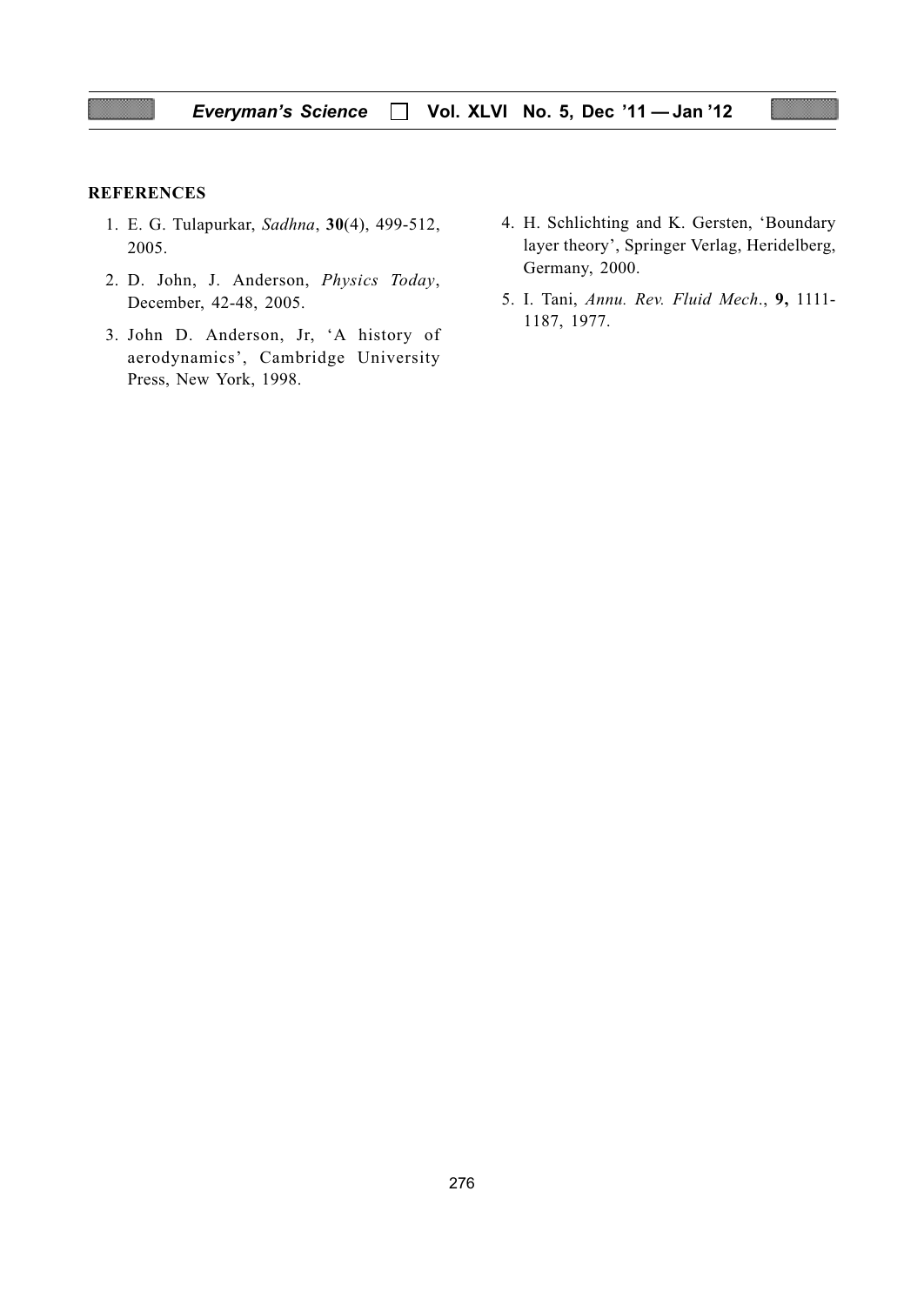# INDIAN LEGISLATIONS FOR PROTECTING AND RESTORING ENVIRONMENT : A BIRD'S EYE VIEW

Shreerup Goswami

The Directive Principles of State Policy of the Indian Constitution provide the State's commitment to protect the environment. A series of separate legislations occurring in different time and space depicts an integrated understanding of the causes of environmental degradation and destruction and its remedial measures. The Constitutional provisions made the way to formulate regulatory environmental protection laws such as The Factories Act, 1948 ; The Water (Prevention and Control of Pollution) Act, 1974 ; The Water (Prevention and Control of Pollution) Cess Act, 1977 ; The Air (Prevention and Control of Pollution) Act, 1981; The Environment (Protection) Act, 1986 ; The Public Liability Insurance Act, 1991; The National Environment Tribunal Act, 1995 ; The National Environment Appellate Authority Act, 1997 ; The Indian Forest Act, 1927 ; The Forest (Conservation) Act, 1980; The Wildlife (Protection) Act, 1972 ; and The Biological Diversity Act, 2002. These legislations have been formulated to ensure the protection of the environment with an aim of sustainable development. A brief account of the various provisions of the environmental legislations with special reference to the environmental management is discussed herewith.

#### INTRODUCTION

T he planet earth is the abode of man, an intelligent creature of nature. It also houses plants, animals, insects, birds, and other living beings. There are also billions of objects formed by five basic elements- water, air, soil, sky and fire. Man influences and is influenced by all these living and non-living creations of nature. The totality of all such objects is usually referred to as his environment. As a rule of nature, man has been living with these members of his environment from times immemorial leading a peaceful life. Each member supported the existence of the other on the planet— one complemented the other, with no contradictions.

But of late, as civilisation progressed and science

advanced, man started creating his own 'artificial' environment: machines, satellite, chemicals, weapons and tried to fit them into the natural environment. This made way for several serious problems for which solutions are not that simple. These consequences are serious. Population explosion, global warming, environmental pollution, energy crisis are but a few to mention. It is now clear that technological progress, and the way it progressed, had a disastrously negative impact on our environment $1-3$ .

Subsequently and traditionally we became a pollution loving nation and gradually forgot minimum civic sense. We need wholesome oxygen. However, we pollute air by bursting crackers on the occasions of marriages, on Dussehra, Diwali, especially on the processions of idol immersions, wining of an election, and in many other festivals. We worship river. Nevertheless, we pollute our

<sup>\*</sup> Department of Geology, Ravenshaw University, Cuttack-753003, E-mail : goswamishreerup@gmail.com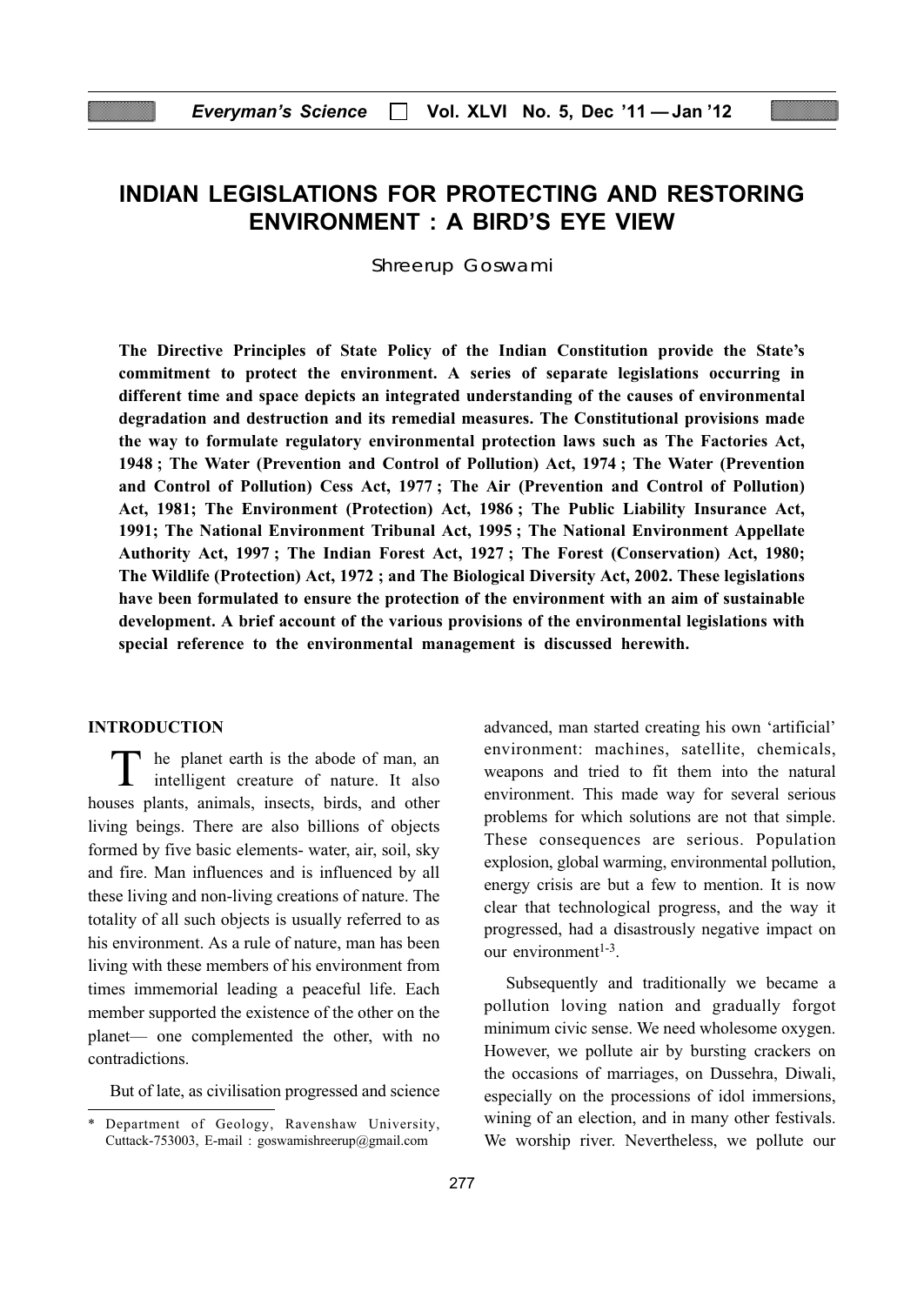rivers by disposing domestic and industrial effluents, even dead bodies and immersing thousands of idols every year. Since Vedic period, we worship trees, but we take out wood from trees for fuel and carpentry and other uses, so that in many parts of India tree now have become scarce. We worship many animals as they are associated with many God and Goddess, but our wildlife is on the verge of extinction. We are primarily a vegetarian nation, but sacrifice goat, sheep and other animals and birds near deities. We are lovers of cleanliness and thus broom out all our household and other waste in the public streets. Any place in space and time is good enough for us to urinate. Even in this twenty first century more than one third population of the country believes in open latrines. Municipalities and other local bodies are oblivious of their duties and our drainage system is so bad that municipal waste including domestic waste, trade effluents are allowed to flow in open drains and to flood streets with them. We equally enjoy noise pollution. Our marriage and even burial processions/ cremation must be accompanied by bands, twists, and Bhangras. Gods and Godmen's voice must be heard by one and all, day and night and our Akhand paths, Harinam Sankirtan, Azan must use loudspeakers and amplifiers<sup>4</sup>.

Therefore, different relevant environmental legislations should be implemented properly and strict action should be taken at all levels to change our polluting mindset and attitude to prevent and abate pollution. If the law does not eradicate human sufferings, inequalities and operate without social goals and environmental goals, it becomes a meaningless. Human rights are inextricably linked with environmental rights. Thus, every Indian should know the broad outlines of different legislations meant for the purpose. The Constitution of India overtly makes environmental conservation a duty. Article 48-A, Constitution of India explicitly states that Government has the responsibility to protect

278

and restore the natural environment. Constitution of India, Article 51-G clearly opines that every citizen has the fundamental duty to protect and improve the natural environment including forests, lakes, rivers and wildlife.

Mrs. Indira Gandhi, the then Prime Minister of India, was the only visiting head of State to attend the Conference on 'Human Environment' at Stockholm, from  $5<sup>th</sup>$  June to  $12<sup>th</sup>$  June, 1972. Government of India actively participated in the conference and Mrs. Gandhi presented a thought provoking paper on poverty and environment and strongly voiced concerns. Several measures were taken in India for Environmental Protection before the conference but there was no general legislation on a holistic manner to protect the environment. The existing laws dealt directly or indirectly with several environmental issues like forest conservation, wild life conservation etc., but no general comprehensive law existed to deal with pollution prevention, control and abatement. India has witnessed > 50 fold increase in Industrial sector by 1970s and the increasing tendency of industrialization and urbanization led to discharge of high volumes of effluents and municipal sewage to water bodies causing environmental pollution and health hazards. Indian surface water in rivers (all 14 major rivers), ponds and lakes is unfit for human consumption. WHO data show that 21% of all communicable diseases in India are water related. Over exploitation, enhanced pumping, intrusion of saline water in coastal areas, discharge of toxic effluents on land and in water bodies have led to decline in water table and contamination of groundwater resources. The Indian ground water Board has identified 231 blocks, where ground water depletion has reached critical level. It was following this conference; different environmental acts such as The Water Act, The Air Act, The Water Cess Act and The Environmental (Protection Act) etc. were formulated. It was following this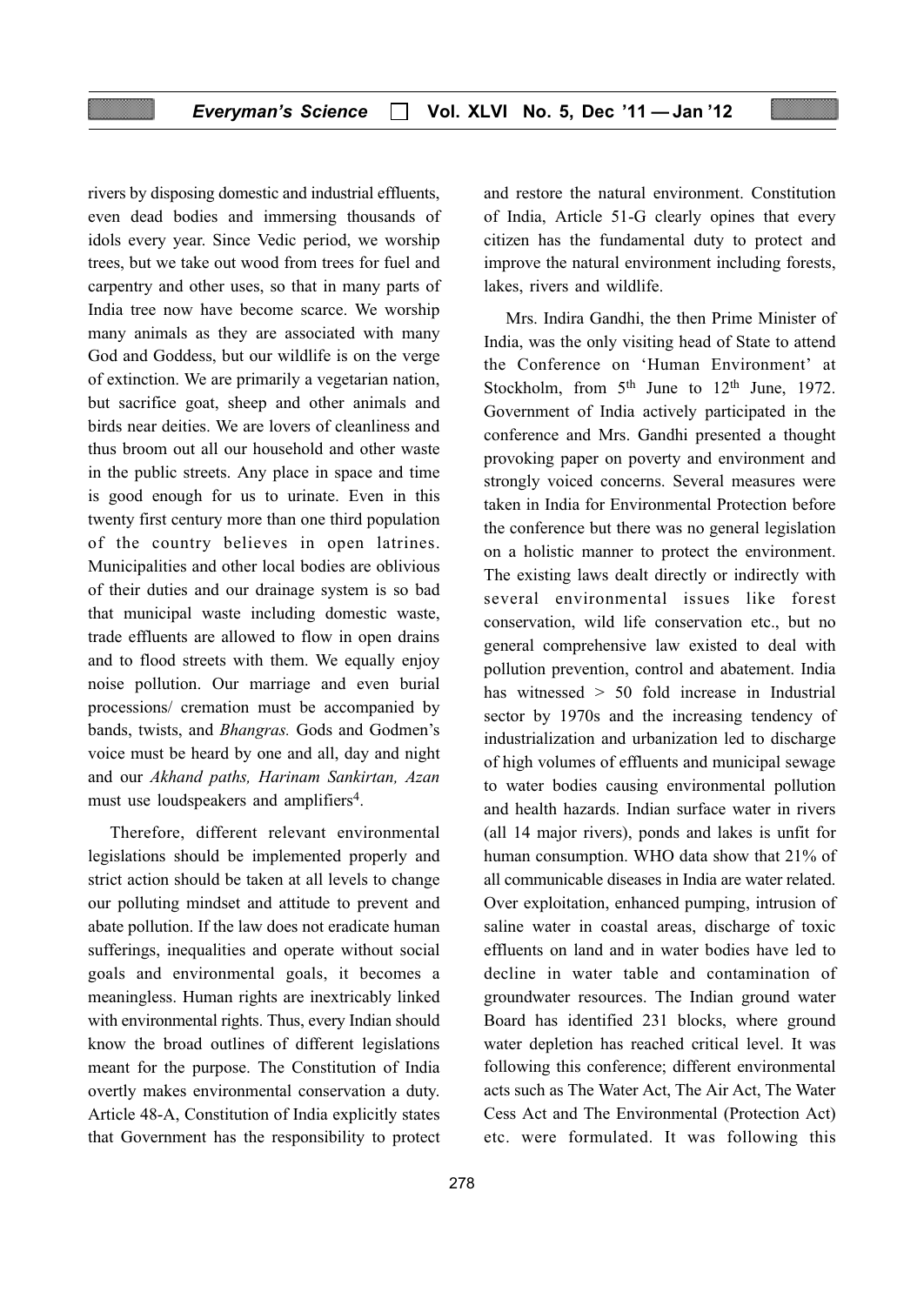Conference that a Department of Environment was established by the Government of India in 1980, to act as the nodal agency for planning, promotion and coordination of various environmental programs in the country. Since its inception, the Department has emphasized the promotion of environmental education at different levels, making it a people's movement.

Important provisions of legislations having environmental concern are discussed hereunder $2-9$ .

#### THE FACTORIES ACT, 1948 (Amendment, 1987)

The Factories Act, 1948 is a post-independence statute that shows explicit concern for the environment. The Act contains a comprehensive list of 29 categories of industries involving hazardous processes (First Schedule to the Act). Section 2 (c, b) of the Act defines "hazardous process" as any process or activity in relation to an industry specified in the first schedule, where unless special care is taken, raw materials used therein or the intermediate or finished products, byproducts, wastes or effluents thereof.

#### The Factories Act, 1948: A bird's eye view

| Chapter IV-A : Provisions relating<br>to        |  |
|-------------------------------------------------|--|
| hazardous processes                             |  |
| Section $-41A$ : Constitution of site appraisal |  |
| committees                                      |  |
| Section $-41B$ : Compulsory disclosure of       |  |
| information by the occupier                     |  |
| Section $-41C$ : Responsibility of an occupier  |  |
| for workers' medical checkup                    |  |
| Section $-41D$ : Inquiry committee for the      |  |
| occurrence of an accident                       |  |
| Section $-41E$ : Emergency standards            |  |
| Section $-41F$ : Permissible limits of exposure |  |
| of chemical / toxic substances                  |  |
| Section $-41G$ : Worker participation in safety |  |
| management                                      |  |
| Section $-41H$ : Workers' right to warn about   |  |
| imminent danger                                 |  |

#### CONSTITUTIONAL PROVISIONS

Article 21 opines 'No person shall be deprived of his life or personal liberty except according to procedure established by law'. The Supreme Court interpreted this Article to include right of having a living environment congenial to human existence, while disposing the Vellore Tannery case in 1996. So pollution due to different industrial activities can be interpreted by the Supreme Court as violation of Article 21. Under Article 39A (42nd amendment) (equal justice and free legal aid), PIL was introduced. Article 47 states that 'the state is to ensure as its primary duty of (i) raising standard of living of its people; and (ii) to increase the level of nutrition of the people and to bring improvement in public health. In the 42nd amendment of the Constitution, two articles (Articles 48A, 51A-g) having direct bearing on the environment were incorporated in 1976. The Article 48A states that 'the state shall endeavour to protect and improve the environment and to safeguard the forests and wildlife of the country.' The Article 51A (g) states that 'it is the duty of citizen to protect and improve the natural environment including forests, lakes, rivers and wildlife and to have compassion for all living creatures'. In addition, Article 372 and PIL (Public Interest Litigations) are legal instruments to initiate proactive actions towards the environment.

#### PROVISIONS IN IPC AND CrPC

The Indian Penal Code has provisions to punish a variety of acts under Public Nuisance (Section 268-290 of Chapter 14). Some relevant Sections viz. 269, 277, 285 are negligent act to spread infection of disease dangerous to life; fouling of water of public springs and reservoirs; and negligent conduct with respect to fire or combustible matters, respectively. Similarly, Section 133 of Chapter 10 of the Code of Criminal Procedures enumerates a list of public nuisances. Public nuisance action against polluters is also mentioned in the respective chapters of IPC and CrPC.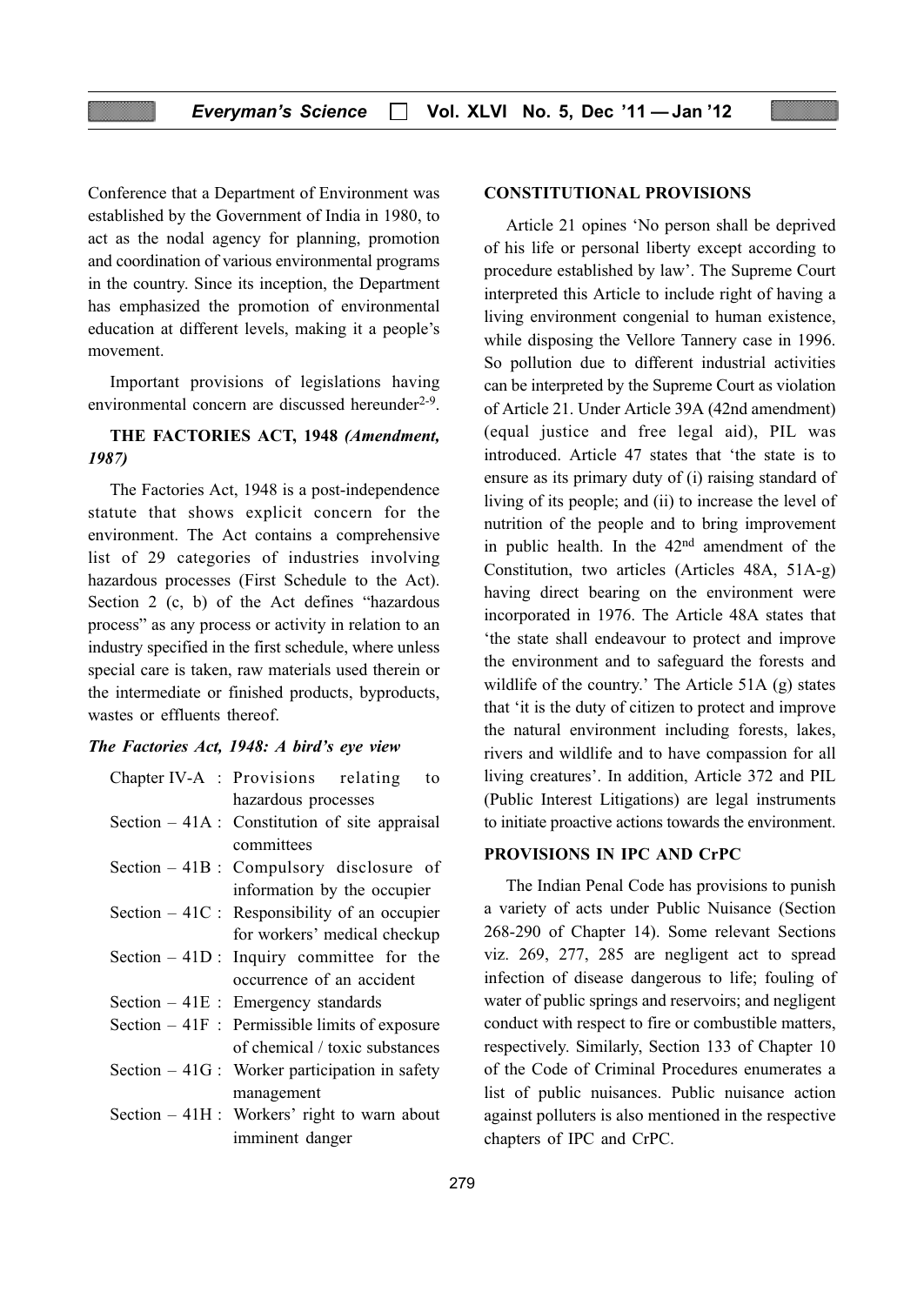# THE WATER (PREVENTION AND CONTROL OF POLLUTION) ACT, 1974, (Amendment, 1978 and 1988)

A committee was set up in 1962 to draw a draft enactment to prevent water pollution. The report was circulated to the state governments and considered by the Central Council of Local Self-Government (CCLF). A draft bill was prepared and considered in the joint session of CCLF and 5th conference of the state ministers on Town and Country planning held in 1965. Finally The Water (Prevention and Control of Pollution) Bill was passed by both the Houses of Parliament under Article 252 (1) of the Constitution and received the assent of the President on 23rd March, 1974. The Water Act, 1974 represents one of India's first attempts to deal comprehensively with an environmental issue. The Act was amended in 1988 to conform closely to the provisions of the Environment (Protection) Act, 1986. This Act is meant for the prevention, control and abatement of water pollution and maintaining or restoring the wholesomeness of water. It applies to streams, inland water, subterranean water and sea or tidal water. Its primary objective was to establish pollution control boards and assigning them the necessary powers and functions. Central Pollution Control Board (CPCB) was established in September, 1974. Standards for the discharge of the effluent or the quality of receiving waters are not specified in the Act itself. Instead, the Act enables the CPCB and the State Boards to prescribe these standards. The Water Act regulates water pollution through a system of 'command and control'. This Act provides for a permit system or consent procedure to abate, prevent and control pollution. A person must obtain consent from the State Board before taking steps to establish any industry, operation or process, any treatment or disposal system or any extension or addition to such a system.

#### Section  $-3 \& 4$ : Setting up of CPCB and

Section  $-2$  : Definitions

The Water Act, 1974: A bird's eye view

|               | <b>SPCB</b>                                    |
|---------------|------------------------------------------------|
| Section $-16$ | : Functions of the CPCB                        |
| Section $-17$ | : Functions of the SPCB                        |
| Section $-19$ | : Power to restrict the                        |
|               | application of the Water Act                   |
|               | to certain areas                               |
| Section $-23$ | : Power of entry and search                    |
| Section $-24$ | : Prohibition on use of streams                |
|               | or wells for disposal of                       |
|               | polluting matter                               |
| Section $-25$ | : Application for consent                      |
| Section $-26$ | : Refusal of Consent                           |
| Section $-28$ | : Review by an appellant                       |
|               | authority                                      |
| Section $-30$ | : Notice                                       |
| Section $-31$ | : Furnishing information                       |
| Section $-32$ | : Emergency measures in case                   |
|               | of pollution of a stream or                    |
|               | Well                                           |
| Section $-33$ | : Injunction from court                        |
|               | Section $-$ 33A : Power to give directions for |
|               | closure                                        |
|               | $\text{Sec} - 41$ to $50$ : Penal Provisions   |

## THE WATER (PREVENTION AND CONTROL OF POLLUTION) CESS ACT, 1977 (Amendment, 2003)

This Act is enacted for collection of cess on water consumed by persons carrying on certain (Schedule I) industries and by local authorities, with a view to augment resources of the Central and State Pollution Control Board(s). This Act aims to augment the resources of the Central Board and the State boards for the prevention and control of water pollution. The industries specified in the schedule are to affix meters and submit reports of consumption in prescribed forms to the Central Board. There is a provision for 25 per cent rebate for industries, which install a plant for the treatment of trade effluents.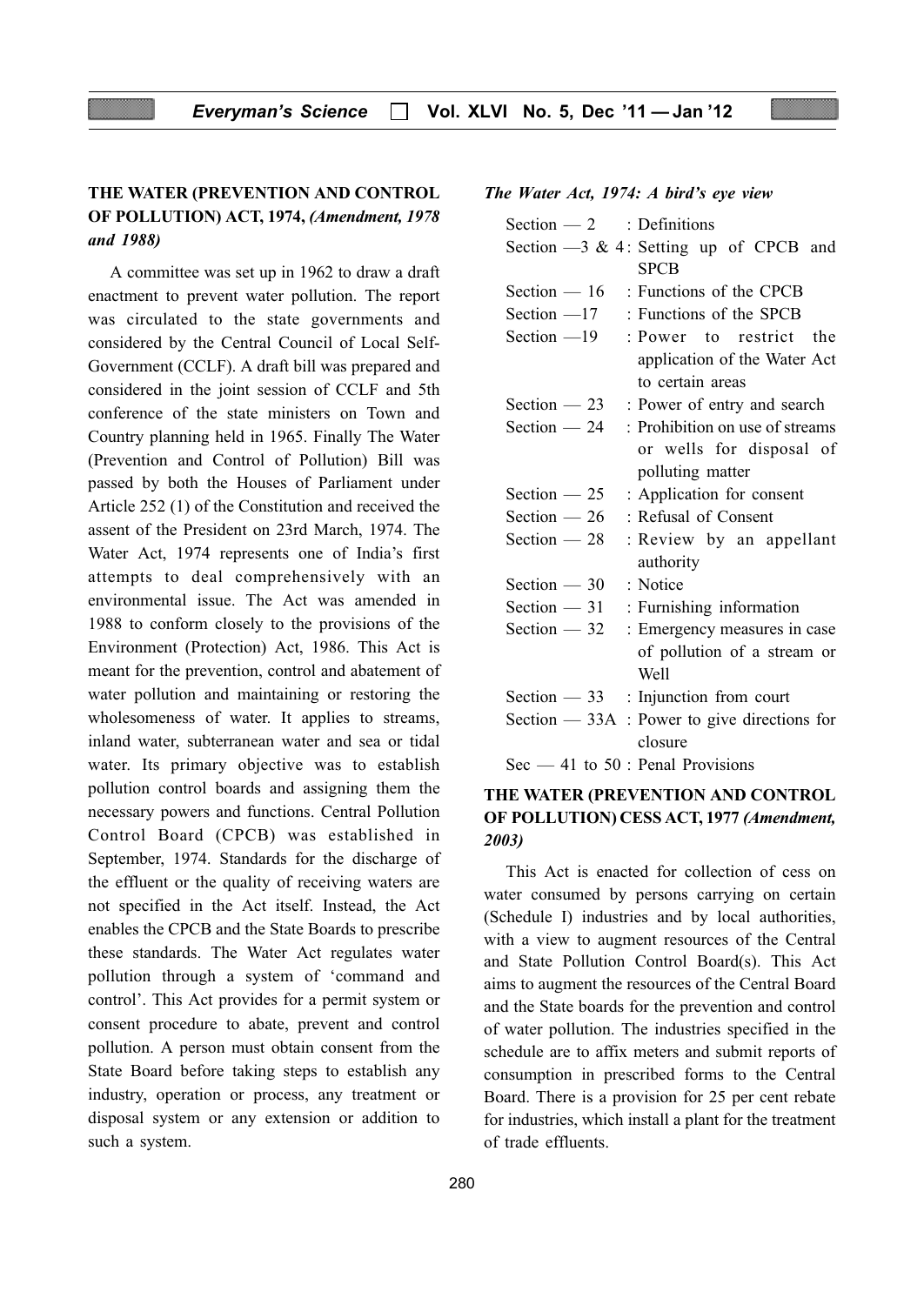# THE AIR (PREVENTION AND CONTROL OF POLLUTION) ACT, 1981 (Amendment, 1987)

The Air Act was enacted in 1981 under Article 253 of the Constitution of India, which gives power to the Central Government to make laws to implement decisions made at the United Nations Conference on the Human Environment held at Stockholm in 1972. To counter the problems associated with air pollution, ambient air quality standards were established under the Air Act, 1981. The Air Act (1981) provides means for the control and abatement of air pollution. The Act seeks to combat air pollution by prohibiting the use of polluting fuels, explosives and appliances that causes air pollution. Under the Act establishing or operating of any industrial plant/ mining in the pollution control area requires consent from the State boards. The boards are also expected to examine the air in the air pollution control areas, inspect air pollution-control equipments and manufacturing processes. The Air Act provides for State boards even in states which do not have pollution control boards established under the Water Act. The Air Act provides power to State boards for the protection of environment.

#### The Air Act, 1981: A bird's eye view

| Section $-16$                          | : Functions of the CPCB     |
|----------------------------------------|-----------------------------|
| Section $-17$                          | : Functions of the SPCB     |
| Section $-19$                          | : Declaration of restricted |
|                                        | areas                       |
| Section $-23$                          | : Information to SPCB       |
| Section $-24$                          | : Power of Entry            |
| Section $-25$                          | : Power to obtain           |
|                                        | information                 |
| Section $-31A$                         | : Power to order closure,   |
|                                        | prohibition or regulation   |
|                                        | of any industry             |
| Section $-37$ to 46 : Penal Provisions |                             |

The ambient air quality must therefore, be measured before establishing the plant. The existing background ambient air quality levels for  $SO<sub>2</sub>$ , NOx, TSPM are to be provided in the Environmental Impact Assessment (EIA) report. The report must comprise one full season other than the monsoon and information to be collected as per the CPCB guidelines. If the results of the mathematical modeling of air quality prediction indicate a significant change in the ambient air quality, it would be necessary to provide adequate air pollution control equipment as well as a system for measuring air quality and emissions. CPCB/ SPCB prescribes standards for stack height of various plants for better dispersal of pollutants.

# THE ENVIRONMENTAL (PROTECTION) ACT, 1986 (EPA)

In the wake of the Bhopal Gas Tragedy, the Government of India enacted the Environment (Protection) Act of 1986. The Act (EPA) is designed to provide a framework for Central Government coordination of the various Central and State authorities established under the Water (Prevention and Control of Pollution) Act, 1974 and Air (Prevention and Control of Pollution) Act, 1981. This Act envisages filling up gaps in the legislative protection to the environment.

Laws existing prior to this Act generally focused on specific types of pollution, namely water and air pollution, not on the general management principles for restoration and protection of environment. Disposal of hazardous wastes and chemicals, biomedical and municipal solid wastes etc. were not covered. There were inadequate linkages in handling matters related to industrial and environmental safety. Thus, incorporating most of environmental issues, it was conceived as an Umbrella Act.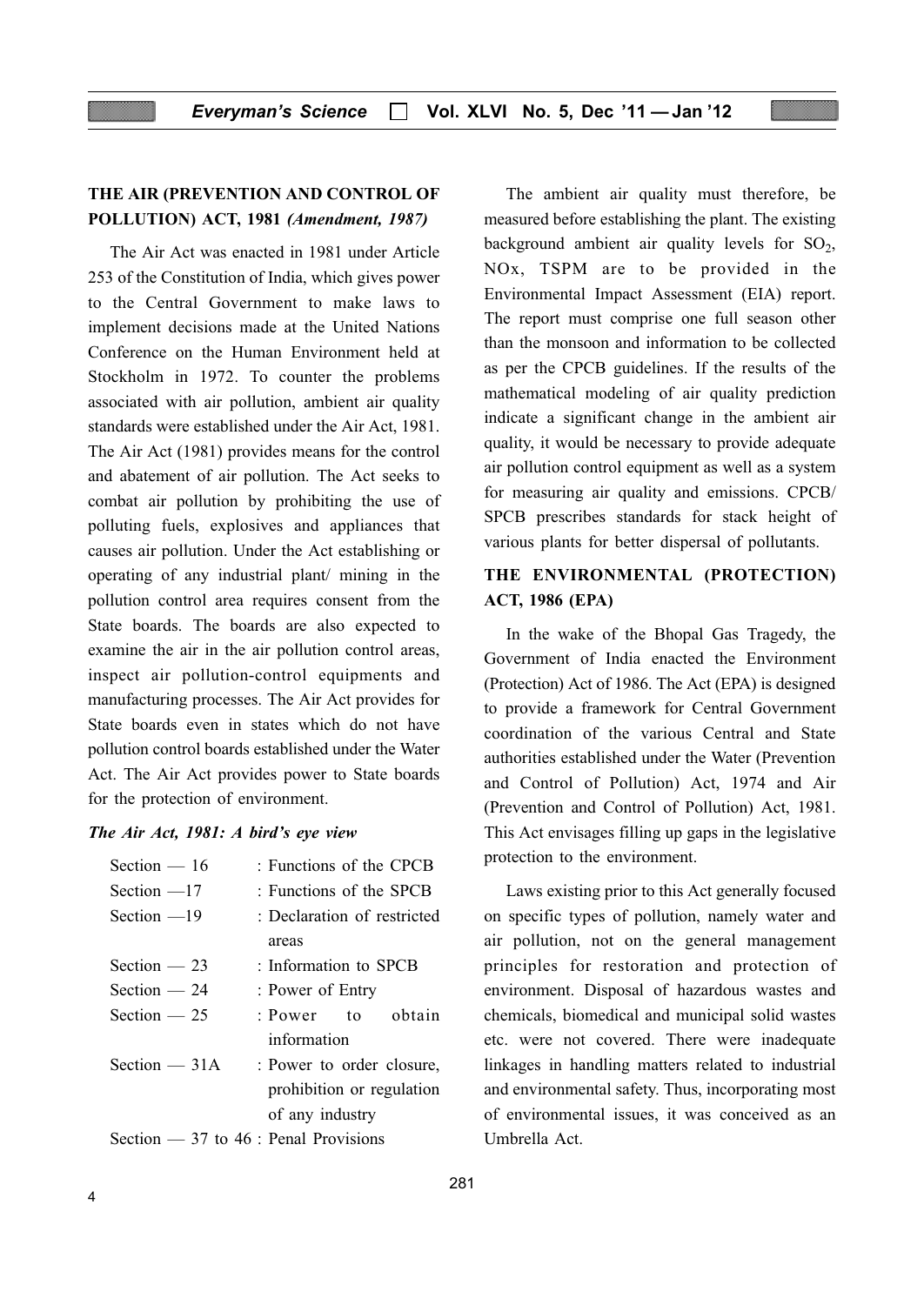## The Environmental (Protection) Act, 1986 : A bird's eye view

Section  $3(1)$ : Powers to and functions of the Central Government

To set new national standards for the quality of the environment (ambient standards), as well as standards for controlling emissions and effluent discharges ;

To regulate industrial locations ;

To prescribe procedures for managing hazardous wastes ;

To establish safeguards for preventing accidents; and to collect and disseminate information regarding environmental pollution

Section 5 : Power to issue directions

Section 6 : Rules to regulate environmental pollution

Ministry of Environment and Forest (MoEF) is responsible for making rules to implement the EPA and has adopted industry specific standards for effluent discharge and emissions for 24 designated industries.

- Section 7 : This section states that those persons, who are carrying on industry, operations etc., are not allowed to emit or discharge environmental pollutants in excess of the standards.
- Section 9 : Furnishing of information in certain cases
- In cases where discharge of an environmental pollutant occurs in excess of the prescribed standards, or there is an apprehension of this occurring due to an accident or some other unforeseen event, then the person who is in charge at that particular time is responsible for preventing environmental pollution due to the said discharge.
- It is the responsibility of the person to intimate the occurrence of the discharge to the CPCB/ SPCB, and provide all possible assistance to

the regulatory agencies to counter the ill effects of the discharge.

- All expenses incurred by the regulatory agency in undertaking remedial measures may be recovered from the polluter.
- Central Government has the power under Sections 3 and 5 of the EPA to levy and recover the cost of the remedial measures.
- The polluter pays principle was also held to be applicable and Sections 3 and 5 of the EPA were held to empower the Central Government to give directions and take measures.

Section 10 : Power of search and entry

- The EPA empowers authorized officers to enter, at all reasonable times, any place, or premises for determining the infringement of standards and procedures set under the Act, and for testing any equipment, industrial plant, record, register or document or any other material object for determining offences under theEPA.
- A willful delay or an obstruction of such an inspection is an offence and the person incharge is liable for prosecution
- Section 11 : Power to take samples of air, water, soil or any other substance from the factory premises. Collected samples are to be sent without delay to the environmental laboratories. CPCB/ SPCB and the officers empowered by the respective Board under Section 21 and 23 of the Water Act, 1974 or under Section 24 of the Air Act, 1981 are empowered to enter and search the premises and take samples.
- Section 12 and 13 : The samples collected are to be sent to notified environmental laboratories for analysis.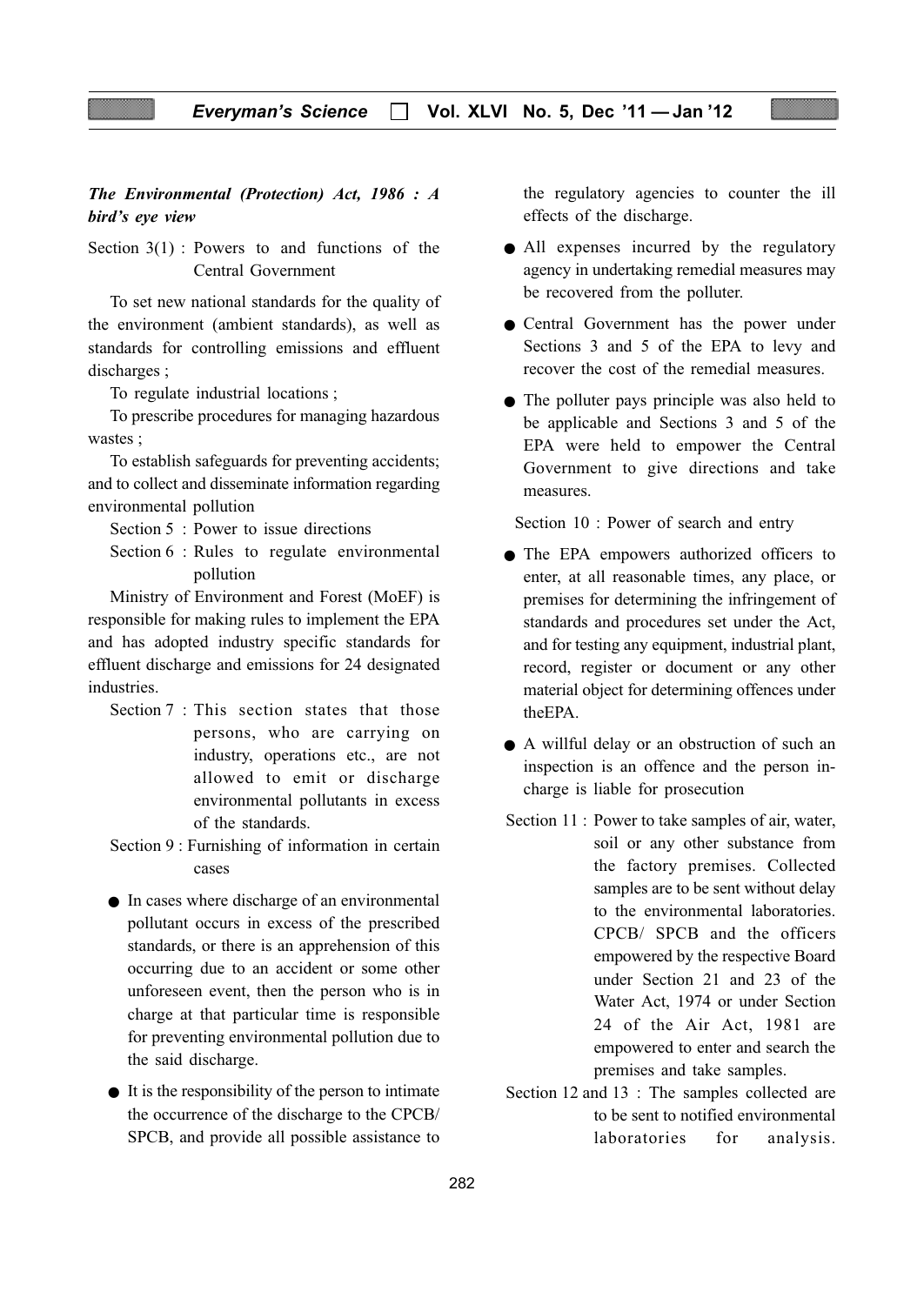Government analysts with specific qualifications are appointed under Section 13. The functions of environmental laboratories and the qualifications of Government analysts are discussed.

- Section 14 : A document, which is a report signed by a Government Analyst, can be used as evidence for any proceedings under the EPA.
- Section 15 : Penal provision
- Section 18 : Protection of action done in good faith
- Section 19 : Cognizance of offences (citizen's suit)
- Section 22 : Bar of jurisdiction : No civil court has the jurisdiction to entertain any suit, or proceedings in respect of anything done, action taken, or order or direction issued by the Central Government or any other Authority or officer in pursuance of any power conferred by or in relation to its or his /her function under the Act
- Section 23 : Powers to delegate : The Central Government can delegate its functions.

### Critique of the Environment (Protection) Act, 1986

Section 3 of EP Act, 1986 provides for collection and dissemination of information regarding environmental pollution. However, the Government has not yet adopted regulatory provisions to implement this power. In the absence of such regulations a community may not be aware that a potentially hazardous operation is situated in their midst. Also, in such a situation the local authorities may not know what possible preparedness may be needed for emergencies.

No minimum sentence is prescribed in the Section 15, which deals with penal provisions. Section 15 should provide some minimum punishment, so that the violators may have apprehension of such minimum punishment even in case of his smallest mistake.

Section 19 (Citizen's suit provision) of the Act seemingly gives the public significant powers to enforce the Act. However, only Government officials are given the power under the Act to collect samples needed as evidence of violation of the Act. In addition, during the sixty days notice period required for the Government to decide whether to proceed against the alleged isolator, the offending industry has time to clean up and prepare itself for collection of samples.

Section 24 of the Environment (Protection) Act 1986 is one of its controversial provisions. Generally more recent legislation, which conflicts with the previous legislation, supersedes the previous legislation. Standards established under the EP Act are also dealt with under the Water Act and Air Act. In case of a violation, both under the EP Act and Water Act or Air Act, the penal provisions of the Water Act or the Air Act would apply. The high penalties thus provided in the EP Act are therefore illusionary for those violations, where the Water Act and Air Act also apply. Suppose the Water Act allows discharge of a higher concentration of a particular pollutant than the concentration permissible under the EP Act and if a factory discharges wastewater containing the pollutant at a level higher than allowed under the EP Act but within the permissible limits of the Water Act, then whether the Water Act penalty provision applies becomes debatable.

The Act is also criticized on the ground that it is absolutely silent with respect to civil liability and compensation to the victim.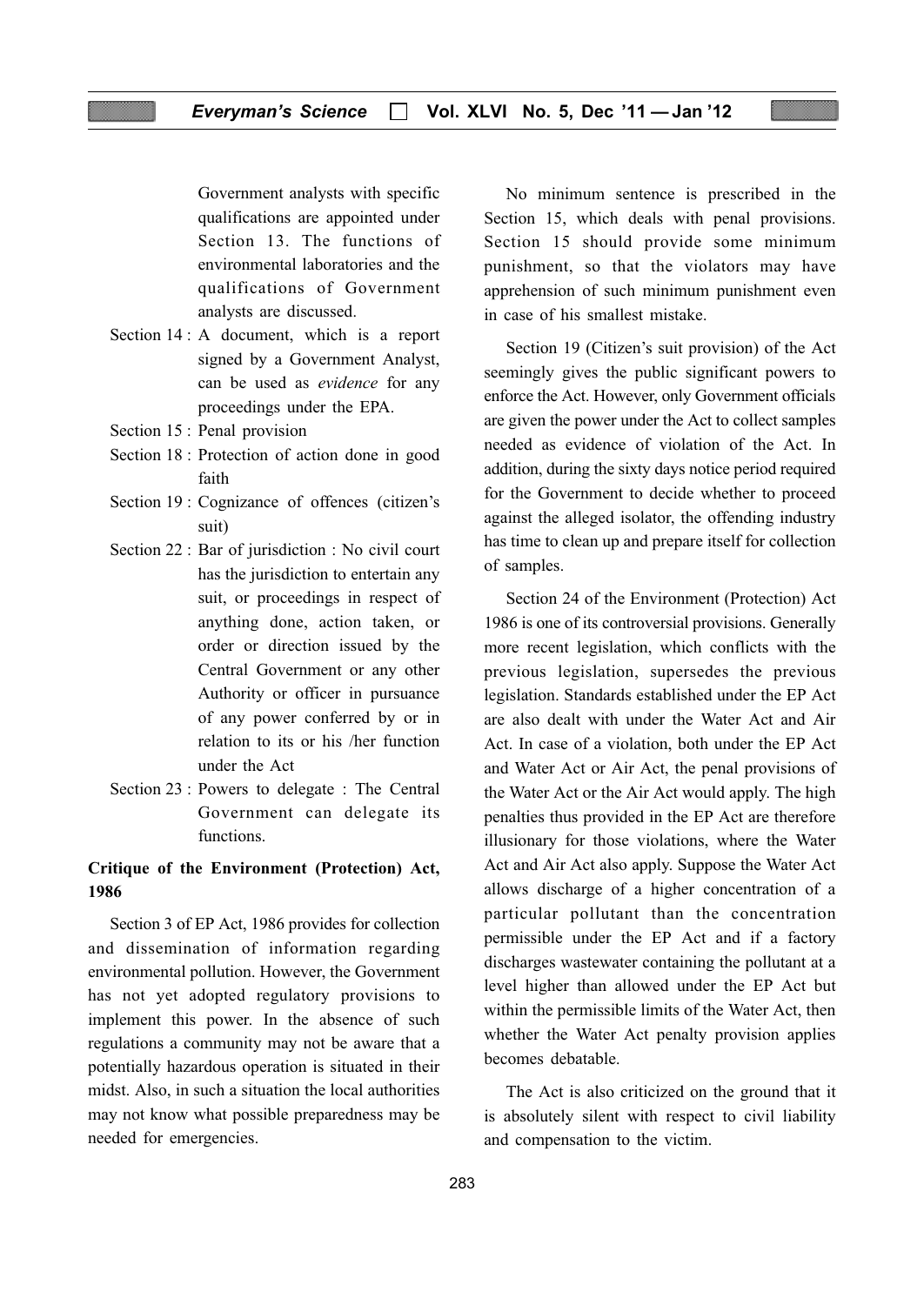### Everyman's Science  $\Box$  Vol. XLVI No. 5, Dec '11 - Jan '12

After all, The EP Act is far better than earlier Acts projecting wider perspectives for preservation, protection, conservation and restoration of environment and is good enough for curbing environmental pollution and disaster management. However, the above discussed demerits of the Act require immediate attention and remedial measures to be adopted by the Parliament.

## THE ENVIRONMENT (PROTECTION) RULES, 1986

Some relevant provisions of the Rules are :

- Rule 3 Standards for emission or discharge of environmental pollutants
- Rule 4 Issuance of specific directions to an industry
- Rule 5 Prohibition and restriction on the location of industries in different areas
- Rule 6 Procedure for taking samples
- Rule 8 Procedure for submission of the sample for analysis
- Rule 9 Functions of environmental laboratories
- Rule 11 Manner of giving notice
- Rule 13 Prohibition and restriction on the handling of hazardous substances
- Rule 14 Submission of Environmental Statement (Environmental audit report)

The Central Government has notified many rules and notifications under the Environment Protection Act, 1986. Few of them are as follows :

Hazardous Wastes (Management and Handling) Rules, 1989: Provides safeguards in handling hazardous wastes.

Manufacture, Storage and Import of Hazardous Chemical Rules, 1989: Provides safeguards in handling hazardous chemicals.

Coastal Zone Regulation, 1991: Regulates activities in the coastal zone between the low tide line and 500 meters from the high tide line.

Rules for the Manufacture, Use, Import, Export, Storage of Hazardous Microorganisms, Genetically Engineered Organisms or Cell, 1989.

Rules on Emergency Planning, Preparedness and Response for Chemical Accidents, 1996: Provides safeguard against chemical accidents.

Ash Content Notification (1997)

Notification of Compulsory Public Hearing, 1997: Makes compulsory, the public hearing for certain category of projects before EIA clearance.

Notification for Environmental Impact Assessment (EIA), 1994 and as amended in (1997), and 2006 : Makes it compulsory for certain category of projects to take prior EIA clearance from the Central Government.

Disposal of Fly ash Notification (1999): Provides safeguards for disposal of fly ash.

The Noise Pollution (Regulation and Control) Rules, 2000: It is enacted to abate noise pollution.

# THE ENVIRONMENTAL IMPACT ASSESSMENT (OF DEVELOPMENT PROJECTS) NOTIFICATION, 1994 (Amendment, 1997 and 2006)

Until January 1994, obtaining environmental clearance from MoEF was only an administrative requirement intended for mega projects undertaken by the Government or public sector undertakings. The EIA notification of September, 2006, makes EIA statutory for 40 items (A and B category) under 8 projects/activities (Schedule of the notification). There will be a Central Expert Appraisal Committee for all projects included under MoEF (A- category) and state level EIA Authority for B category projects

The salient provisions of the notification are as follows :

● All projects listed under Schedule are required to obtain environmental clearance (EC) from the MoEF/State Government.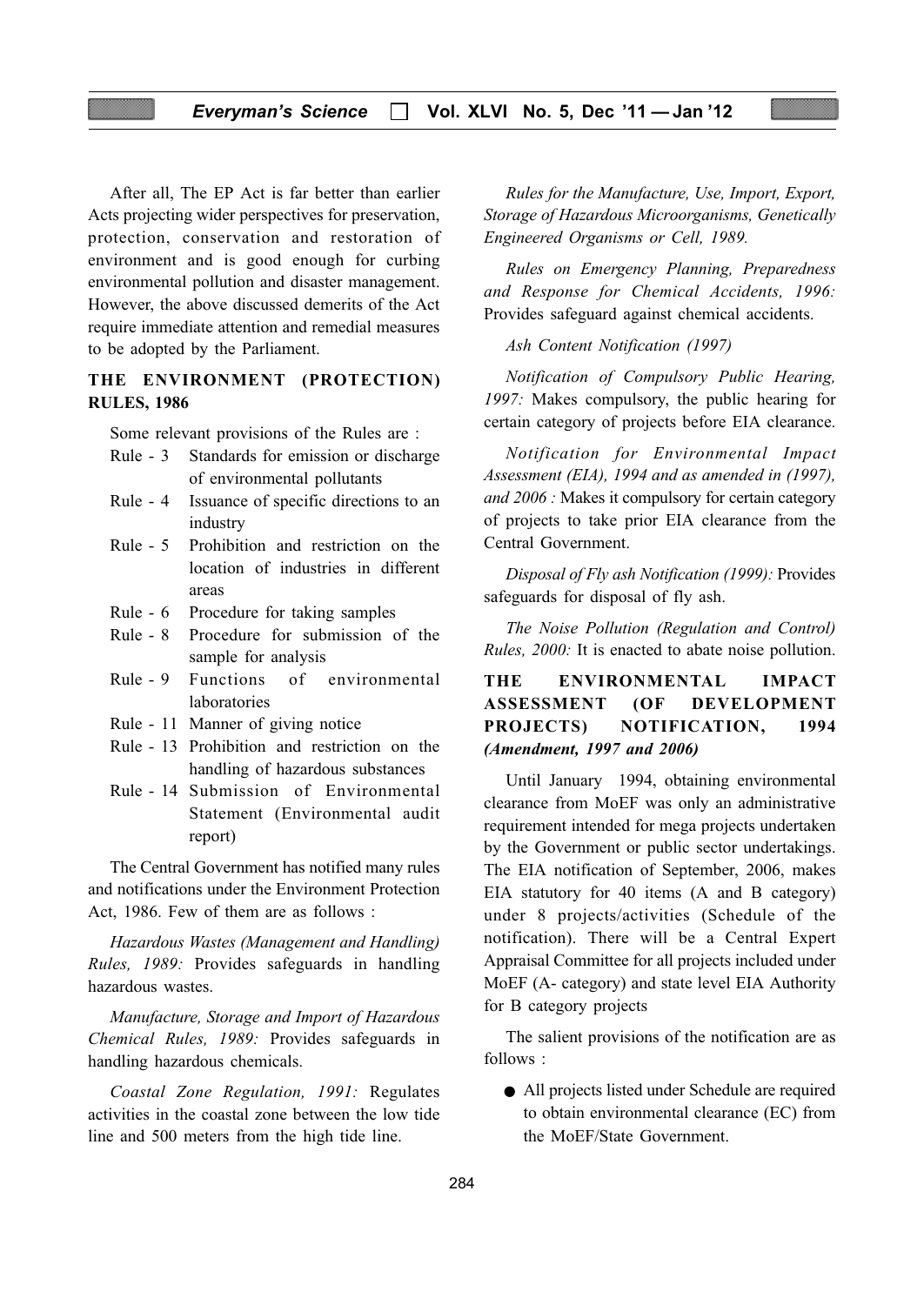- Projects that fall under 'A' category need clearance from the MoEF.
- All development projects whether under Schedule or not, if they are to be located in certain notified ecologically sensitive or fragile areas will have to obtain clearance from MoEF.
- Industrial projects are further required to obtain a LOI (Letter of Intent) from the Ministry of Industry, and a NOC (no objection certificate) from the SPCB and the State Forest Department, if the location involves forestland.
- Once the NOC is obtained, the LOI is converted to an industrial license by the State authorities. However, if the project falls under Schedule of the EIA notification (A-category), it must obtain an environmental clearance from the MoEF.

#### ENVIRONMENTAL CLEARANCE

Environmental Clearance (EC) will have four stages:

- Screening for A,  $B_1$  and  $B_2$  categories of projects.
- Scoping for A and  $B_1$  category of projects.
- $\bullet$  Public Consultation (for A and B<sub>1</sub> categoriesexcept building, township etc, defense infrastructure, expansion of roads and highways, modernization of irrigation projects and all  $B_2$  category projects).
- Appraisal (detailed scrutiny by Central Expert Appraisal Committee (CEAC) or State level Expert Appraisal Committee.

The EIA report that is submitted after the site clearance contains the following :

• Description of site and site map

- Land requirements, No objection certificate from State Forest Department if forest land is involved
- Rehabilitation plan for displaced people
- Consent from SPCB (regarding effluents and emissions)
- Report on impacts on the environment during construction
- Collection of ambient air quality and meteorological data
- Report on hydrology and water quality
- Report on occupational safety and health
- Details of transport and handling of raw materials

# THE NATIONAL ENVIRONMENT APPELLATE AUTHORITY ACT, 1997 (NEAAA)

This Act was established to hear appeals with respect to an environmental clearance given under the Environment (Protection) Act, 1986. The NEAA is located in Delhi and has Judge of the Supreme Court or a Chief Justice of any High Court as its Chairperson. A person aggrieved by an order granting environmental clearance in a given area for establishing an industry may, within 30 days from the date of such an order, appeal to the NEAA. The timeframe can be extended to 90 days if there are good grounds for delay. The appellant can be a person who owns or controls the project, an association of persons, Central or State Government or any local authority. No civil court or other authority has jurisdiction to entertain any appeal in respect of any matter with which the NEAA is empowered. All proceedings before the NEAA are deemed to be judicial proceedings. Failure to comply with any order made by the NEAA is punishable with imprisonment for a term of up to seven years or with a fine which may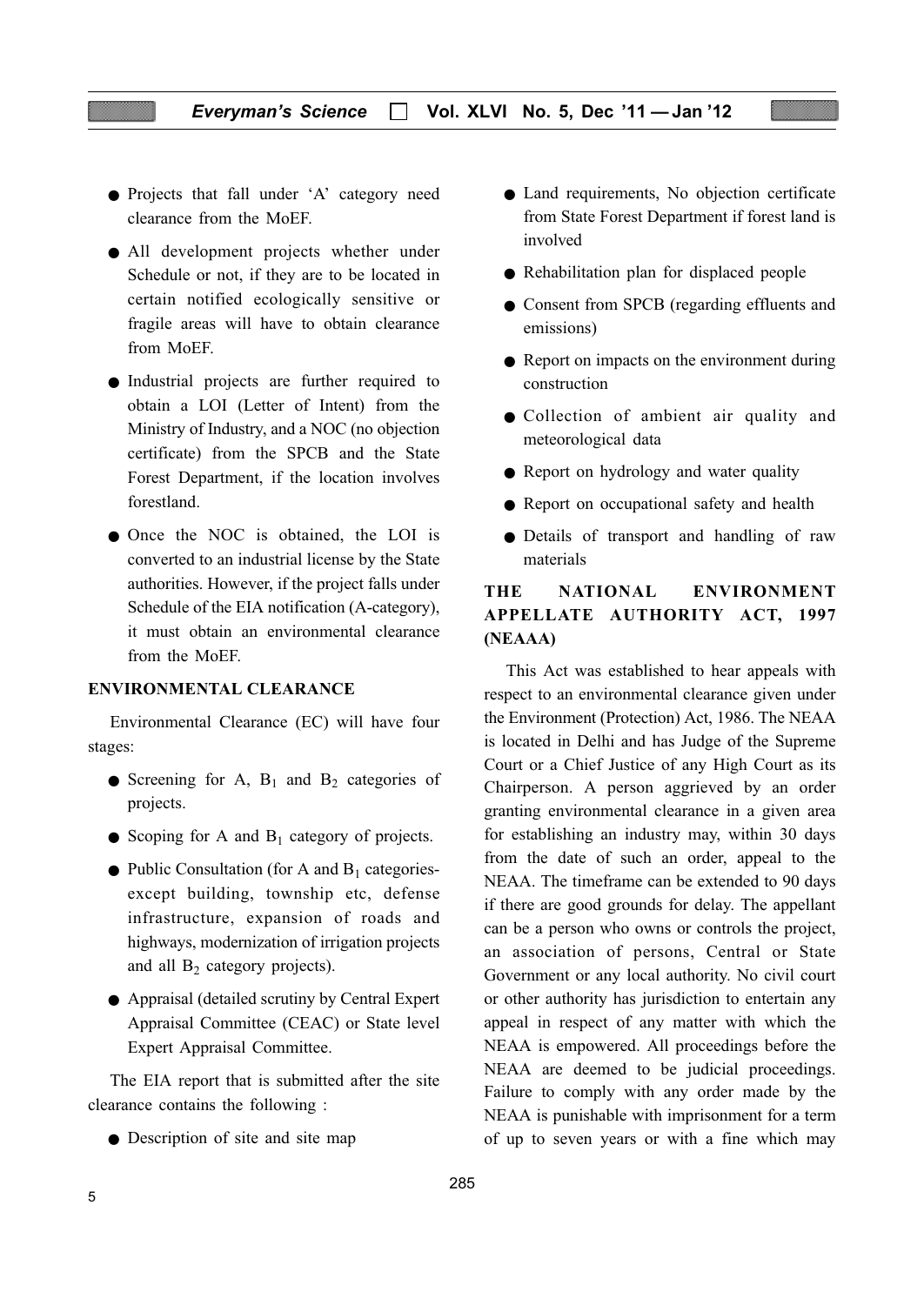extend to one lakh or both. The corporate liability is pinned on the person in-charge of and responsible to the company. Ignorance and due diligence are considered adequate defense against corporate liability.

### The National Environment Appellate Authority Act, 1997: A bird's eye view

- Section 3 : Establishment of Authority
- Section 4 : Composition of Authority
- Section 11 : Appeals to Authority
- Section 12 : Procedures and powers of Authority
- Section 15 : Bar of jurisdiction
- Section 16 : Proceedings before the Authority to be judicial proceedings
- Section 19 : Penal for failure to comply with orders of Authority
- Section 20 : Offences by companies
- Section 22 : Power to make rules

#### ENVIRONMENTAL AUDITING

Environmental auditing is a management tool, which simply inspects the environmental management activities performed by the industries or organizations and aware them with new cleaner technologies. It is the examination of accounts of revenues and costs of environmental and natural resources, their estimation, depreciations and values recorded in the books of accounts. In India, recognizing the importance of Environmental Audit (EA), procedure for EA was first notified under the Environmental Protection Act, 1986 by the Ministry of Environment and Forest by issuing of a gazette notification (No. GSR 329  $(E)$ ) on 13<sup>th</sup> March 1992. This makes the submission of the environmental audit reports mandatory. The industries are now required to submit their audit reports to the concerned State Pollution Control Boards on or before 15th day of May every year beginning 1993. A large number of polluting

industries were identified to submit their EA reports. The EA report has been renamed as Environmental Statement (ES) in 1993. The detail format prepared by the State Pollution Control Board is known as Form V.

ISO-14000 is a methodology for environmental management. It provides necessary requirements and recommendations for any organization to develop and implement a cost effective system of management by introducing environmental auditing. ISO-14000 series covers environmental audit, audit procedure, audit criteria, audit management, site assessment, labeling, performance evaluations and life cycle assessment.

#### THE PUBLIC LIABILITY INSURANCE ACT 1991 (PLIA) (Amendment, 1992)

The PLIA deals with accidents involving hazardous substances and insurance coverage for the same, where death or injury results from an accident. This Act makes the owner liable to give relief as is specified in the Schedule of the Act. Every owner is required to take out one or more insurance policies to cover such situations. The owner of hazardous substances can be prosecuted in a designated court not lower than that of a metropolitan magistrate or a first class judicial magistrate. The expenses of such prosecution are recoverable from the owner as arrears of land revenue. The punishment for violation of the Act is imprisonment for a year, extendable to six years for continued violation or a fine of Rs. One lakh. The Central Government has the power to issue directions under the Act to regulate the handling of any hazardous substance and to stop or regulate the supply of electricity, water or any other service to the owner. The PLIA was amended in 1992. Under Section 7, the Central Government has been authorized to establish the Environmental Relief Fund, which can be utilized for making relief payments by the Collector.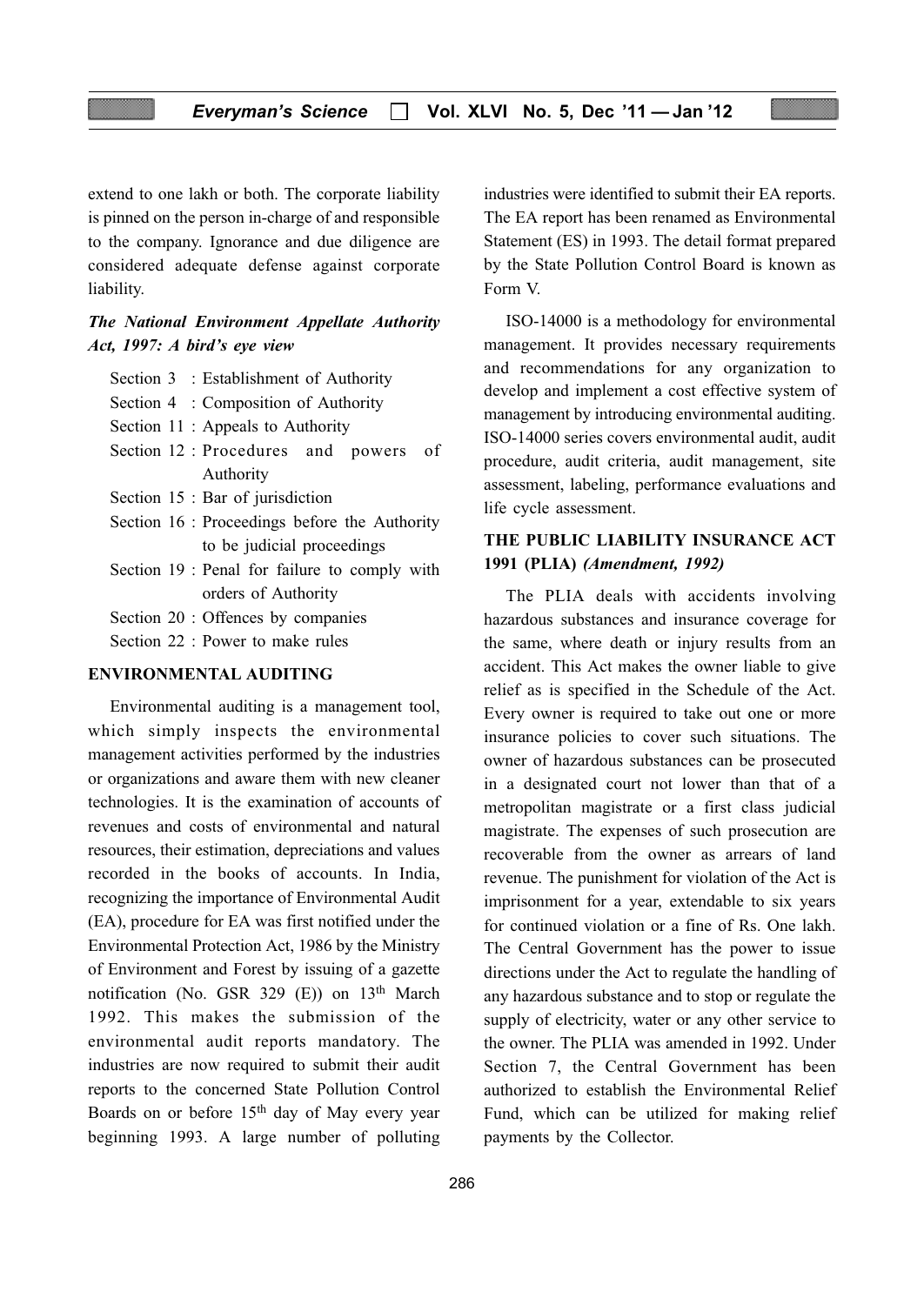# NATIONAL ENVIRONMENT TRIBUNAL ACT, 1995 (NETA)

The NETA prescribes the procedure and substantive law relating to compensation for the death of, or injury to, a person and damage to property and environment, by any industry wherein a hazardous substance is used or is a by product. Where death or injury has resulted from an accident due to the hazardous substance, the owner of the source is liable to pay compensation, irrespective of the wrongful act, neglect or default. Where the source of damage is multiple, the liability is split and apportioned on an equitable basis. A National Environment Tribunal is established by the Central Government under NETA. The tribunal has jurisdiction over matters specified in the Public Liability Insurance Act. The tribunal receives claims of compensation by the person who has sustained the injury or by his or her legal representative. The application for claim is to be submitted within five years of the occurrence of the accident, otherwise it is liable to be dismissed. The tribunal is not bound by the Code of Civil Procedure, but is guided by the principles of natural justice. For the purpose of NETA, the tribunal is vested with the powers of a Civil Court and can make its own rules of procedure, summon or enforce attendance of any person, examine witnesses on oath, require discovery or production of documents, and receive evidence on affidavits. The tribunal can sit in appeal over its own decisions, and its awards are executable as civil court decrees. Appeals against the award or other orders lie only to the Supreme Court.

# THE INDIAN FOREST ACT, 1927 (Amendment, 1930, 1933, 1937, 1947 and 2004)

Forest policy and management was introduced in India by the British Government by setting up a Forest Department and enacting relevant legislation in the 19th Century. In 1878, British Government in India enacted the Indian Forest Act (IFA), 1878 relating to forests in British India. Subsequently it was felt that the provisions of this Act were not adequate. In order to consolidate the law relating to forests, the transit of forest produce and the duty leviable on timber and other forest-produce, the Indian Forest Bill was introduced in the Legislature and received its assent on 21st September, 1927. It came on the Statute Book as The Indian Forest Act, 1927.

# THE FOREST (CONSERVATION) ACT, 1980 (Amendment, 1988)

The Forest (Conservation) Act (FCA) was adopted in 1980 to protect and conserve forests. The FCA restricts the powers of the State in respect of de-reservation of forests and the use of forestlands for non-forest purposes. An advisory committee has been created to oversee the implementation of the statute as per provision of FCA. According to Section 2 of the FCA "notwithstanding anything contained in any other law for the time being in force in a State, no State Government, or other authority shall, except with the prior approval of the Central Government, make any order directing— dereservation of a reserved forest; use of any forest land for any nonforest purpose; assignment of any forest land to any private person or entity not controlled by the Government; and reforestation of any forest land of naturally grown trees.

This Act empowers the Central Government to constitute a seven-member committee to advise the Central Government on proposal made by a State Government for conversion of a forestland for a new project. The rules contain a detailed format for the State Government to follow, while asking for approval from the Central Government. The proposal requires reports on project details; location and land involved (legal status, details of flora and fauna, density, vulnerability to erosion, existence of a national park, wildlife sanctuary etc.); details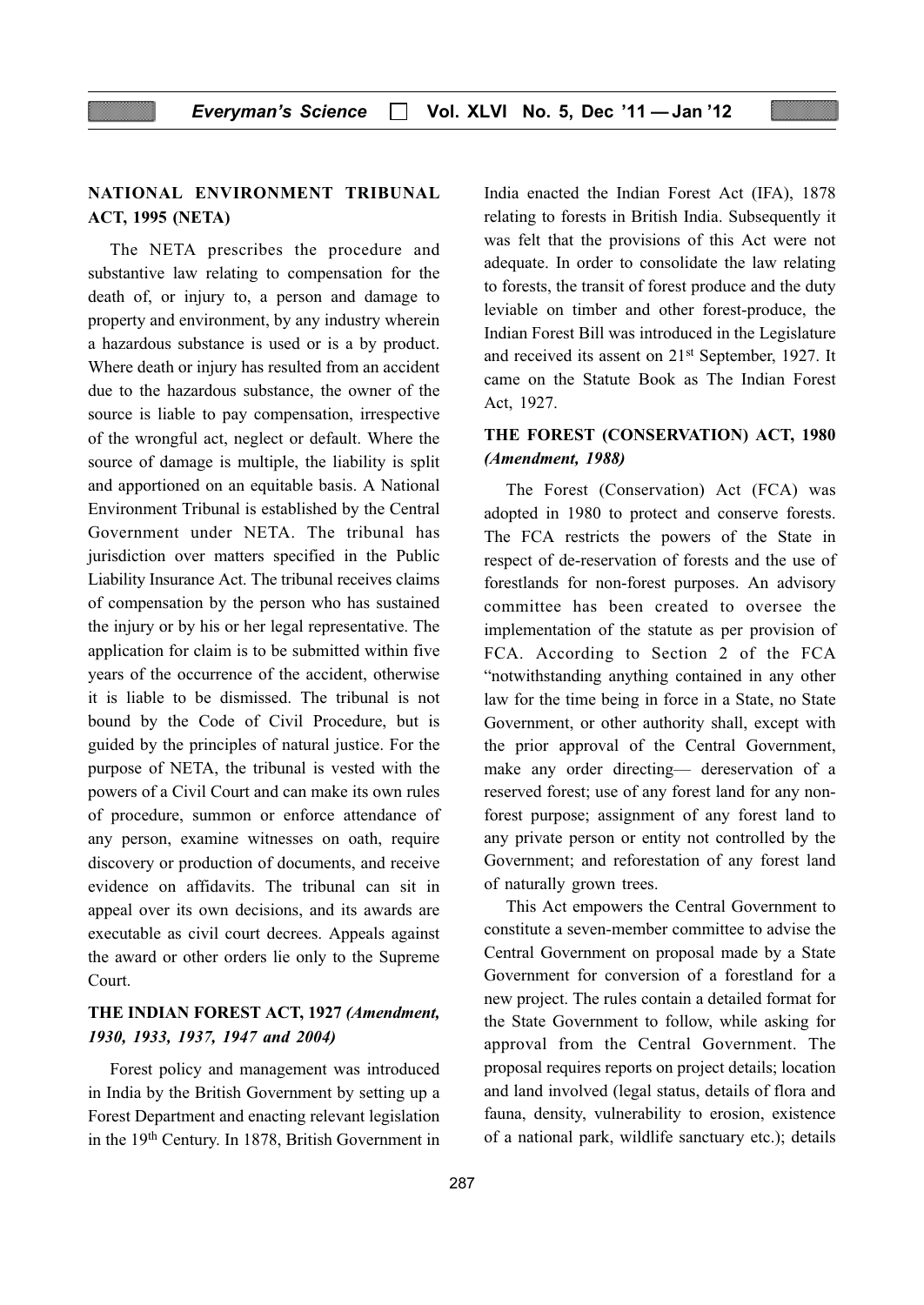of displacement of people due to the project; details of possible impact on the forest land; cost-benefit analysis; and opinion of the head of the State Forest Department.

#### The Forest (Conservation) Act, 1980: A bird's eye view

- Section 2 : Restriction on the dereservation of forests or use of forest land for non forest purpose Section 3 : Constitution of Advisory
- Committee Section 4 : Power to make rules Section 5 : Repeal and saving

# THE WILDLIFE (PROTECTION) ACT, 1972 (WPA) (Amendment, 1976, 1982, 1986,1991, 1993 and 2002)

The Wildlife (Protection) Act, 1972, provides for protection to listed species of flora and fauna and establishes a network of ecologically important protected areas. The WPA empowers the Central and State Governments to declare any area to be a Wildlife Sanctuary, National Park or a closed area. There is a blanket ban on carrying out any industrial process or activity inside any of these protected areas. In case forestland within the protected areas network is to be diverted for any non-wildlife use, a no objection has to be obtained from the Indian Board of Wildlife and the State Legislature, before the final consideration by Ministry of Environment and Forest (MoEF). In other words, this Act seeks to constitute a Wild Life Advisory Board for each state; to regulate hunting of wild animals and birds; to lay down the procedure for declaring areas as Sanctuaries, National Parks etc.; to regulate possession, acquisition or transfer of or trade in wild animals and animal articles; and to provide penalties for contravention of the Act.

#### THE BIOLOGICAL DIVERSITY ACT, 2002

The United Nations Convention on Biological Diversity was signed at Rio de Janerio on the 5th day of June, 1992 and came into force on the 29<sup>th</sup> December, 1993. This Convention reaffirms the sovereign rights of the States over their biological resources. Being a signatory to the Convention, India has passed the Biological Diversity Act, 2002 to promote conservation of biological diversity. It is evident that India is rich in biological diversity and associated traditional and contemporary knowledge system. The Biodiversity Act, 2002 of India is meant for conservation of biological diversity, sustainable use of its components and fair and equitable sharing of the benefits arising out of the use of biological resources, knowledge and for matters connected therewith or incidental thereto. Scientific investigation of biodiversity is an essential prerequisite for its conservation, management and sustainable Utilization<sup>10</sup>.

#### THE COASTAL REGULATION ZONE (CRZ), 1991 (recent amendment, 2011)

According to CRZ regulation, the coastal stretches of seas, bays, estuaries, creeks, rivers and backwaters, which are influenced by tidal action (in the landward side) upto 500 metres from the High Tide Line (HTL) and the land between the Low Tide Line (LTL) and the HTL is termed as Coastal Regulation Zone. There are some restrictions on the setting up and expansion of industries, operations or processes, etc. in the said Coastal Regulation Zone (CRZ) such as (i) setting up of new industries and expansion of existing industries, except those directly related to water front or directly needing foreshore facilities (ii) any construction activity between the Low Tide Line and High Tide Line except facilities for carrying treated effluents and waste water discharges into the sea, facilities for carrying sea water for , cooling purposes, oil, gas and similar pipelines and facilities essential for activities permitted under this Notification (iii) dressing or altering of sand dunes, hills, natural features including landscape changes for beautification, recreational and other such purpose, except as permissible under this Notification (iv) Mining of sands, rocks and other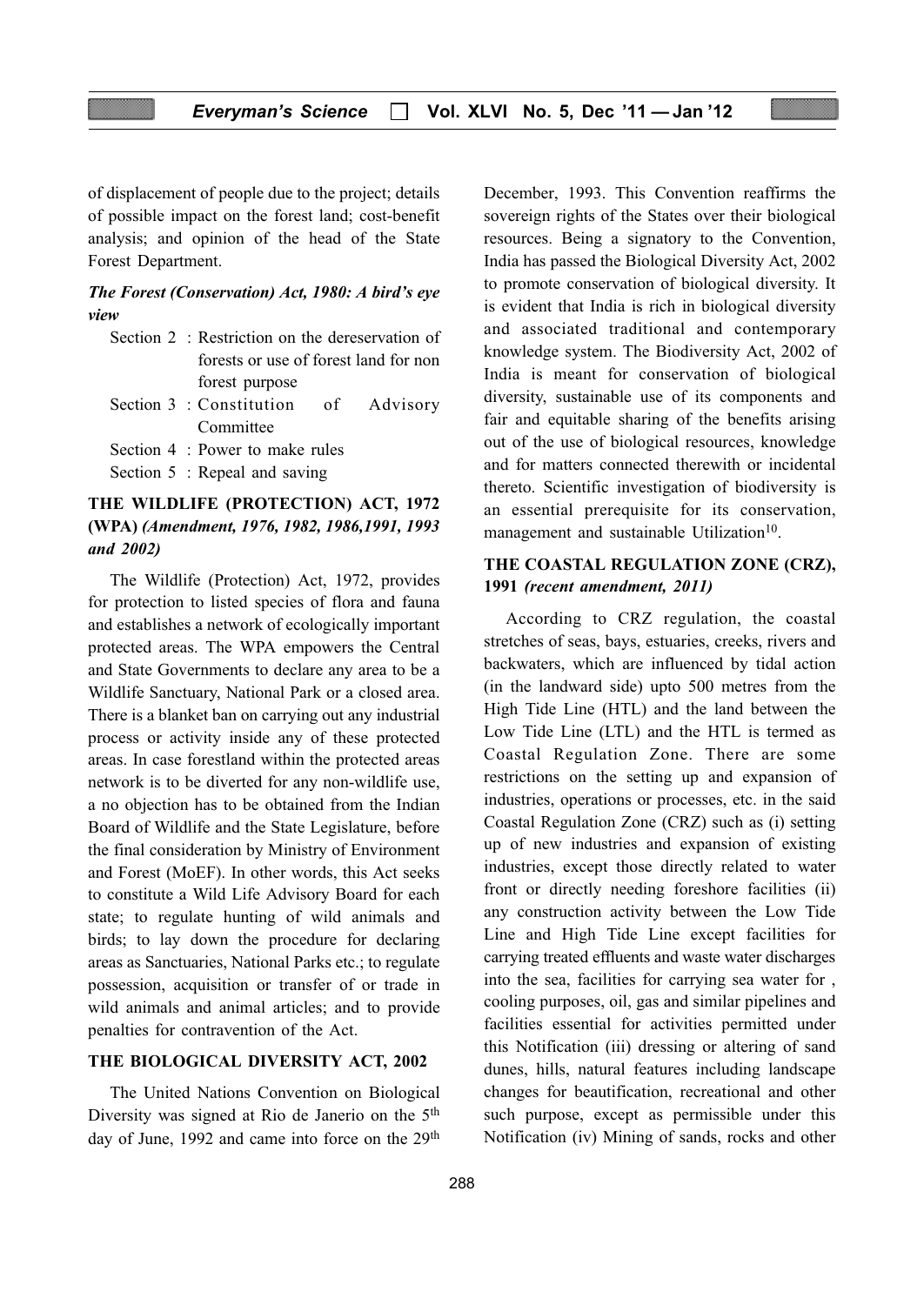substrata materials, except those rare minerals not available outside the" CRZ areas and exploration and extraction of Oil and Natural Gas etc.3, 5, 7. Unfortunately, the Coastal Regulation Zone Notification, 1991 has been amended almost 26 times (including the last amendment in 2011) to get rid of its legal impediments for development projects.

# ENFORCEMENT OF THE ENVIRONMEN-TAL NORMS

The Ministry of environment and Forests (MoEF), constituted in 1985, is the nodal agency at the central level for planning, promoting and coordinating environmental programmes. The MoEF formulates legislation to mitigate and control environmental pollution. A number of enforcement agencies assist MoEF in executing its assigned responsibilities.

#### Regional Office, MoEF

The major functions of the regional offices include-(a) follow up the implementation of conditions and safeguards laid down for projects, when environmental clearance is given, (b) follow up pollution control measures taken by various industries, (c) collect and furnish information relating to EIA of projects, pollution control measures, methodology and status, legal and enforcement measures, environmental protection of special conservation areas like wetlands, mangroves and biosphere reserves.

#### CPCB and SPCB

The CPCB was established in September 1974 for the purpose of implementation of the Water Act. Later, in 1981 when the Air Act came into force the powers of the CPCB and SPCBs were expanded to include enforcement of the Air Act. Executive responsibilities for the prevention and control of industrial pollution are undertaken at the Central level by CPCB, which is a statutory body attached to the MoEF. The functions of the CPCB include promotion of cleanliness of the streams and wells, advising the Central Government on matters concerning abatement of water pollution, and laying down standards for water and air quality, and ensuring compliance with the EP Act. The SPCBs were constituted to implement the Water Act in the states. The functions of the SPCBs include planning and execution programmes for prevention and control of water and air pollution, advising the State Government on matters concerning abatement of water pollution, laying down standards for water and air quality, ensuring compliance with various laws, ensuring legal action against the polluters and evolving techno-economic methods for treatment, disposal and utilization of effluents.

#### Municipalities and Panchayats

Municipalities and Panchayats play an increasing role in the environmental management at the District level. Under the XIth Schedule of the 73rd amendment, panchayats would also be responsible for soil conservation, water management and nonconventional energy sources. Under the Xllth Schedule, Municipalities would also be responsible for water supply for industrial use, solid waste management and protection of the environment. No rule has, however, been made to put this amendment into practice.

India has an extensive framework of environmental laws. The conviction rate is extremely poor because of enforcement problems and some lacunae in the laws. Some reasons for poor implementation of environmental laws are : (a) Relevance of standards laid down ; (b) Inadequate processes for environmental decision-making and dispute resolution; (c) Insufficient infrastructure in MoEF, CPCB and SPCBs for implementation; (d) Government insensitivity; (e) Poor Legal infrastructure ; (f) Cost of compliance.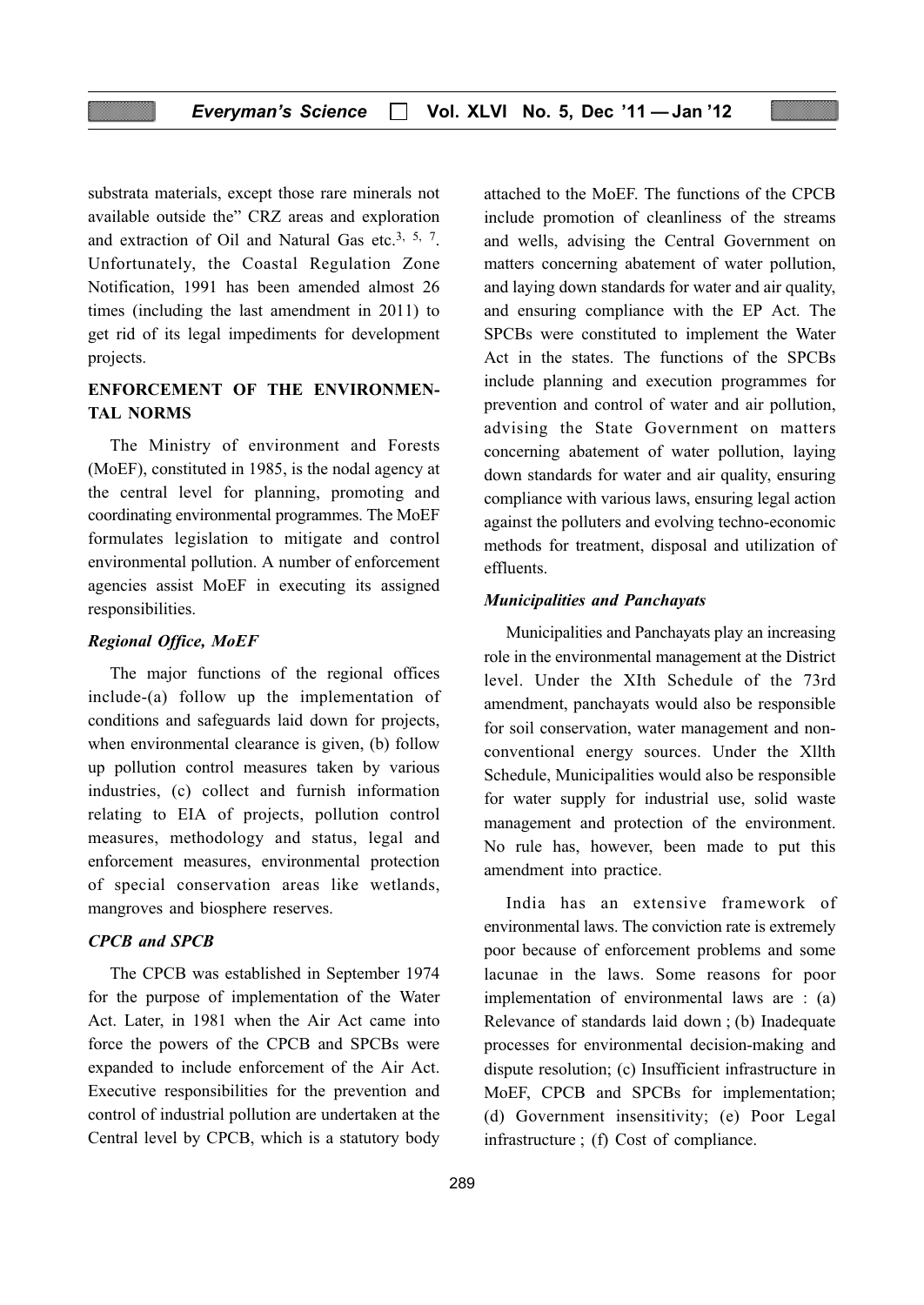#### Everyman's Science  $\Box$  Vol. XLVI No. 5, Dec '11 - Jan '12

Despite the enactment of several environmental regulations, the desired result has not been achieved due to poor implementation. For effective implementation, coordination among all such agencies of government and private sector is imperative. Enforcement agencies and environmental authorities should work together at all levels to mitigate the gaps. For successful coordination, linkages at the field level among various government bodies are of the essence. Courts enforcing the law by calling upon the implementers to do their duties, by disciplining industries, through imposition of penalties, by awarding compensation and by-and-large allowing judicial activism to flourish through Public Interest Litigation (PIL) have all been welcomed $11$ .

# GAPS IN IMPLEMENTATION, ENFORCE-MENT AND COORDINATION AMONG THE ENVIRONMENTAL AGENCIES

MoEF is more involved in providing clearances instead of performing macro-tasks of environmental protection. The state and central MoEFs authorities have been scuffling constantly for giving environmental clearances to projects. While the Centre want to retain control over such an authority, the State often feels trifling in the case of large development projects coming up in its territory its role is limited to granting just a No Objection Certificate<sup>11</sup>. This centre-state antipathy, have failed to enforce the environmental regulations in many recent instances (Environmental Clearance for POSCO and Vedanta projects in Orissa). In a quasifederal democracy set-up in India, where the states are consulted after the centre decides a course of action, these issues will continue to be a hurdle for effective environmental enforcement unless states are democratically involved $11$ .

It is also pertinent to mention here that unfortunately, environmental legislations have been systematically diluted to pine away by removing

legal impediments for development projects. For instance, the CRZ Notification, issued in 1991 and publicized as a progressive law, it is now a 'toothless tiger' due to innumerable amendments mostly of the nature of exemptions for development  $activities<sup>11</sup>$ . This is diametrically opposite to its stated objective of protection by regulating development activities. Similarly, the new Environment Impact Assessment Notification legislated in 2006 -signal the lack of political commitment in safeguarding environment with effective regulation<sup>11</sup>.

Thus, a comprehensive review of environmental legislations is necessary. Coupled with such a review, efforts to harmonise policy directives of states and state-level laws with existing environmental legislation should be undertaken. Such a review would be meaningless if the agencies, implementers and regulators are not strengthened with provision of adequate technical support, financial autonomy, clear decision-making powers built into accountability mechanisms $^{11}$ .

The absence of technical capacity is compounded by the lack of technical man power within the Pollution Control Boards. Due to lack of funding support and lack of revenue generation, the CPCB and the state boards are heavily reliant on the funds directly provided by the MoEF. The SPCBs especially receive only marginal funding from the Central Government and mostly through specific projects to be executed at a state level. According to the CPCB, the SPCBs are dependent on the reimbursement of cess/tax collected under the Water (Prevention and Control of pollution) Act and other consent and authorisation fees imposed on industries. The Departments of Environment at the State level also face a similar problem, being unable to enforce laws due to adequate financial support<sup>11</sup>. For instance, a country with about  $7500$ kms of coastline, the Coastal' Regulation Zone (CRZ) Notification 1991 set out a range of activities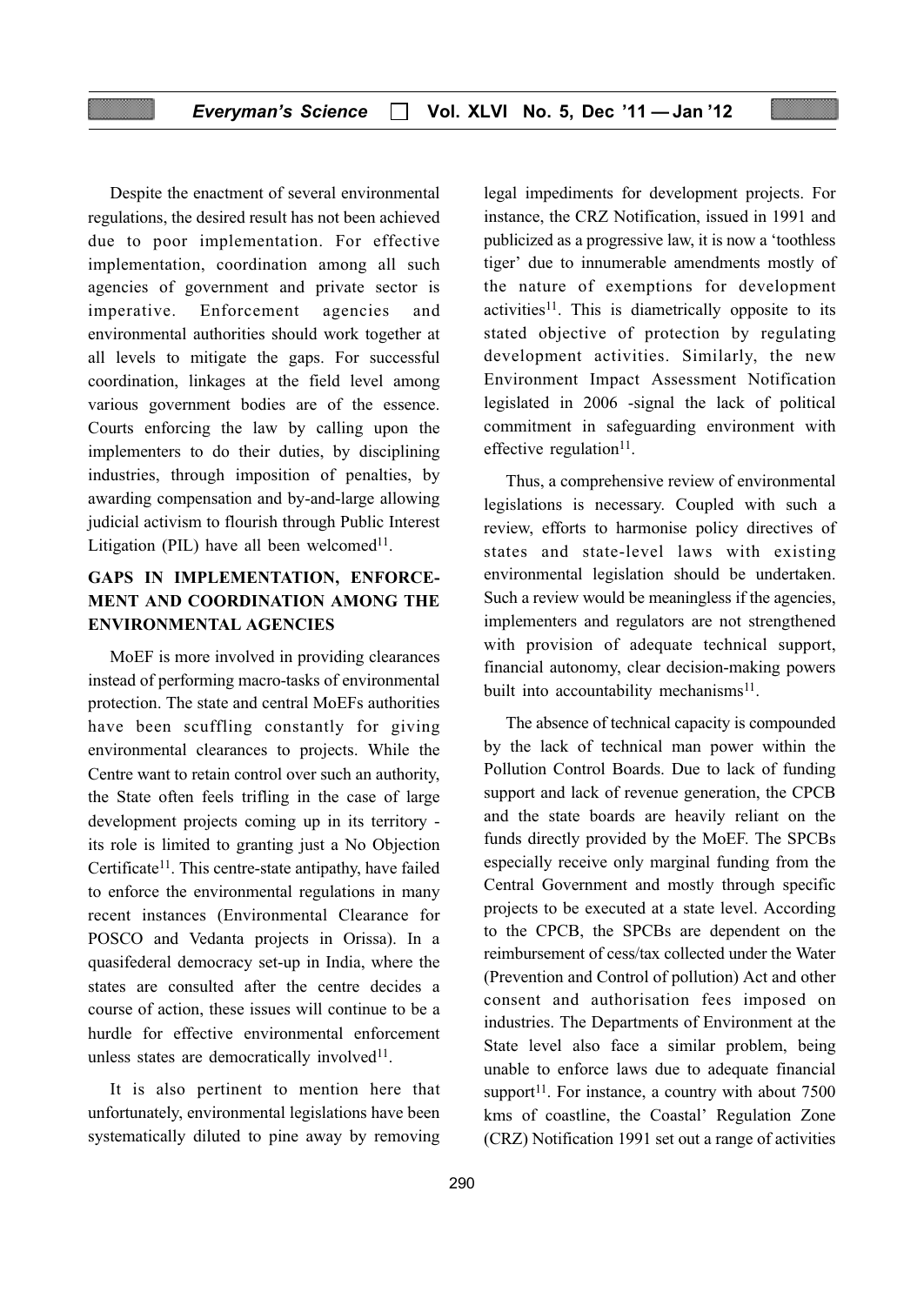for its own implementation such as preparation of maps, coastal zone management plans and zone demarcations. Such a significant statute was not supported with funding, thereby all the above activities necessary for its effective implementation did not quite stimulate the state governments<sup>11</sup>. Field-level monitoring of various pollutants by Board(s) needs to reinforced, if newer pollutants and forms of pollution need to be monitored and mitigated. Some of the modern and more hazardous pollutants are still not under the radar, nor are there any standard prescribed for them<sup>11</sup>. These technological and financial gaps should be worked out by the monitoring and implementing agencies. Otherwise, aforesaid discussions on improvements in enforcement would go in vain. Thus to mitigate these gaps, multi-disciplinary training to control the various forms of pollution should be made available to the environmental scientists of the CPCB and SPCBs. Moreover, the growing number of industries, the increasing types of industries and the growing number of functions of the Pollution Control Board (s) dictate an urgent need for capacity building within the SPCBs and the CPCB<sup>11</sup>.

#### **CONCLUSION**

The social and environmental issues associated with any developmental and industrial project are both highly significant and complex to manage. There are environmental, social and health impacts of such project. The challenges with environment assessment of projects are two fold— firstly, to ensure that the environmental, social and health costs are afforded by considering the economic viability and acceptability of the project; and secondly to ensure that adequate mitigation or protection measures are incorporated into project design. This requires effective enforcement of environmental legislations by regulatory institutions, proper co-ordination among the various law implementing agencies and sound environmental management practices by private and public sectors.

Hence, a sagacious strategy should be implemented in industries of India to promote job-led economic growth through the adoption of employment generating, economically viable and eco-friendly technologies.

No Act howsoever flawlessly and thoroughly drafted can remain free from ambiguities, drawbacks, shortcomings and lacunae. These laws do not always clearly state the social obligations. The interpretations of some provisions of these laws are often not in conformity with intent and purpose of the law. In spite of everything, these acts provide for speedy, effective and planned strategy for preventing and mitigating environmental pollution. These laws also promote development and resource utilization for specific economic benefit along with careful analysis of the potential short and long deleterious effect on the environment.

The current environmental laws put numerous obligations on Industry, which are required to be complied with, while establishing and operating an industrial unit. Environmental laws play crucial preventive as well as remedial roles and are prime catalysts for promoting environmentally responsible behaviour. Ignorance of laws is not excusable. Thus, policy makers, officers of CPCB, SPCBs, Ministry of Environment and Forest, NGOs, other Government officials should be aware of different provisions of existing environmental legislations and they also should implement relevant laws for sustainable management of the project.

As traditionally we are a pollution loving nation and have no civic sense, we have to change our attitude, other wise no such law can make our country clean and green.

#### ACKNOWLEDGEMENT

The author is thankful to Prof. M.C. Dash, Former Vice Chancellor, Sambalpur University and Chairman State Pollution Control Board, Prof. B.C. Guru, Professor, Department of Zoology, Utkal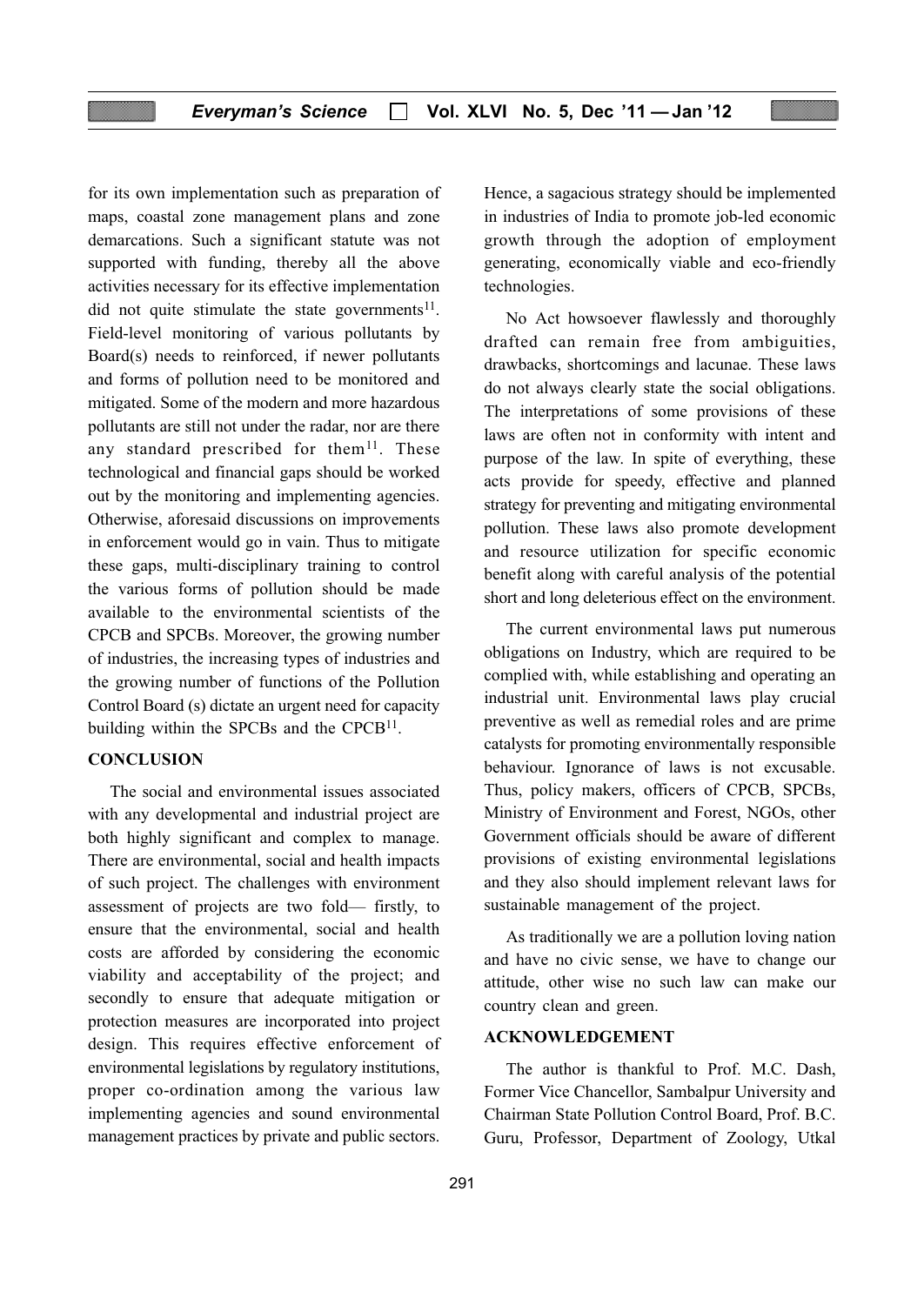#### Everyman's Science  $\Box$  Vol. XLVI No. 5, Dec '11 - Jan '12

University, Prof. P.C. Mishra, Professor, Department of Environmental Science, Sambalpur University and Prof. M. Das, Department of Geology, Utkal University for encouraging me to write this critique. An eloquent talk on Environmental legislations by Prof. M.C. Das in a refresher course tempted me to write this article.

#### **REFERENCES**

- 1. V. Aswathanarayana, Natural Resources and Environment, 2003, 58-59, Geological Society of India, Bangalore.
- 2. M.C. Dash, Ecology, Chemistry and Management of Environmental pollution, 2004, 248-261, McMillan India Limited, New Delhi.
- 3. S.C. Santra, Environmental Science, 2004, 623-784, New Central Book Agency Pvt. Ltd., Kolkata.
- 4. C.S. Mehta, Environmental Protection and the law, 1997, 1-50, Ashish Publishing House, New Delhi.
- 5. Anonymous, Universal's Environmental Laws, 2005, 1-313, Universal Law Publishing Co. Pvt. Ltd., Delhi.
- 6. Anonymous, Universal's The Factories Act, 1948 with State Amendments, 2005, 1-74, Universal Law Publishing Co. Pvt. Ltd., Delhi.
- 7. Anonymous, The Environmental (Protection) Act and Rules, 1986 along with allied acts and rules, 2005, 1-367, Law Publishers (India) Pvt. Ltd., Allahabad.
- 8. Anonymous, The Wild Life (Protection) Act, 1972 and allied rules, 2005, 1-125, Law Publishers (India) Pvt. Ltd., Allahabad.
- 9. Anonymous, The Indian Forest Act, 1927 with Forest (Conservation) Act, 1980 and Rules, 1981, 2005, 1-123, Law Publishers (India) Pvt. Ltd., Allahabad.
- 10. K. D. Pramapan and Priyadarsanan Dharma Rajan, Current Science, 97(5), 626-629, 2009.
- 11. R. Rangarajan, A Review of Implementation Gaps in the Enforcement of Environmental Regulation in India, In: Environmental Policy : Citizens, Institutions Implementation, Working Paper, Institute for Financial Management and Research, 1-10,2009. (www.indiapollutionmap.org/DownloadEnv)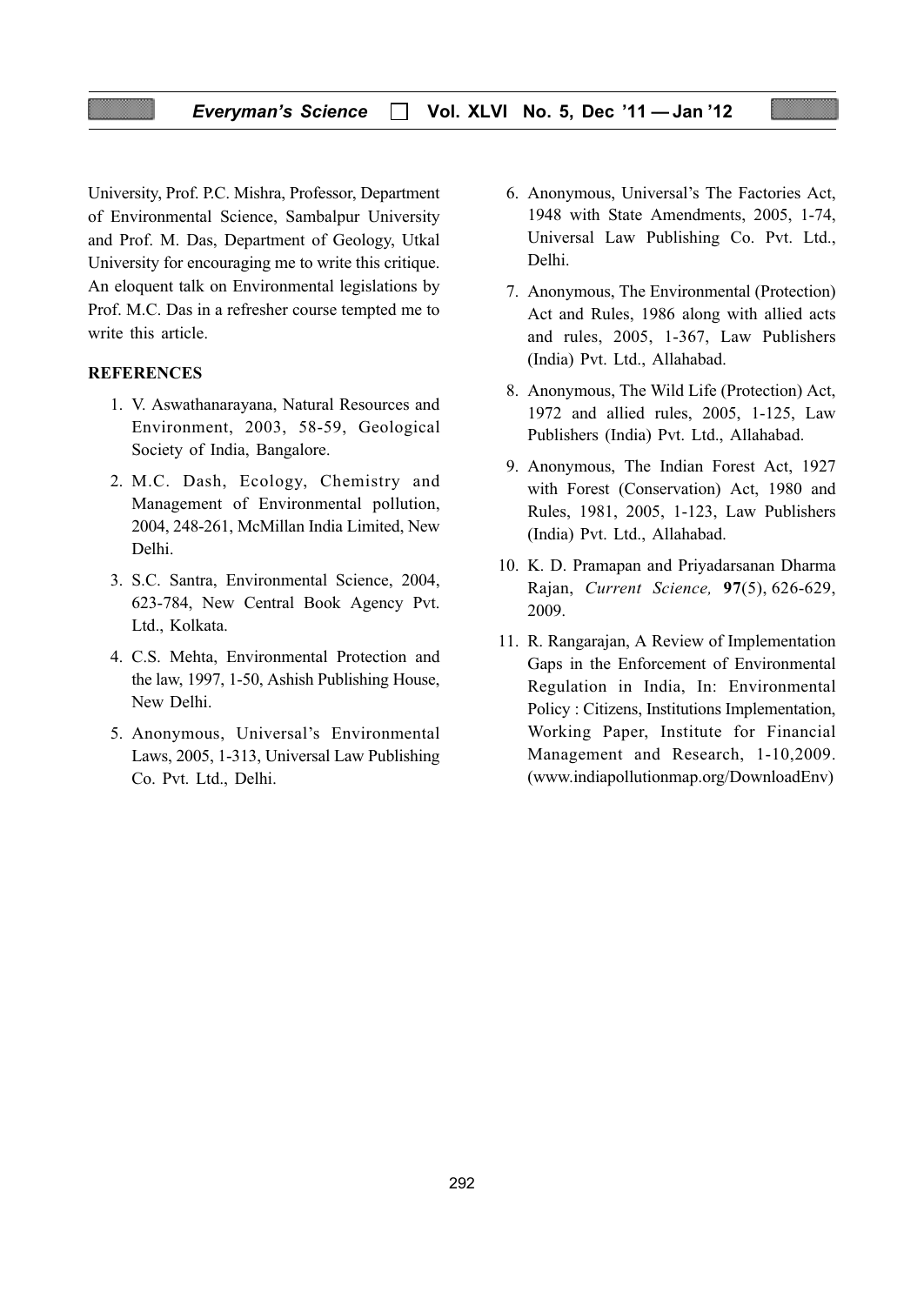# STATISTICS IN SERVICE OF SOCIETY

B. K. Kale

Like most other sciences Statistics was developed in response to specific problems faced by the society. There are three streams theory of observations as developed by Gauss, Legendre and Laplace, theory of probability as developed by Pascal, Erma and Euler, and analysis of Socio-Economic data collected for governance. The work of Florence Nightingale which led to the establishments of Cantonment areas in India, the work of Mahalnobis on survey of the Jute crop and work of Fisher which enabled the experimenter to make several comparisons simultaneously among varieties or treatments are used in support of this paper. Some modern areas such as Finance and Insurance, Clinical Trials Computational Statistics are also touched.

T he subject of Statistics is relatively young, particularly as an academic discipline in Science faculty. The first formal University level Course in Statistics was established at University College, London in the first decade of  $20<sup>th</sup>$  Century under the leadership of K. Pearson. A formal course leading to M.Sc. in Statistics in India was established at Calcutta University in the early 1940's only. The first Department of Statistics in USA was established in 1933 at Iowa State University. However, this does not mean that Statistical methods were not being used or developed earlier. Specific problems in social and natural sciences were being studied employing statistical methods much before the formal apparatus of the subject was developed.

Like most other Sciences, Statistics developed in response to specific problems faced by society. There are three distinct streams of Statistics which later merged into one mighty tributary to the great river of Science.

The oldest stream is related to Economics, Sociology and Demography. Thus, in early 17<sup>th</sup> century, the subject was called Political Arithmetic in England and dealt with analysis of Socio-Economic data, including mortality tables, first studied by Graunt. Later in  $18<sup>th</sup>$  Century, the parity between the sex ratio was studied by Laplace-De-Moivre among others, who discovered that in Europe this proportion of male births fluctuated around 22/43 and not  $\frac{1}{2}$ . The well known De-Moivre-Laplace limit theorem providing normal approximation to binomial was originally derived in this context. It is interesting to note that in India as early as in 2nd Century AD, Kautilya in his famous treatise 'Arthashashtra' provides detailed instructions as to how the king should collect information on crop yield, income, wealth of his subjects to be used for purpose of taxation. The statistical investigator who collected such information for the king was called as 'Gopa' and was instructed to treat this information as strictly confidential. The current Hindi administrative word 'Gopaniya' used for confidential documents is thus traceable to Kautilya. The practice of collecting socio-economic data for state was common in China as well as in Greek and Roman empires. Today, Governments of almost all the countries have their Census Bureaus and Departments of

<sup>\*</sup> Department of Statistics, University of Pune, Pune-411 007 E-mail : bkkale@vsnl.net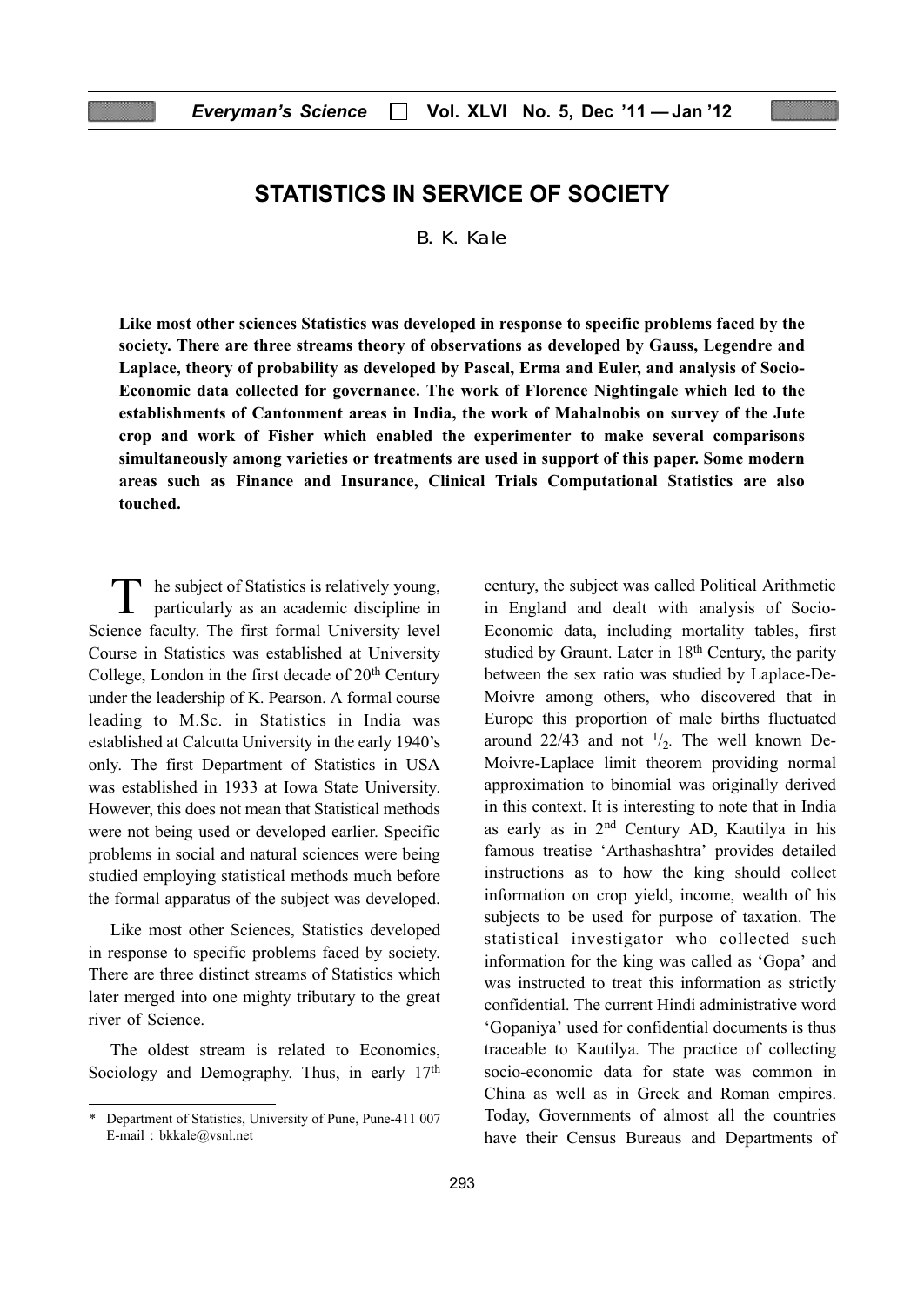Statistics which collect extensive data on all aspects to be used in decision making for planned development of the country.

The second stream originates from the theory of observations developed in connection with observations made for understanding planetary motions in Astronomy. This problem of measuring either directly or indirectly 'magnitudes of interest' with chance error led Gauss-Legendre-Laplace in 18<sup>th</sup> century to the method of Least Squares which is extensively used even today in fields such as Economics, Psychology, Physics, Astronomy, Geology among others. Here, even though observations are made by carefully designing experiments, the chance errors show considerable variations in the data. On the other hand, in the first stream the variability was apparent immediately.

Thus, in both streams, because of variation an element of uncertainty was inevitably present. Further, as the objective in either stream was the inference from the observed to unobserved, the problem was soon recognized as that of inductive inference which in itself is uncertain. This was already noted in connection with Descartes-Bacon philosophy of rational empiricism or the scientific method of learning from experiments or experience. Many logicians and philosophers have taken the view that inductive inference is not valid because of the inherent uncertainty. Bayes-Laplace, in 18th century, used the theory of probability to quantify the uncertainty in inductive inference which is the third stream. Originally, the classical theory of probability developed in connection with various games of chance in 17th century by great mathematicians such as Pascal and Fermat and Euler. However, its connection with demography, mortality tables was already noted by De-Moivre and Laplace. The famous French mathematician Euler in the  $18<sup>th</sup>$  century helped the French Government to establish the popular French Lottery by working out the odds for winning various prizes

294

and adjust the entry fee so that the Government could make considerable amount of profit.

Thus the origin of Statistics is firmly rooted in attempts to solve relevant socio-economic problems as well as an attempt to quantify uncertainty. We will consider a few case histories to support this hypothesis.

Because of the dangers of AIDS, and the comeback with vengeance of diseases like TB, Typhoid and Malaria, Statistical Epidemiology in particular and Medical Public Health Statistics (MPHS) in general are emerging as important branches of Statistics which could play a significant role in near future. The origin of MPHS can be traced to the pioneering work of Florence Nightingale (FN), the great nurse of the Crimean War. Florence Nightingale had great fascination for quantified information and during the Crimean War, kept very meticulous record of causes of death of soldiers during the war. With very elementary statistical analysis, she convincingly showed that more soldiers died in barracks due to problems of health and sanitation than on the battlefield. The British government was so impressed with this work that they asked Florence Nightingale to survey military hospitals and establishments in Great Britain, which she did with a remarkable report which led to various improvements in Army Hospitals as well as barracks with considerable improved sanitation. This report led to the Statistics Department of the British Army in 1861, perhaps the first full fledged government Department of Statistics in the world. Florence Nightingale was later entrusted a similar job about British Army stationed in India, which experienced a very high death rate in barracks compared to those m the battlefield. Although she did not visit India, on the basis of detailed reports sent from India, Florence Nightingale prepared an exhaustive report and concluded that the high death rates in barracks were due to lack of knowledge about tropical diseases, hygiene and proper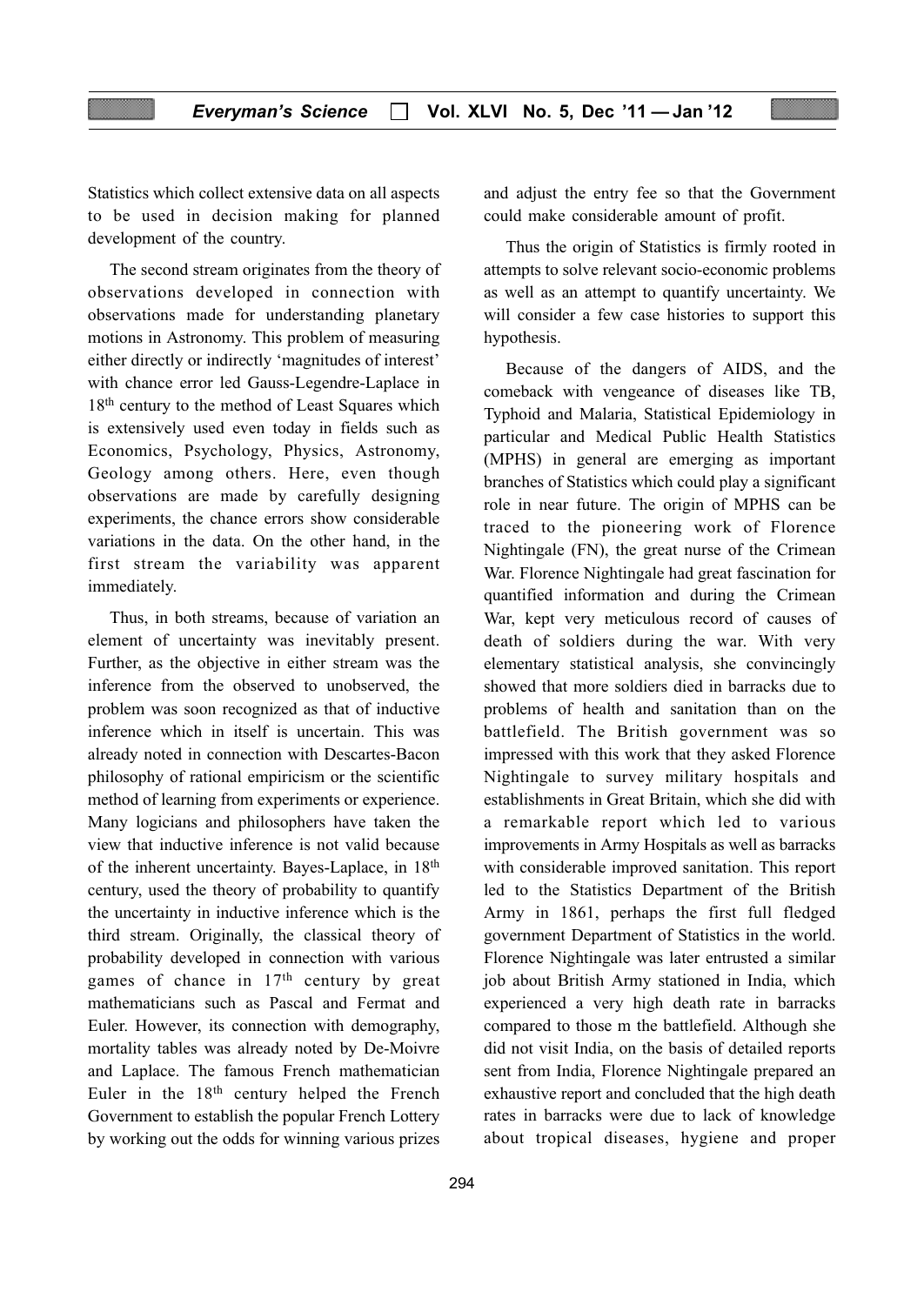sanitation. Possibly, this conclusion was responsible for establishing the now famous London School of Tropical Hygiene. Florence Nightingale was also requested to prepare a report for Royal Indian Sanitary Commission. This report was prepared by her and a brief resume was published by Florence Nightingale in 1863 in a booklet entitled "How People may live and not die in India". Her suggestions included drastic improvement in sanitation throughout British India which would have infringed on personal habits of local population. However, the war of 1857 was well remembered by the British Government, and Queen Victoria while taking over Indian Empire from East India Company in 1858 had promised not to interfere with local religious and social customs. It was therefore decided to establish separate military establishments called as Cantonment Areas in which recommendations of Florence Nightingale regarding proper hygiene and sanitation would be fully implemented. The establishment of such areas not only unproved the health standards in the British Army in India, but also influenced local authorities of the nearby cities to adopt similar measures. In a follow-up study conducted by Florence Nightingale in 1873 for the National Association for Promotion of Social Science entitled "How some people have lived and not died in India", she demonstrated that the death rate in the British Army came down from 69 per thousand to 18 per thousand in the ten-year period.

The effect of Florence Nightingale's work helped establish MPHS as one of the important areas of Statistics not only in Britain or India, but also later in Europe, America, Asia and the whole world. It is important to observe that Florence Nightingale's database was not obtained on the basis of welldesigned sample survey as the modern practice would demand. Next we review how P.C. Mahalnobis (PCM) laid down the foundation of Theory of Sample Surveys and Fisher who founded the theory of Design of Experiments.

gave him a grant of Rs. 5 lakh to execute the project. PCM then studied the problem in depth and developed the now well-known ideas of stratification, systematic sampling, and cluster sampling, interpenetrating samples along with allocations of sample units to maximize information and accuracy at a given cost. The training on the job given to many young statisticians in India provided the second line of specialists in sample surveys. They in turn helped through United Nations to carry out large scale sample surveys in many developing nations. Such sample surveys and organizations such as National Sample Survey in India provided a database which was so essential for well-planned development in the different sectors of the society. An interesting anecdote about this jute survey is reported by Joan Fisher-Box in her biography of Fisher. It seems that a senior British ICS officer, who was also a member of Viceroy's Council, had reservations about usefulness of sample surveys and the project of Jute survey was in danger of being scrapped. However, Fisher, who was visiting ISI in 1938 had a special meeting with the Viceroy in which Fisher convinced him about the soundness of statistical methods in survey sampling and the project was saved. Fisher himself contributed to Statistics in various ways and is regarded as one of the founding fathers of the discipline. Fisher in 1919 had joined Rothamsted experimental station where trials were being conducted on different varieties of wheat. It is in this connection Fisher developed the basic ideas of Analysis of Variance (ANOVA) along with different designs such as CRD, RBD, Latin Squares and Factorials. This was a path breaking work in the true sense since before Fisher, comparisons

During 1920-40, one of the main items of export from India was jute, which was one of the most important commercial crops of Bengal. It was thus necessary to have an accurate estimate of the total jute that is produced in the current year or likely to be produced next year. The Government of India and Bengal entrusted this job to PCM and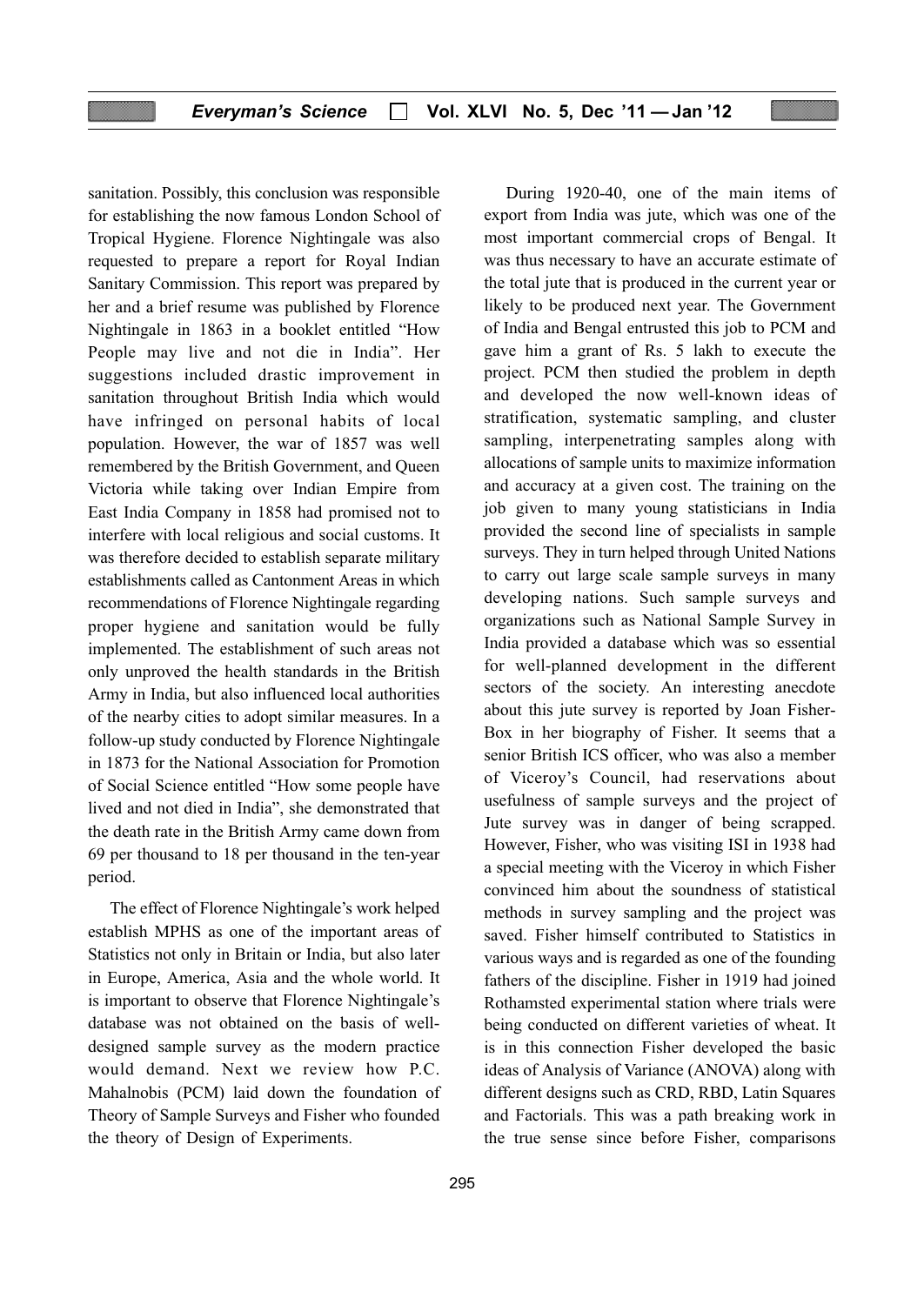between different varieties were made pair wise, i.e. two at a time. Thus with 5 varieties one has to make  ${}^5C_2 = 10$  comparisons. Further, due to sampling variations from trial to trial, one often got into a logical problem of resolving contradictions — where the experiments indicate that variety A is better than B, B is better than C but C is better than A. It was the genius of Fisher who showed how by an act of deliberate randomization one could validly test simultaneously several varieties. Fisher also wrote two path breaking books entitled "Statistical Methods for Research Workers" and "Design of Experiments". Both books have gone into several editions, and helped agricultural scientists all around the world to develop high-yielding disease-resistant varieties which have contributed to a substantial increase in global food production. As early as in 1936, Harvard University in its tercentennial ceremony honoured Fisher by awarding an Honorary D.Litt. along with sixty other selected individuals who had contributed significantly to art, literature, philosophy, science and world civilization at large. The local newspapers labeled Fisher as 'the man who taught experimenters how to experiment'.

Coming to more recent times, the theory of Statistical Quality Control established by Shewhart in USA helped Industry tremendously. The emphasis now has shifted to Taguchi Methods, Statistical Process Control and Total Quality Management (TQM). In the era of globalization and liberalization and emphasis on ISO standards, Statistics is bound to play a crucial role in Industry. Another area where Statistics has made significant contributions is in Medicine, where regression model incorporating covariates developed by Cox has proved extremely useful in developing new effective drugs for treatment of several diseases in general, and kidney and heart diseases in particular. On the other hand, areas like Reliability and Survival Analysis have been found to be useful in both Medicine as well as Industry. Some other new areas, among others, are Clinical Trials, Financial Statistics including Actuarial Mathematics,

Computational Statistics is another important area which deserves a special mention.

Several more examples can be cited where Statistics has contributed significantly by providing better insight and better solutions to various problems. For several such case histories, one can refer to "Statistics and Public Policy" and "Statistics : A Guide to Unknown" published by American Statistical Association; along with "Statistics for Everyone" by Gore, Paranjpe and Kulkarni.

The advances made in computing facilities with virtually unlimited scope for storage, retrieval, and analyses of very large data sets have rendered many problems as solvable ; or at least made it possible to obtain feasible solutions for such problems that were considered unsolvable and for which no theoretical solutions were possible. Such advances increase the responsibility of statisticians towards the society. I hope that Statisticians, particularly younger ones will measure up and accept these challenges and will contribute significantly to this development of Statistics.

#### **REFERENCES**

- 1. Joan Fisher Box : R. A. Fisher Life of a Scientist, 1978, John Wiley and Sons, New York.
- 2. W. B. Fairly and F. Mosteller : Statistics and Public Policy, 1977, Addison-Wesley Publishing Co., London, UK.
- 3. A. Gore, S. Paranjape, and M. Kulkarni : Statistics for Everyone, 2009, SIPF Publishers, Nashik 422 101.
- 4. B. K. Kale, Pigmy Econ. Review, 38 (10) 1-7, 1993.
- 5. E. V. Kopf, J. Americal Stat. Assn, 15, 388- 404, 1916.
- 6. J. Tanur, F. Mosteller et al.: Statistics : A Guide to Unknown, 1972, Holden-Day Inc., San Francisco, California.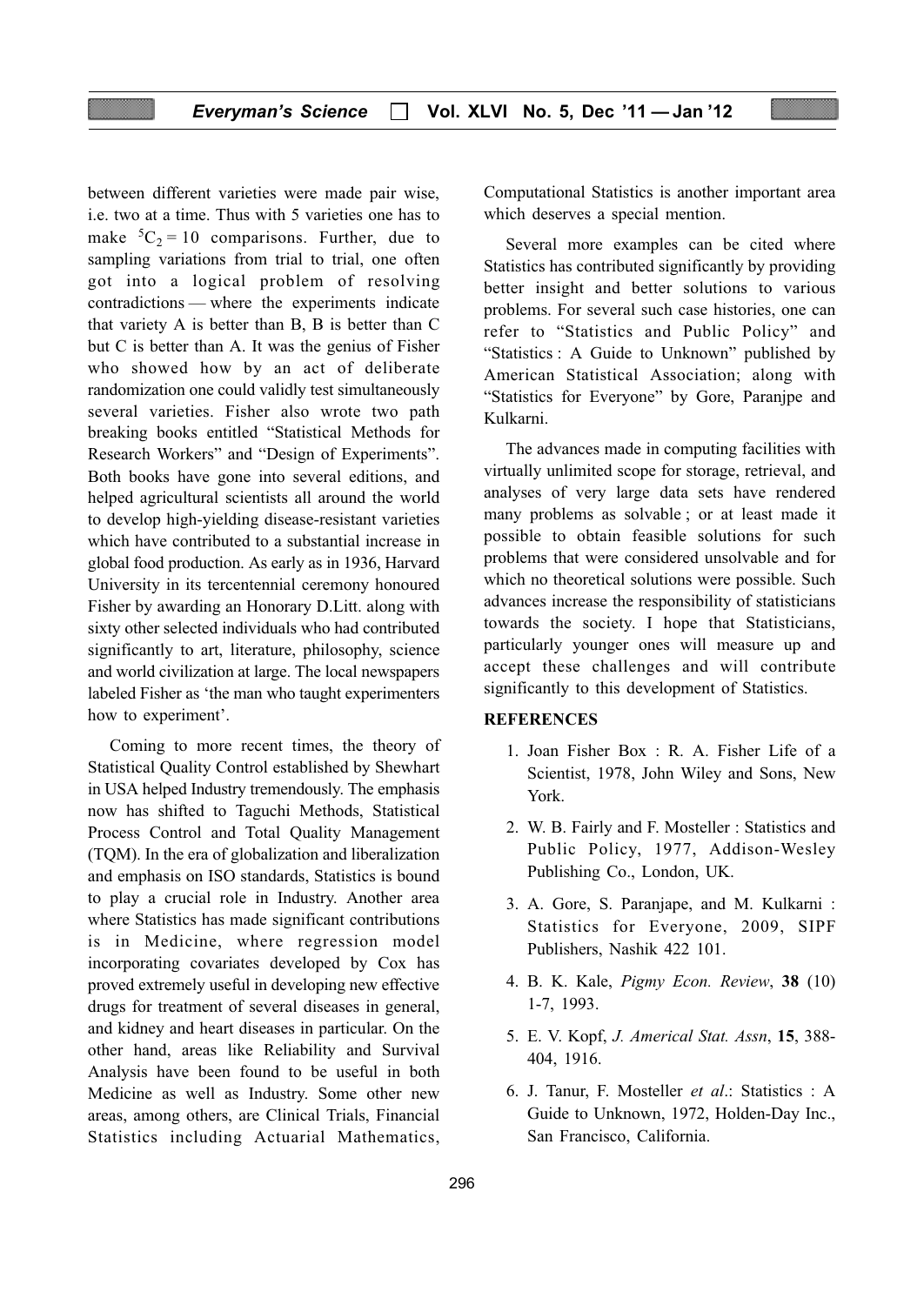#### Everyman's Science  $\Box$  Vol. XLVI No. 5, Dec '11 - Jan '12

99TH INDIAN SCIENCE CONGRESS ISCA Best Poster Awards for 2011-2012

#### Section Name

Agriculture and Forestry Sciences 1. Saujanendra Swain Biju Patnaik Medicinal Plant Garden, Jeypore, Orissa

#### 2. Seema Rana

Department of Agriculture Biotechnology, College of Agriculture, Orissa University of Agriculture and Technology, Bhubaneswar – 751 003

Department of Zoology, Dr. Babasaheb Ambedkar University, Aurangabad–431 004

- 2. Bhavna Bawra Department of Zoology, Dr. H.S.Gour University, Sagar (M.P.)
- 
- 2. Trayambak Tiwari

Cognitive Science Laboratory, Department of Psychology, Banaras Hindu University, Varanasi

Department of Chemistry, University of Delhi, Delhi–110 007

#### 2. Amtul Nashim

Colloids and Materials Chemistry Department, Institute of Minerals and Materials Technology (CSIR), Bhubaneswar – 751 013, Orissa

Animal, Veterinary and Fishery Sciences 1. Sidharth D Pagare

Anthropological and Behavioural Sciences 1. Singtitla Vashum (*including Archaeology and Psychology* Department of Anthropology, Educational sciences and Military sciences) Manipur University, Imphal

Chemical Sciences 1. Vinita Arora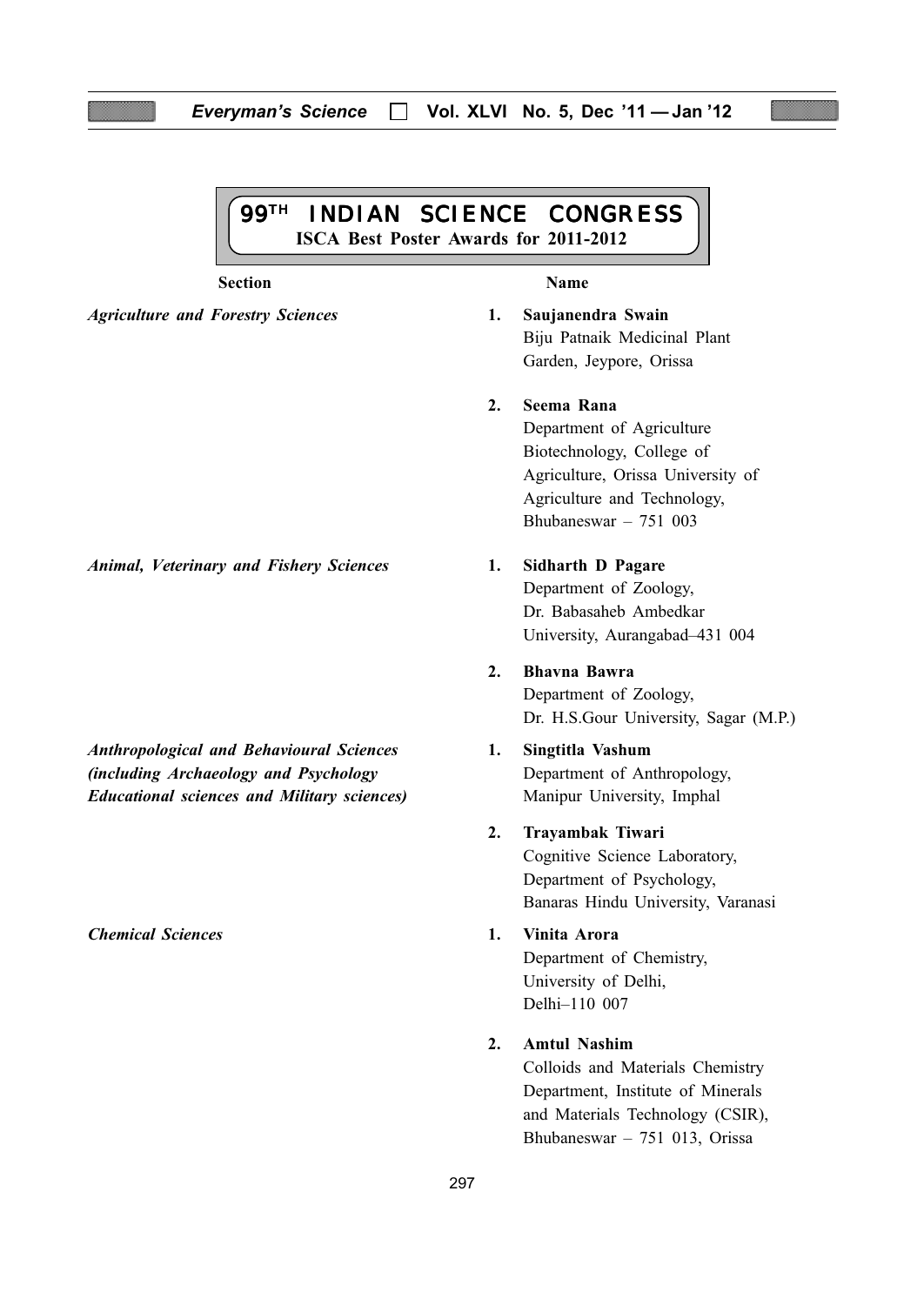298 Earth System Sciences 1. Nilima Das Institute of Minerals and Materials Technology, Bhubaneswar 2. Bibhuti Gogoi Department of Geology, University of Delhi, Delhi-7 Engineering Sciences 1. B. Ramesh Naidu GIITS, Visakhapatnam 2. T. Vigneswari M.A.M. College of Engineering, Tiruchirapalli, TN Environmental Sciences 1. Durga Madhab Mahapatra Centre for Sustainable Technologies, Indian Institute of Science, Bangalore–560 012 2. M. K. Awasthi Regional Office, Madhya Pradesh, Pollution Centre Board, Vijay Nagar, Jabalpur, M.P. Information and Communication Science & 1. Neeraj Kumar **Technology (including Computer Sciences)** Department of Electronics & Communication Engineering, Amity School of Engineering & Technology, Amity University, Sec–125, Noida, Uttar Pradesh 2. Srimoyee Bhattacherjee Department of Computer Science and Engineering, West Bengal University of Technology, B.F.–42, Salt Lake, Sector–1, Kolkata – 700 064 Materials Science **1. Particular 1. Parul Khurana** Department of Chemistry, Banasthali Univeristy, Banasthali 2. Sandeep Fale VNIT, Nagpur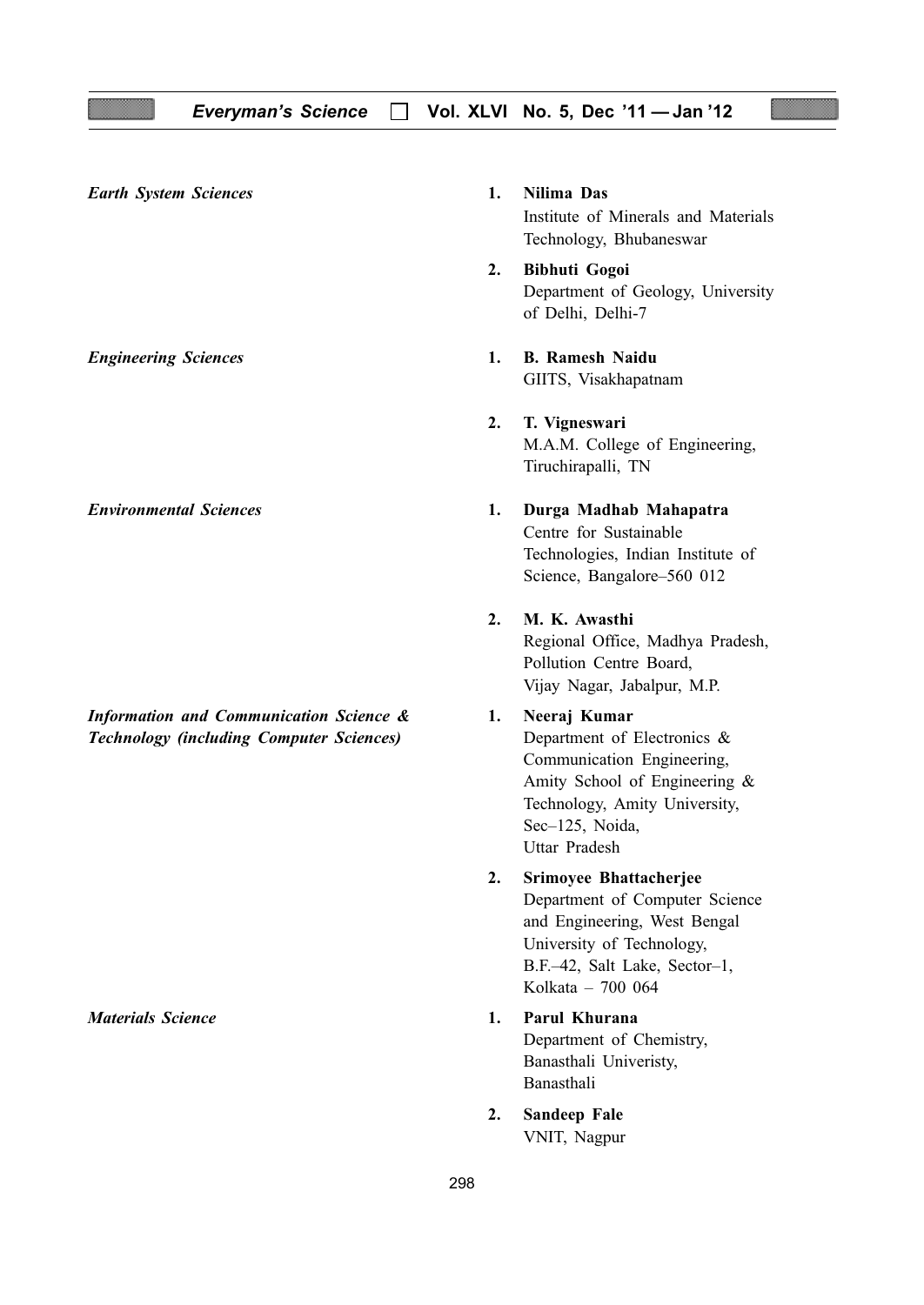Mathematical Sciences (including Statistics) 1. Abhirup Mallik

Medical Sciences (including Physiology) 1. Dr. Vijay Batra

New Biology (including Biochemistry, 1. Sandip K. Dash **Biophysics & Molecular Biology and Institute of Genomics and** Biotechnology) and the extended integrative Biology (CSIR),

Department of Mathematics, Indian Institute of Technology, Kharagpur 2. Sachin Shaw

> School of Applied Sciences (Mathematics), Kalinga Institute of Industrial Technology, Bhubaneswar

- GB Pant Hospital, FNCT, Delhi & Ph.D Scholar, CSM Medical University
- 2. Satabdi Ghosh Department of Physiology, University of Calcutta, Kolkata
- Mall Road, Delhi–110 007
- 2. B. R. Sahoo Central Institute of Freshwater Aquaculture (CIFA), Fish Health Management Division, Kausalyaganga, Bhubaneswar, Orissa–751 002
- Physical Sciences 1. Ashok Kumar Theoretical Physics Division, Physical Research Laboratory, Navrangpura, Ahmedabad–380 009
	- 2. Sovan Ghosh Department of Physics, Tezpur University, Tezpur–784 028
- Plant Sciences 2. 2012 1. Ritu Panjwani AVS Presidency International College, Raipur (CG)
	- 2. Khushbu Kumari School of Biological Sciences, National Institute of Science Education and Research, Bhubaneswar–751 005, Orissa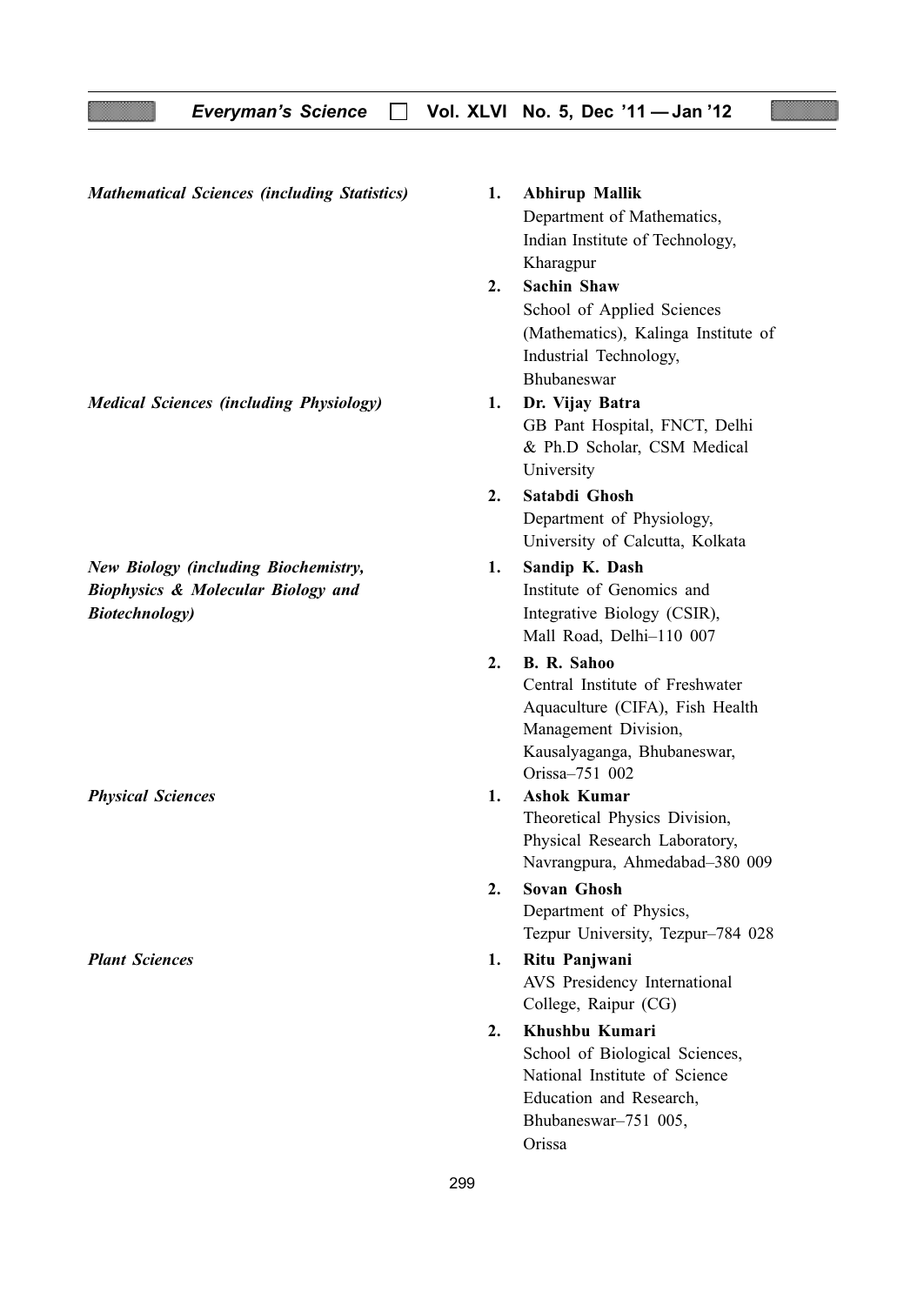#### Everyman's Science  $\Box$  Vol. XLVI No. 5, Dec '11 - Jan '12

# Infosys Foundation—ISCA Travel Awards (2011–2012)

- 1. Sweta Kumar, Class–XII Kendriya Vidyalaya, Hinoo, Ranchi, Jharkhand–02
- 2. Siddhismita Sahoo, Class–IX R. K. Girls High School Odagaon, Nayagarh, Odisha
- 3. Amruta Priyadarshini Nayak, Class–XI Kendriya Vidyalaya, No-1 Unit–IX, Bhubaneswar, Odisha. Pin–751022
- 4. P. Abinandh, Class–XII V. V. N. K. M. (CBSE) Sr. Sec. School Vellore, Sainathapuram, Vellore–1
- 5. Seemadri Subhadarshini, Class–XI KIIT International School, C–9, Patia, Bhubaneswar
- 6. Parinishtha Sharma, Class–VI DPS, Ghaziabad, Sector–9 Vasundhara, Ghaziabad
- 7. Anwesha Swain, Class–X Stewart School, Cuttack, Odisha
- 8. Ashwini Bhuv Anendran, Class–XII-C St. Josheph's Co-ed School, E-6 Arera Colony, Bhopal–462016
- 9. Esun Selvam, Class–IX–A Kendriya Vidyalaya, IIT Campus Chennai–36
- 10. Karthick Srinivas. S, Class–IX The Hindu Senior Secondary School, Triplicane, Chennai–5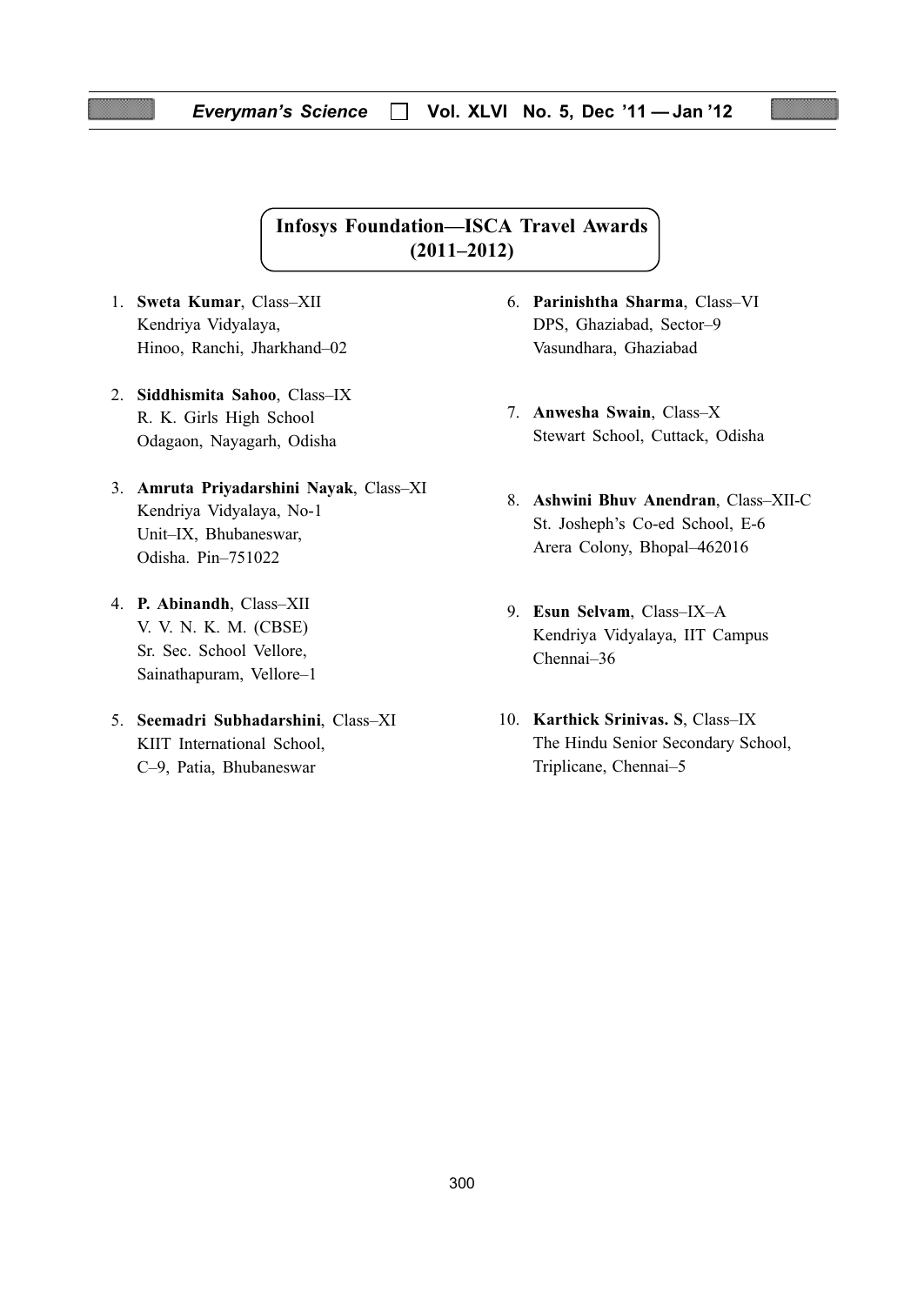# SHORT COMMUNICATION

# FUGU FISH : AN OVERVIEW

Jyoti D. Vora\* and Shweta M. Gokhale\*

Fugu is the Japanese word for pufferfish and the dish prepared from it. Fugu can be lethally poisonous due to its tetrodotoxin; therefore, it must be carefully prepared to remove toxic parts and to avoid contaminating the meat. Japanese have eaten fugu for centuries probably for more than 2,300 years. Fugu has become one of the most celebrated and notorious dishes in Japanese cuisine. In the present article, an attempt has been made to address the adverse effects of the toxin present in the fish.

#### INTRODUCTION

F ugu is the Japanese word for pufferfish and the dish prepared from it, normally species of genus Takifugu, Lagocephalus, or Sphoeroides, or porcupine fish of the genus Diodon. Fugu can be lethally poisonous due to its tetrodotoxin; therefore, it must be carefully prepared to remove toxic parts and to avoid contaminating the meat. The resturant preparation of fugu is strictly controlled by the law in Japan and several other countries, and only chefs who have qualified through rigorous training are allowed to deal with the fish. However, the domestic preparation occasionally leads to accidental death. Fugu is served as sashimi and chirinabe.

Some consider the liver the tastiest part but it is also the most poisonous, and serving the fugu liver in restaurants was banned in Japan in 1984. Fugu has become one of the most celebrated and notorious dishes in Japanese cuisine.

Takifugu rubripes (also known as Japanese Puffer fish) is found in marine habitat, mainly in the Northwestern Pacific Ocean, the Sea of Japan, and the East China Sea. The Japanese puffer fish adults live in the shallow inlet waters and the brackish water (mix of fresh water and sea water). The adults can be found in the shallow coral surrounding the coastal areas when laying their eggs. The puffer fish also has a closed circulatory system, utilizing gills for gas exchange through the water. The Japanese puffer fish is also one of many fish that can be infected with the parasite Heterobothrium okamotoi. The flatworm attaches its eggs to the puffer fish's body and its gills. When the larvae form, they burrow and eat away at the puffer fish, essentially killing the fish.

#### THE TOXIN : TETRODOTOXIN

Fugu contains lethal amounts of the poison tetrodotoxin in the organs, especially the liver, the ovaries, and the skin. The poison, a sodium channel blocker, paralyzes the muscles while the victim stays fully conscious. The victim is unable to breathe, and eventually dies from asphyxiation. There is no known antidote. The standard treatment is to support the respiratory and circulatory systems until the poison dissipates.

Department of Biochemistry and Food Science and Quality Control, Ramnarain Ruia College, Matunga, Mumbai- 400 019, Maharashtra, India.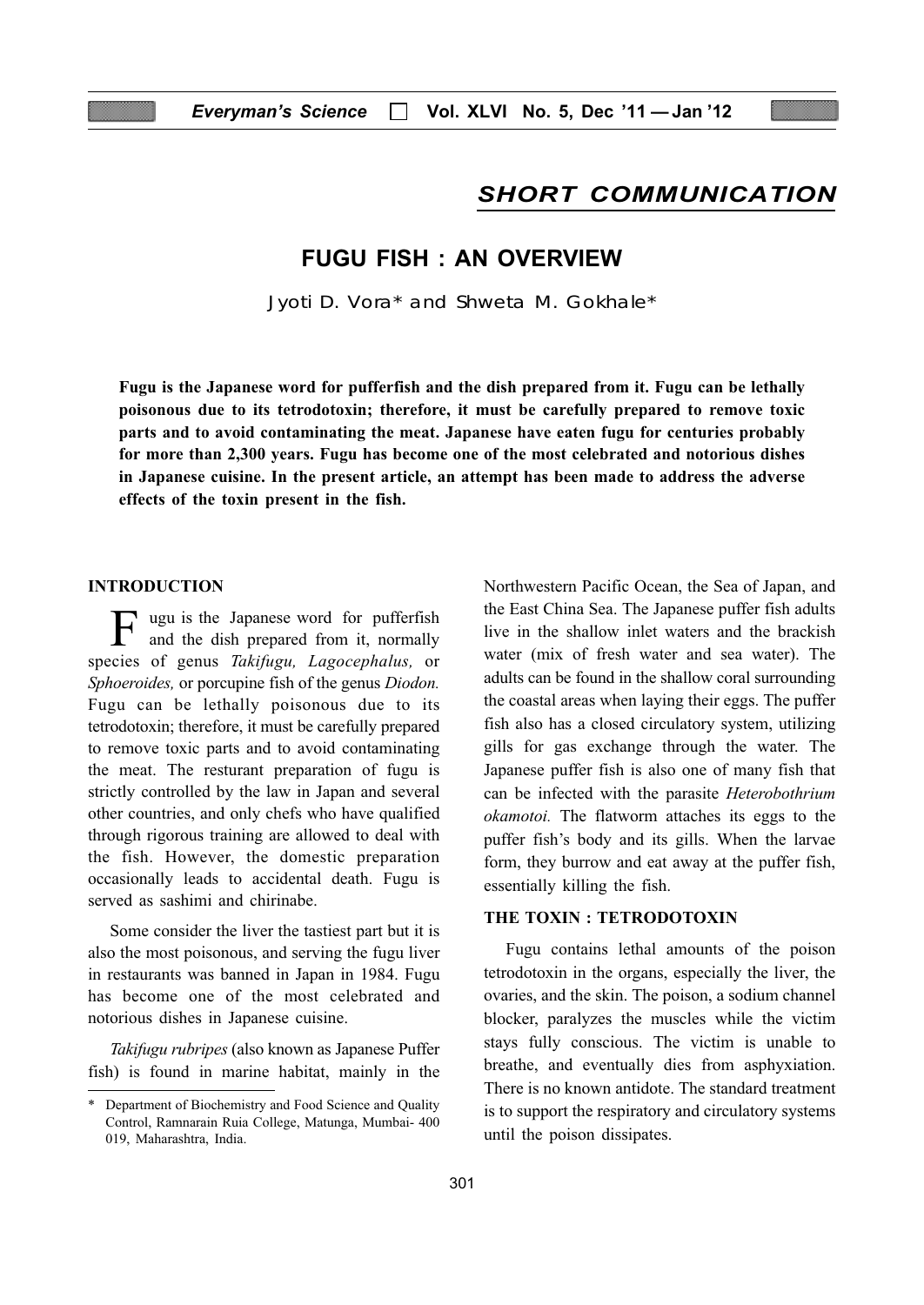Tetrodotoxin is a very potent neurotoxin that shuts down electrical signaling in nerves by binding to the pores of sodium channel proteins in nerve cell membranes. Tetrodotoxin is not affected by cooking. It does not cross the blood—brain barrier, leaving the victim fully conscious while paralyzing the muscles. In animal studies with mice, 8 µg tetrodotoxin per kg body weight killed 50% of the mice. The pufferfish itself is not susceptible to the poison because of a mutation in the protein sequence of its cells' sodium channel.

Tetrodotoxin has very adverse side effects for humans and other animals. In humans, tetrodotoxin poisoning begins with numbness of the lips and tongue, occurring within three hours of ingestion. Numbness of the rest of the face, hands and feet follow, with headache, nausea and vomiting after that. Paralysis, increased respiratory stress, decreased speech, and cardiac arrhythmia soon occur. Death occurs within 20 minutes to 8 hours of ingestion. The symptoms from ingesting a lethal dose of tetrodotoxin may include dizziness, exhaustion, headache, nausea, or difficulty breathing. The victim remains conscious but cannot speak or move. Breathing stops and asphyxiation follows.

There is no known antidote, and treatment consists of emptying the stomach, feeding the victim activated charcoal to bind the toxin, and putting the victim on life support until the poison has worn off. Japanese toxicologists in several medical research centers are now working on developing an antidote for tetrodotoxin.

# MICRO-ORGANISMS PRODUCING THE TETRODOTOXIN

The Japanese puffer fish is thought to contain one of the bacteria that produce tetrodotoxin as a biproduct, such as Pseudomonas spp. or Vibrio spp. Recent evidence has shown that tetrodotoxin is produced by certain bacteria-such as Pseudoalteromonas tetraodonis, certain species of Pseudomonas and Vibrio, as well as others—and that these are the source of the toxin in pufferfish.

Identification of tetrodotoxin (TTX) and its derivatives produced from a Vibrio strain in the intestine of the puffer fish Fugu vermicularis radiatus was performed by thin-layer chromatography, electrophoresis, high-performance liquid chromatography, and gas chromatographymass spectrometry, together with a mouse bioassay for toxicity. It was demonstrated that the isolated bacterium produced TTX, 4-epi-TTX, and anhTTX during cultivation, suggesting that Vibrio strains are responsible for the toxification of the puffer fish.

The role of tetrodotoxin in the bacteria themselves is not yet clear. The fact that tetrodotoxin regulates the transfer of sodium ions through biological membranes may have some relevance to the function of the toxin in marine bacterial cells. Observations on marine bacteria associated with the toxin-containing animals, suggest that tetrodotoxins found in animal organs are the products of marine bacteria. If the animals accumulate the bacterial products for their own purpose, this would suggest a symbiotic relationship. Although the role of the toxin in animals is still not entirely clear, the fact that scared animals exude the toxin into surrounding seawater suggests that the toxin has a protective function. Further research should be aimed at elucidating the mechanisms of toxin production and function.

### AQUACULTURE AND ADVANCED RESEARCH

Advances in research and aquaculture have allowed some farmers to mass-produce safe fugu. Scientists at Nagasaki University have reportedly succeeded in creating a non-toxic variety of torafugu by restricting the fish's diet. After raising over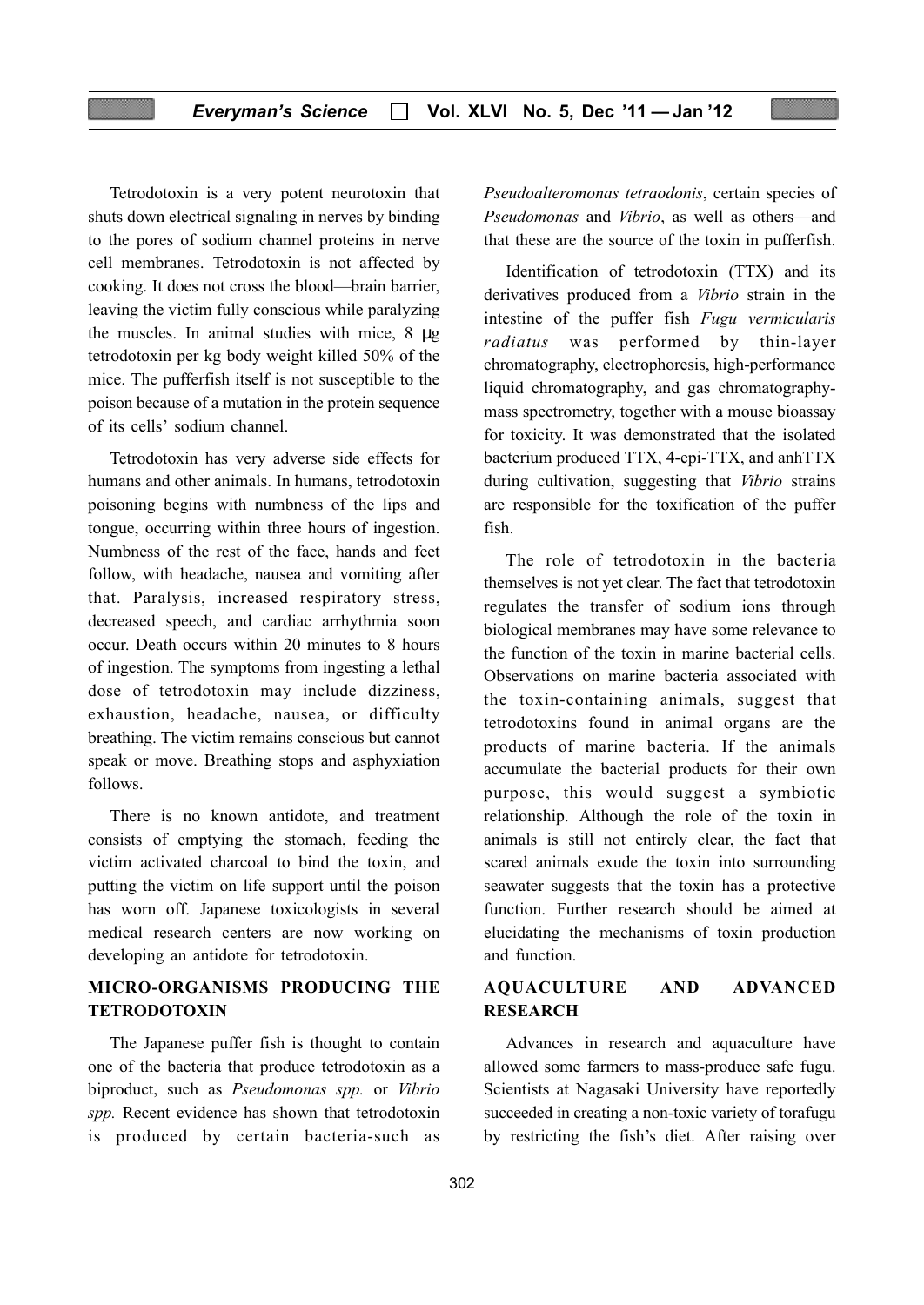4,800 non-toxic fish, they are fairly certain that the fish's diet and digestive process actually produce the toxins. The non-toxic version is said to taste the same. Researchers surmised that fugu's tetrodotoxin came from eating other animals that held tetrodotoxin-ladenbacteria and developed immunity over time. Many farmers now produce 'poison-free' fugu by keeping the fugu away from the bacteria. Usuki, a town in Oita Prefecture, has become known for selling non-poisonous fugu.

#### **REFERENCES**

- 1. Applied and Environmental Microbiology, 53, 1714-1715, 1987.
- 2. http://www.factzoo.com
- 3. http:/www.wikipedia.com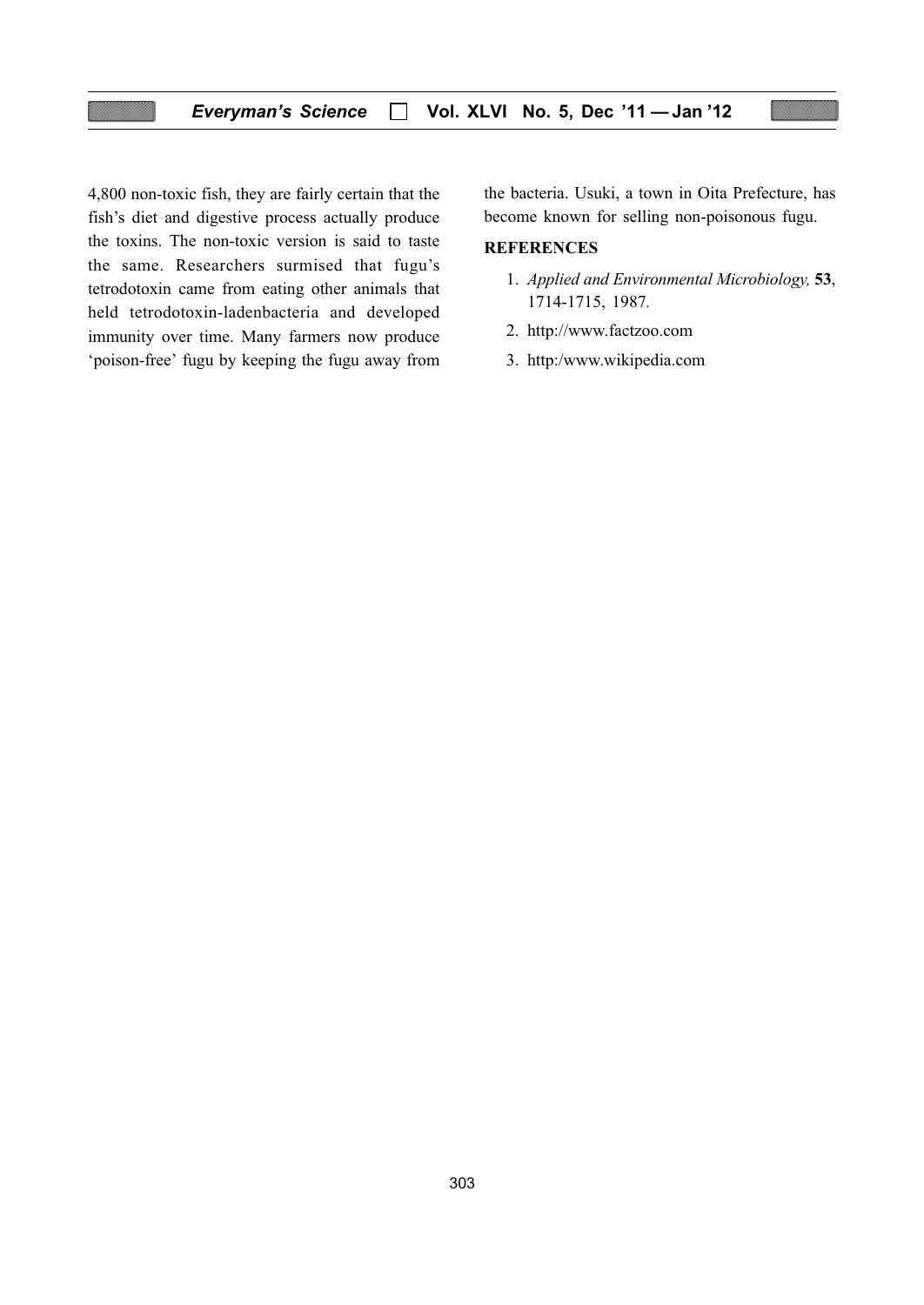# KNOW THY INSTITUTIONS



THE INDIAN INSTITUTE OF PETROLEUM, DEHRADUN

The Indian Institute of Petroleum (IIP) one of the leading constituent laboratories of the Council of Scientific & Industrial Research (CSIR), established through an act of Parliament in the year 1959, started functioning initially at New Delhi in 1960 and finally in 1963 in the beautiful valley of Dehradun at the foothills of Himalayas on National Highway no. 72.

The Institute is devoted to multidisciplinary areas of Research and Development in the down stream sector of hydrocarbon and related industry. It has dedicated experienced and qualified staff and is equipped with comprehensive state-of-art R&D facilities including pilot plants. The Institute has undertaken R&D work in petroleum refining, natural gas, alternative fuels, petrochemicals and utilization of petroleum products in IC engines and in industrial and domestic combustion; to provide technical and analytical services to petroleum refining and related industry including technology transfer for developing novel, state-of-art technologies and products. The Institute maintains its leading position in conducting Training Programme to train Technical personnel from refining industry, petrochemical plants, automotive sector, power plants and other related user industry. The Institute has developed a large number of processes and technologies and almost every refinery in the country has technologies licensed by the Institute. The Institute has well developed test techniques and facilities for the evaluation of petroleum products included in BIS specifications. The Institute has continued its efforts to grow into an internationally renowned R&D organization, providing quality research and innovative technologies for the national and international market place and to produce technical support to the in market demand surveys and techno-economic feasibility studies for related products. Besides this, the Institute assists the Bureau of Indian Standards (BIS) in formulating standards for petroleum products, equipments and devices using these products. The Institute is committed to develop into an internationally reputed R&D centre of excellence for providing globally competitive technologies and services for hydrocarbon and related industries. This will be achieved through total quality management and by anticipating and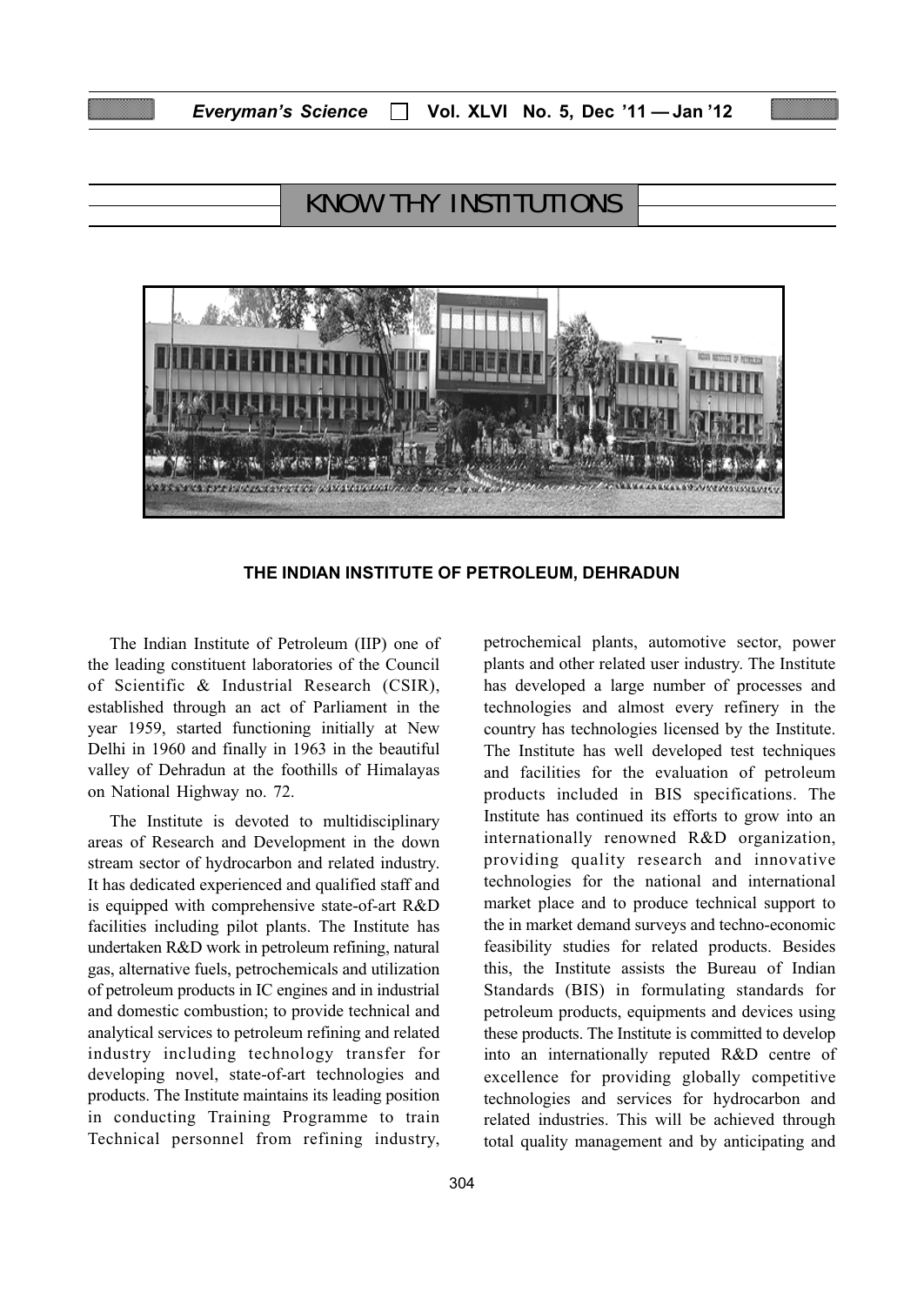exceeding the expectations of customers through innovation, team work and commitment. The acquirement of ISO-9001 certification by the institute in 1998 is a step forward.

#### QUALITY POLICY & OBJECTIVES

The Indian Institute of Petroleum is committed to be the centre of excellence in providing cutting edge products, technologies, services and solutions for the energy sector. The Institute shall continue to remain ahead of international developments and in this respect, it has set the following quality objectives:

- Provide competitive and sustainable technologies and products to meet the requirements of the ever growing energy sector.
- Exploit renewable resources and waste materials to develop low cost path ways for making fuels and chemicals available even from non-fossil sources.
- Capacity and capability to develop new energy areas such as bio, hydrogen and solar energy and their innovative combination.
- Continue to remain an excellent centre for learning in the energy sector to meet human resource development requirements both nationally and internationally.
- Customer satisfaction through committed quality, cost and deliveries.

#### TECHNOLOGY OVERVIEW

The Institute follows a consortium approach for development of its technologies and for providing the total engineering package to its clients. The Institute has developed several world class technologies in the refining, catalysis, additives and related areas. Thirty eight technologies having licensed capacity around 28 million tones per annum have been transferred to industry. Almost, every Indian refinery in the country has technologies licensed by the Institute. On the mutually agreed terms and conditions, the technology is licensed to

industry either on royalty basis or one-time cost basis. Within the scope of the license of the IIP Process granting the right to use IIP's know-how, IIP ensures :

(i) The supply of all the required documents (Basic Engineering package) (ii) The full training of licensee's personnel in IIP's facilities (iii) All necessary assistance, if requested for the start up of the licensee's plant (iv)The disclosure if requested of all future improvements of the IIP Processes

#### ACHIEVEMENTS

- Institute has developed a large number of processes and technologies. Thirty eight technologies having licensed capacity around 25 million tonnes per anum transferred to the industry.
- Almost every refinery in the country has technologies licensed by the institute.
- Test techniques developed for evaluation of petroleum products included in BIS specifications.
- Established global tie-ups for contract research and technical services.
- The intellectual propery rights protected with the patents filed and sealed in India and abroad.
- Based on the research work conducted in the Institute PhD degrees awarded to about fifty research fellows and Scientists of the Institute by various Universities.
- A large number of research paper published in reputed International and National journal.
- Bestowed with many prestigious awards in recognition of excellence in various fields.

#### Contact :

Director Indian Institute of Petroleum, P.O. IIP, Mohkampur, Dehradun, 248005, Uttarakhand, India Fax(0135) 2660098 Email: info1@iip.res.in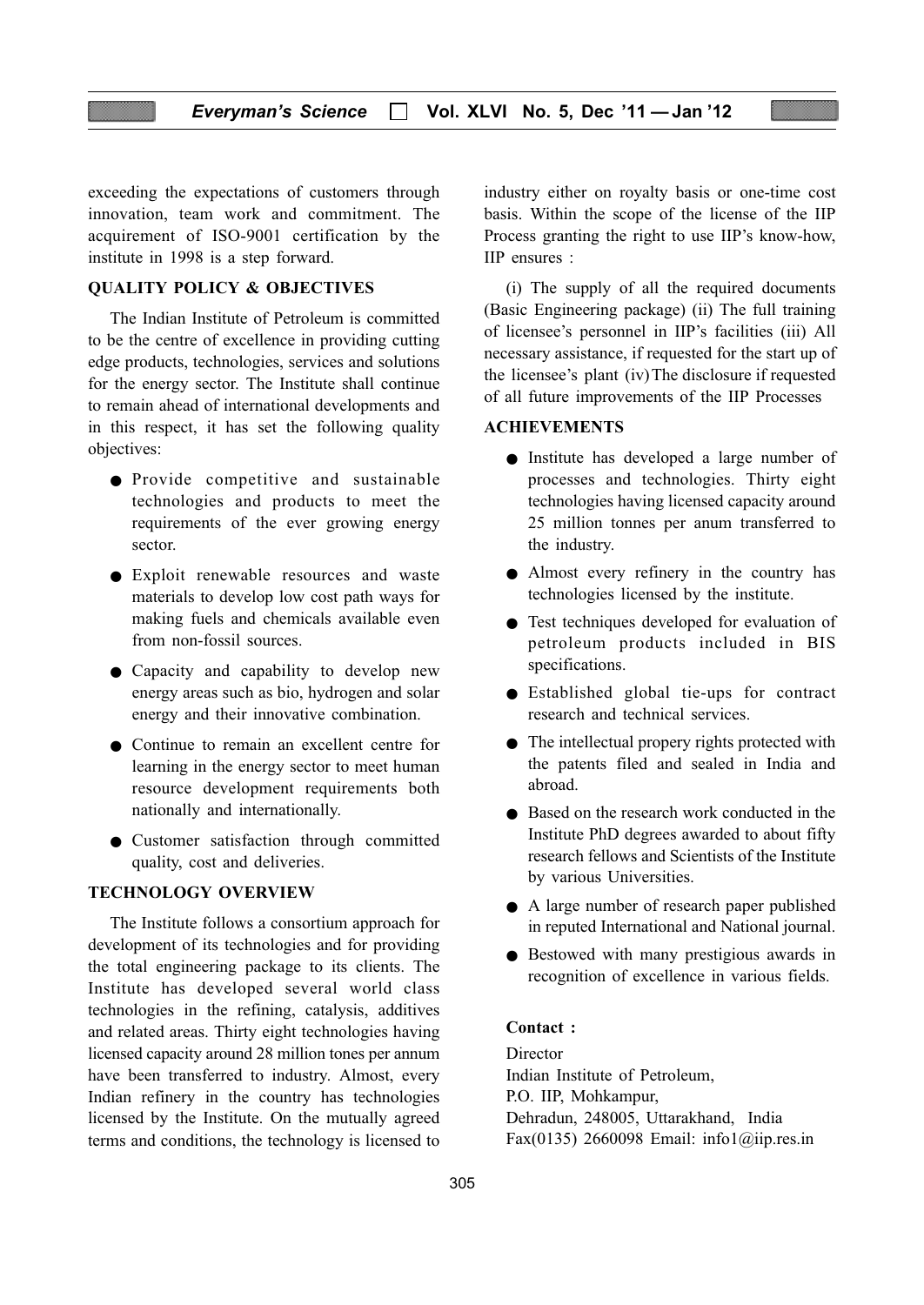# Conferences / Meetings / Symposia / Seminars

# National Conference on Chemistry and Life, 16–17 September 2012, Allahabad, U.P., India

Topics :

- 
- 
- Food Chemistry and Biotechnology Medicinal & Polymer Chemistry
- Materials Sciences Physical and Applied Chemistry
- Energy & Environment Biomaterials & Health Care
	-

Contact : Dr. Mridula Tripathi, Department of Chemistry, CMP Degree College, University of Allahabad, Allahabad, Mobile : + 91 9450623760, Email : mtcmpau@gmail.com

# 32nd Annual Session of the Academy of Environmental Biology, 20–22 September, 2012, Lucknow, U.P., India

Topics :

- Predictive and preventive toxicology.
- Environmental pollution, monitoring, impact assessment and mitigation.
- Environmental protection strategies and quality assurance.
- Contamination, adulterations and health hazards.
- Industrial and domestic waste : risk assessment and management.
- Occupational exposure, health hazards and protective approaches.
- Biological interactions of nanomaterials and fate in the ecosystem.
- Rain water harvesting and ground water contamination.
- Alternative models in environmental safety studies and treatment technologies.
- Regulatory guidelines, policies and ethical standards.

Contact : Dr. A. B. Pant, Sr. Scientist, Indian Institute of Toxicology Research, Post Box No. 80, Mahatma Gandhi Marg, Lucknow-226001, U.P. (India), E-mail : abpant@rediffmail.com. Mob : 9935044044

# II International Conference on Antimicrobial Research-ICAR 2012, 21–23 November 2012, Lisbon (Portugal)

#### Topics :

- Antimicrobial chemistry
- Antimicrobial natural products
- Antimicrobials mechanisms of action
- Antimicrobial resistance.
- Antimicrobial microbes.
- Antimicrobial viruses
- Antimicrobial materials science and surface chemistry.
- Antimicrobial in consumer products.
- Antimicrobial physics.
- Non-antimicrobial biocides.
- Techniques and Methods.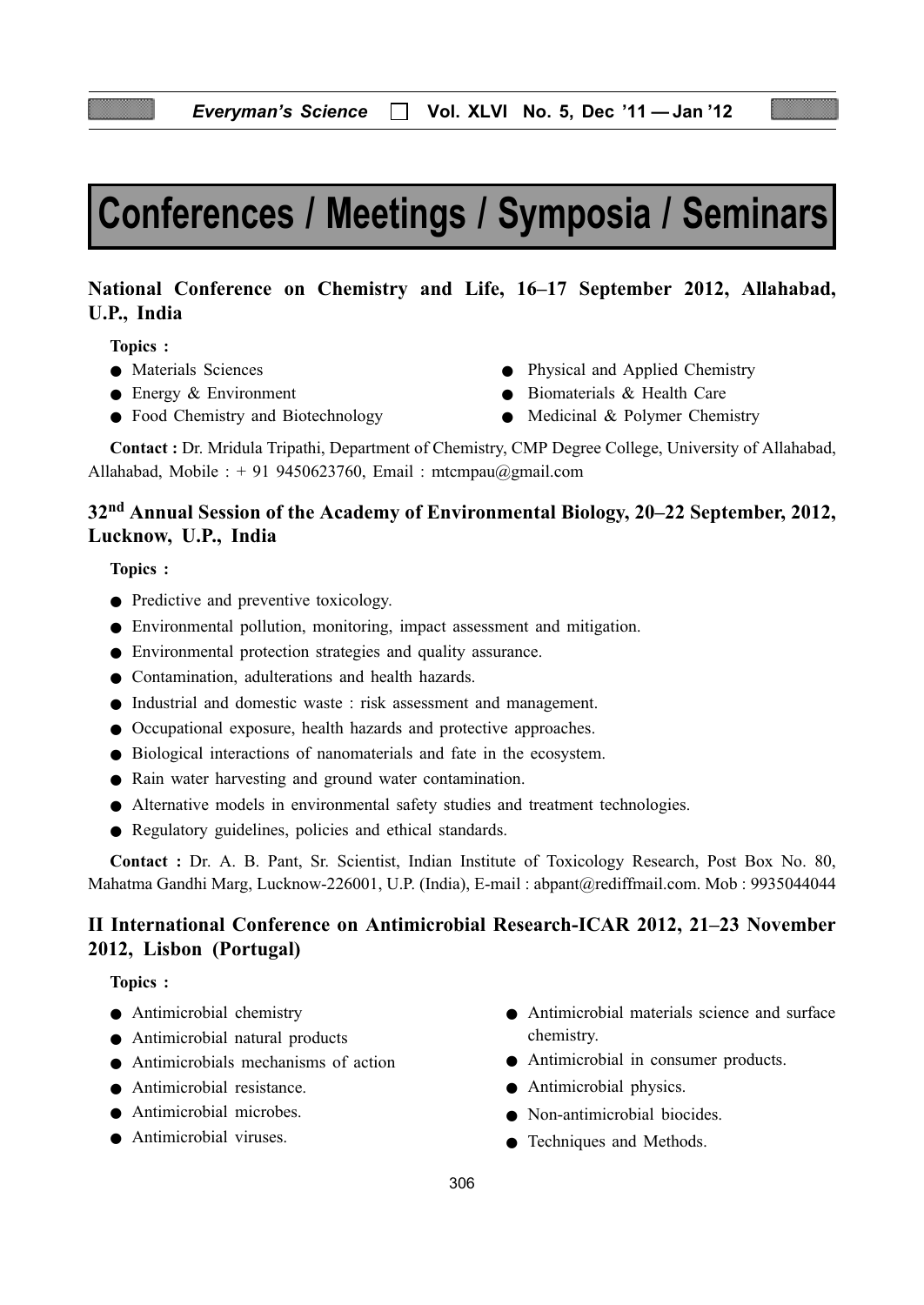- Interfering microbe-microbe communication.
- Strengthening of innate immune system.
- Antimicrobials evaluation.

Contact : Rosa Corchero, ICAR2012 Conference Secretariat, Phone : + 34 924 258615 Fax : +34 924263053, E-mail : info@icar-2012.org, http://www.formatex.info/icar2012.

# International Conference on "Environment and Human Health", 28–29 November 2012, New Delhi, India

Topics :

- Polar Science & Technology **•** Life Science Section
- 
- Agriculture Science Section Pure Science Section
- Environmental Science Section
- 
- Medical Science Section Geology and Geographical Science Section
	-

Contact : The General Secretary, National Environmental Science Academy, 206 Raj Tower 1, Alaknanda Community Centre, Ashok Vihar, New Delhi-110019, Email : silverjubilee@nesa.in, nesapu@yahoo.co.in

# Conference & Workshop on "Monitoring of Metals and Gases in Plants with Special Reference to Bryophyte Physiology & Climate Change", 17–20 December, 2012, Bareilly, U.P., India

Topics :

- To highlight new knowledge related to Climatic changes and environmental sustainability.
- $\bullet$  To discuss issues conerning increase in  $CO<sub>2</sub>$  and response on metal tolerance, C sequestration and physiology of mosses.
- Use of non-invasive tools (Photosynthetic Efficiency Analyzer) to measure the status of plants under elevated  $CO<sub>2</sub>$  and metals as well as screening for tolerant species.
- To enhance collaboration and networking among experts in the various monitoring groups working towards environmental sustainability.

Contact : Dinesh K Saxena, Department of Botany, Incharge : PGD Environmental Management, Bareilly College, Bareilly, U.P. India. Phone (O) 0091 581 2567170 (r) 0091 581 2301860 Tele-Fax : 0091 5812301860 Email : dinesh.botany@gmail.com, dineshsaxenabc@rediffmail.com, Website : http:// www.bareillycollege.org/2012Climate.html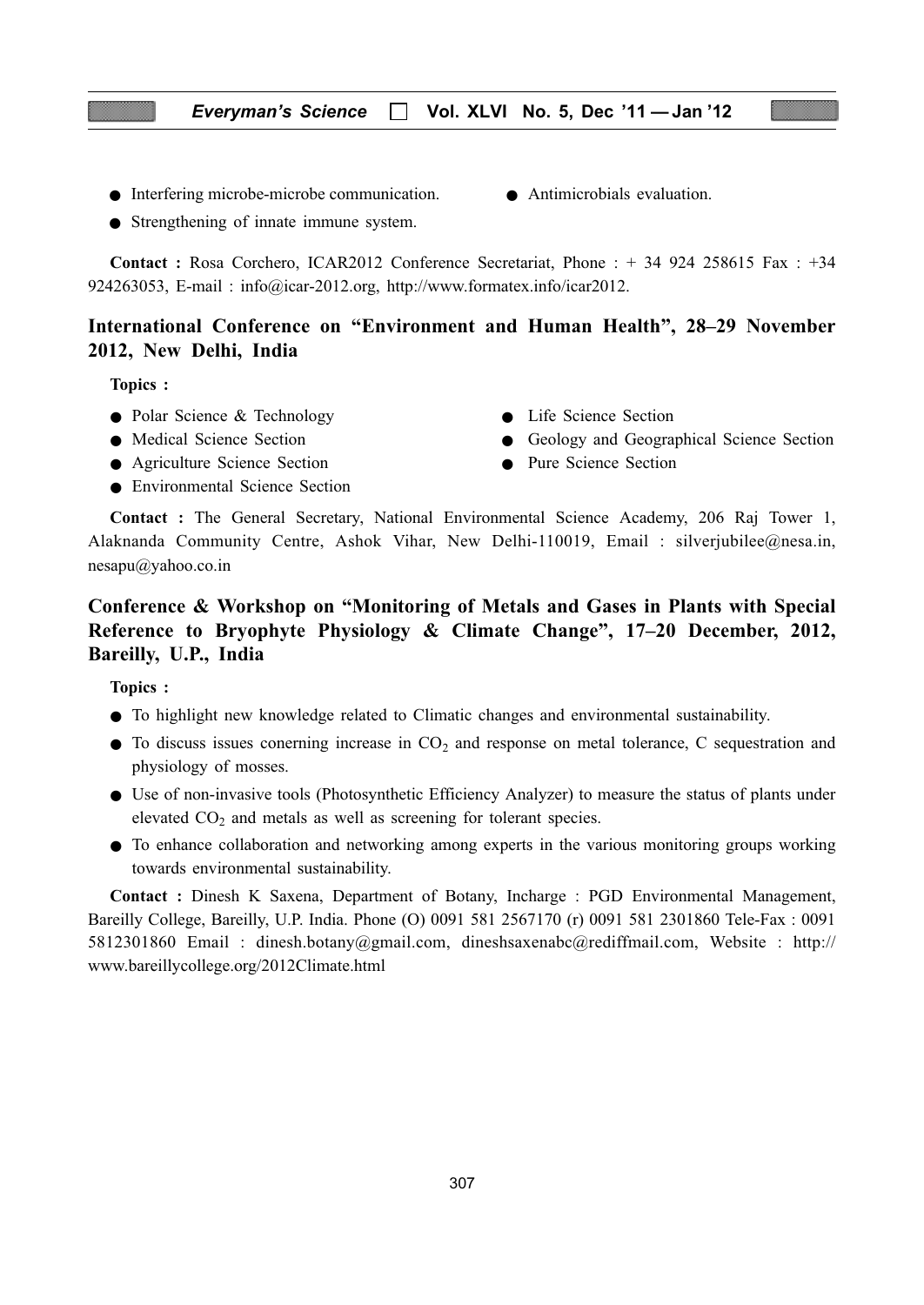# **S & T ACROSS THE WORLD**

#### STUDY FINDS PERMAFROST THAW, GLACIER MELT RELEASING METHANE

Methane from underground reservoirs is streaming from thawing permafrost and receding glaciers, contributing to the greenhouse gas load in the atmosphere, a study led by scientists at the University of Alaska Fairbanks has found. The study, published online on May 2012 in the journal Nature Geoscience, is the first to document leakage of deep geologic methane from warming permafrost and receding glaciers, said its lead author, Katey Walter Anthony. Release of methane into the atmosphere from any source is troubling because methane has far more potent greenhouse powers than carbon dioxide, climate scientists say. Methane has more than 20 times the heat-trapping power of carbon dioxide, University of Alaska Fairbanks researchers said. Scientists have speculated about such methane releases and modeling has predicted that it would happen as the cryosphere - the earth's layer of ice and frozen ground - softens and melts, Walter Anthony said in a telephone news conference. "But no one had ever shown that it was occurring or that it was a widespread phenomenon," she said. "This paper really is the first time that we see with field evidence that this type of geologic methane is escaping as the cryosphere retreats." The leaking geologic methane identified by Walter Anthony and her colleagues comes from such sources as underground coal beds and conventional natural gas reservoirs. Those are fossil fuels that energy companies target in drilling operations. It differs from the methane streaming from decaying plant and animal matter at the bottom of warming Alaska lakes, a phenomenon that Walter Anthony has studied for about a decade. Walter Anthony said it is too early -to estimate how much methane is leaking from underground reservoirs. The study stems in part from Walter Anthony's observations over the past few winters of lakes in Arctic Alaska that had large patches with no ice, where one could expect to find it. Ultimately, researchers confirmed

that underground methane was venting from two types of sources in Alaska - one of them being 50 lakes in the northernmost region, and the other being along the edges of rapidly receding glaciers in southern Alaska. In Greenland, they found methane streaming out of areas where the ice sheet had retreated over the past 150 years, Walter Anthony said. Field work, which included aerial surveys, long winter hiking treks and other tasks, took place from 2008 to 2010, according to the university. The discoveries of venting methane from below the earth's surface coincide, to some extent, with known petroleum and coal deposits, Walter Anthony said. The first lake where she and her team found underground methane to be preventing normal winter freezing was near the Inupiat Eskimo village of Atqasuk in northern Alaska, where locals have long known about that area's deep coal deposits and where the village name translates to "the place to dig the rock that burns."

# HOW MOSQUITOES SURVIVE COLLISIONS WITH RAINDROPS

When a storm rolls in, mosquitos have to battle raindrops that are close to their size but with a mass up to 50 times that of the average mosquito (equivalent to the difference between human and a school bus). How mosquitoes contend with these drops of doom is the subject of a study in June, 2012 issue of the Proceeding of the National Academy of Sciences. David Hu, a professor of mechanical engineering and biology at Georgia Institute of Technology, and his team have devised some rather unorthodox methods to determine how mosquitoes survive such watery collisions. Using a high-speed camera, Hu's team bombarded Anopheles mosquitoes with drops of water and caught the resulting action at 4000 frames per second (a typical film camera only records 24 frames per second.) They found that mosquitoes are actually quite good at dealing with raindrops, even when receiving a direct hit between the wings. Mosquitoes are very light compared to the mass of the raindrop and this means the drop pushes the mosquito down rather than breaking over it. Because